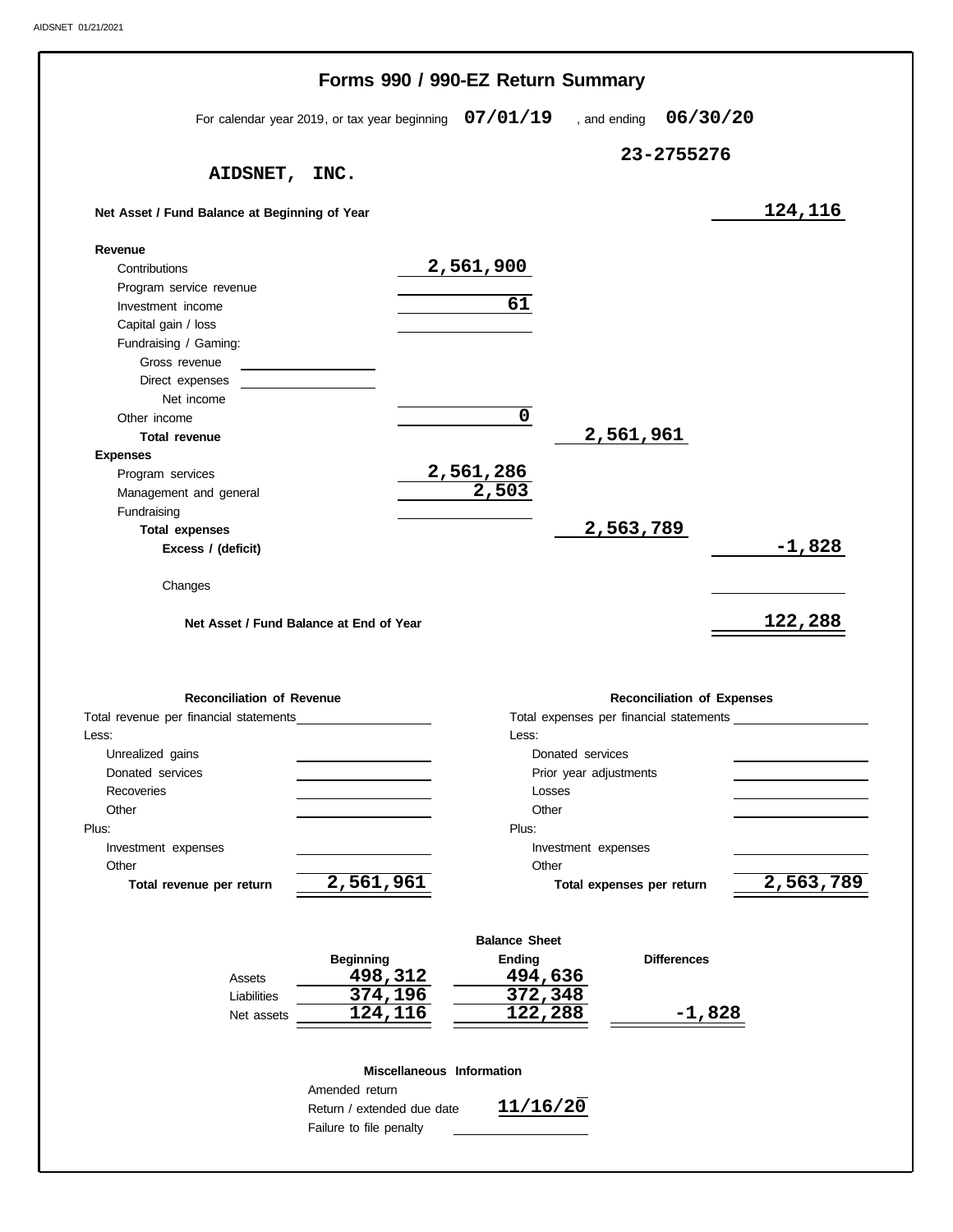| Form 8879-EO                                           | <b>IRS</b> e-file Signature Authorization<br>for an Exempt Organization                                                                                                                                                                                                                                                                                                                                                                                                                                                                                                                                                                                                                                                                                                                                                                                                                                                                                    |                 |                                                   | OMB No. 1545-1878                                                                                                    |
|--------------------------------------------------------|------------------------------------------------------------------------------------------------------------------------------------------------------------------------------------------------------------------------------------------------------------------------------------------------------------------------------------------------------------------------------------------------------------------------------------------------------------------------------------------------------------------------------------------------------------------------------------------------------------------------------------------------------------------------------------------------------------------------------------------------------------------------------------------------------------------------------------------------------------------------------------------------------------------------------------------------------------|-----------------|---------------------------------------------------|----------------------------------------------------------------------------------------------------------------------|
| Department of the Treasury<br>Internal Revenue Service | 2019                                                                                                                                                                                                                                                                                                                                                                                                                                                                                                                                                                                                                                                                                                                                                                                                                                                                                                                                                       |                 |                                                   |                                                                                                                      |
| Name of exempt organization                            | u Go to www.irs.gov/Form8879EO for the latest information.                                                                                                                                                                                                                                                                                                                                                                                                                                                                                                                                                                                                                                                                                                                                                                                                                                                                                                 |                 | Employer identification number                    |                                                                                                                      |
|                                                        | <b>AIDSNET,</b><br>INC.                                                                                                                                                                                                                                                                                                                                                                                                                                                                                                                                                                                                                                                                                                                                                                                                                                                                                                                                    |                 | 23-2755276                                        |                                                                                                                      |
| Name and title of officer                              | MCKINZEY-GONZALEZ<br><b>VICTORIA</b>                                                                                                                                                                                                                                                                                                                                                                                                                                                                                                                                                                                                                                                                                                                                                                                                                                                                                                                       |                 |                                                   |                                                                                                                      |
|                                                        | EXECUTIVE DIRECTOR                                                                                                                                                                                                                                                                                                                                                                                                                                                                                                                                                                                                                                                                                                                                                                                                                                                                                                                                         |                 |                                                   |                                                                                                                      |
| Part I                                                 | Type of Return and Return Information (Whole Dollars Only)                                                                                                                                                                                                                                                                                                                                                                                                                                                                                                                                                                                                                                                                                                                                                                                                                                                                                                 |                 |                                                   |                                                                                                                      |
|                                                        | Check the box for the return for which you are using this Form 8879-EO and enter the applicable amount, if any, from the return. If you                                                                                                                                                                                                                                                                                                                                                                                                                                                                                                                                                                                                                                                                                                                                                                                                                    |                 |                                                   |                                                                                                                      |
|                                                        | check the box on line 1a, 2a, 3a, 4a, or 5a, below, and the amount on that line for the return being filed with this form was blank, then                                                                                                                                                                                                                                                                                                                                                                                                                                                                                                                                                                                                                                                                                                                                                                                                                  |                 |                                                   |                                                                                                                      |
|                                                        | leave line 1b, 2b, 3b, 4b, or 5b, whichever is applicable, blank (do not enter -0-). But, if you entered -0- on the return, then enter -0- on<br>the applicable line below. Do not complete more than one line in Part I.                                                                                                                                                                                                                                                                                                                                                                                                                                                                                                                                                                                                                                                                                                                                  |                 |                                                   |                                                                                                                      |
| 1a Form 990 check here ▶                               |                                                                                                                                                                                                                                                                                                                                                                                                                                                                                                                                                                                                                                                                                                                                                                                                                                                                                                                                                            |                 |                                                   |                                                                                                                      |
| 2a Form 990-EZ check here $\blacktriangleright$        | <b>b</b> Total revenue, if any (Form 990-EZ, line 9) $\ldots$ $\ldots$ $\ldots$ $\ldots$ $\ldots$ $\ldots$                                                                                                                                                                                                                                                                                                                                                                                                                                                                                                                                                                                                                                                                                                                                                                                                                                                 |                 |                                                   |                                                                                                                      |
| 3a Form 1120-POL check here $\blacktriangleright$      | <b>b</b> Total tax (Form 1120-POL, line 22) $\ldots$ $\ldots$ $\ldots$ $\ldots$ $\ldots$ $\ldots$                                                                                                                                                                                                                                                                                                                                                                                                                                                                                                                                                                                                                                                                                                                                                                                                                                                          |                 |                                                   | 3b                                                                                                                   |
| 4a Form 990-PF check here $\blacktriangleright$        | <b>b</b> Tax based on investment income (Form 990-PF, Part VI, line 5) $\ldots$                                                                                                                                                                                                                                                                                                                                                                                                                                                                                                                                                                                                                                                                                                                                                                                                                                                                            |                 |                                                   |                                                                                                                      |
|                                                        |                                                                                                                                                                                                                                                                                                                                                                                                                                                                                                                                                                                                                                                                                                                                                                                                                                                                                                                                                            |                 | 5b                                                | <u> 1989 - Jan Stein Stein Stein Stein Stein Stein Stein Stein Stein Stein Stein Stein Stein Stein Stein Stein S</u> |
|                                                        |                                                                                                                                                                                                                                                                                                                                                                                                                                                                                                                                                                                                                                                                                                                                                                                                                                                                                                                                                            |                 |                                                   |                                                                                                                      |
| Part II                                                | Declaration and Signature Authorization of Officer<br>Under penalties of perjury, I declare that I am an officer of the above organization and that I have examined a copy of the                                                                                                                                                                                                                                                                                                                                                                                                                                                                                                                                                                                                                                                                                                                                                                          |                 |                                                   |                                                                                                                      |
|                                                        | authorize the U.S. Treasury and its designated Financial Agent to initiate an electronic funds withdrawal (direct debit) entry to the<br>financial institution account indicated in the tax preparation software for payment of the organization's federal taxes owed on this<br>return, and the financial institution to debit the entry to this account. To revoke a payment, I must contact the U.S. Treasury Financial<br>Agent at 1-888-353-4537 no later than 2 business days prior to the payment (settlement) date. I also authorize the financial institutions<br>involved in the processing of the electronic payment of taxes to receive confidential information necessary to answer inquiries and<br>resolve issues related to the payment. I have selected a personal identification number (PIN) as my signature for the organization's<br>electronic return and, if applicable, the organization's consent to electronic funds withdrawal. |                 |                                                   |                                                                                                                      |
| Officer's PIN: check one box only                      |                                                                                                                                                                                                                                                                                                                                                                                                                                                                                                                                                                                                                                                                                                                                                                                                                                                                                                                                                            |                 |                                                   |                                                                                                                      |
| x                                                      | I authorize FRANCE ANDERSON BASILE & CO                                                                                                                                                                                                                                                                                                                                                                                                                                                                                                                                                                                                                                                                                                                                                                                                                                                                                                                    |                 | 18071                                             |                                                                                                                      |
|                                                        | ERO firm name                                                                                                                                                                                                                                                                                                                                                                                                                                                                                                                                                                                                                                                                                                                                                                                                                                                                                                                                              | to enter my PIN | Enter five numbers, but<br>do not enter all zeros | as my signature                                                                                                      |
|                                                        | on the organization's tax year 2019 electronically filed return. If I have indicated within this return that a copy of the return is<br>being filed with a state agency(ies) regulating charities as part of the IRS Fed/State program, I also authorize the aforementioned<br>ERO to enter my PIN on the return's disclosure consent screen.<br>As an officer of the organization, I will enter my PIN as my signature on the organization's tax year 2019 electronically filed return.<br>If I have indicated within this return that a copy of the return is being filed with a state agency(ies) regulating charities as part of                                                                                                                                                                                                                                                                                                                       |                 |                                                   |                                                                                                                      |
| Officer's signature                                    | the IRS Fed/State program, I will enter my PIN on the return's disclosure consent screen.                                                                                                                                                                                                                                                                                                                                                                                                                                                                                                                                                                                                                                                                                                                                                                                                                                                                  | Date            | 11/11/20                                          |                                                                                                                      |
| Part III                                               | <b>Certification and Authentication</b>                                                                                                                                                                                                                                                                                                                                                                                                                                                                                                                                                                                                                                                                                                                                                                                                                                                                                                                    |                 |                                                   |                                                                                                                      |
|                                                        | <b>ERO's EFIN/PIN.</b> Enter your six-digit electronic filing identification                                                                                                                                                                                                                                                                                                                                                                                                                                                                                                                                                                                                                                                                                                                                                                                                                                                                               |                 |                                                   |                                                                                                                      |
|                                                        | number (EFIN) followed by your five-digit self-selected PIN.                                                                                                                                                                                                                                                                                                                                                                                                                                                                                                                                                                                                                                                                                                                                                                                                                                                                                               |                 |                                                   | 23171818049                                                                                                          |
|                                                        |                                                                                                                                                                                                                                                                                                                                                                                                                                                                                                                                                                                                                                                                                                                                                                                                                                                                                                                                                            |                 |                                                   | Do not enter all zeros                                                                                               |
|                                                        | I certify that the above numeric entry is my PIN, which is my signature on the 2019 electronically filed return for the organization<br>indicated above. I confirm that I am submitting this return in accordance with the requirements of Pub. 4163, Modernized e-File (MeF)<br>Information for Authorized IRS e-file Providers for Business Returns.                                                                                                                                                                                                                                                                                                                                                                                                                                                                                                                                                                                                     |                 |                                                   |                                                                                                                      |
| ERO's signature                                        | CHRISTOPHER S. BASILE,<br><b>CPA</b>                                                                                                                                                                                                                                                                                                                                                                                                                                                                                                                                                                                                                                                                                                                                                                                                                                                                                                                       | Date            | 11/11/20                                          |                                                                                                                      |
|                                                        | <b>ERO Must Retain This Form - See Instructions</b>                                                                                                                                                                                                                                                                                                                                                                                                                                                                                                                                                                                                                                                                                                                                                                                                                                                                                                        |                 |                                                   |                                                                                                                      |
|                                                        | Do Not Submit This Form to the IRS Unless Requested To Do So                                                                                                                                                                                                                                                                                                                                                                                                                                                                                                                                                                                                                                                                                                                                                                                                                                                                                               |                 |                                                   |                                                                                                                      |
|                                                        | For Paperwork Reduction Act Notice, see back of form.                                                                                                                                                                                                                                                                                                                                                                                                                                                                                                                                                                                                                                                                                                                                                                                                                                                                                                      |                 |                                                   | Form 8879-EO (2019)                                                                                                  |

DAA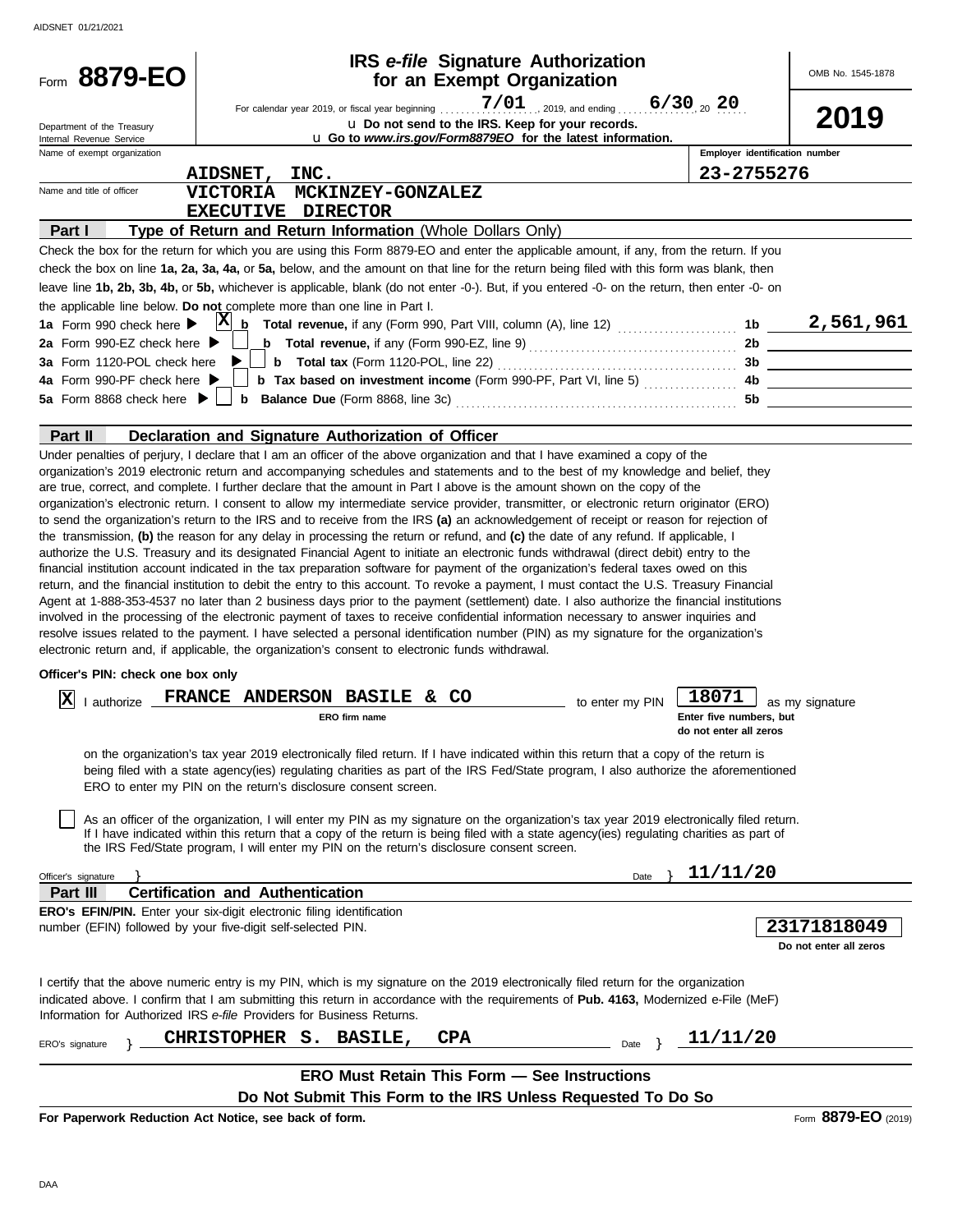(Rev. January 2020)

Form

# **990 2019 2019 2019 2019 2019 2019 2019 2019 2019 2019 2019 2019 2019 2019 2019 2019 2019 2019 2019 2019 2019 2019 2019 2019 2019 2019 2019 2019 2019 2019 2019**

**u** Do not enter social security numbers on this form as it may be made public. **Under section 501(c), 527, or 4947(a)(1) of the Internal Revenue Code (except private foundations)** OMB No. 1545-0047

| ---               |
|-------------------|
| Open to Public    |
|                   |
| <b>Inspection</b> |

| U Do not enter social security numbers on this form as it may be made public.<br>Department of the Treasury<br>Internal Revenue Service<br><b>u</b> Go to www.irs.gov/Form990 for instructions and the latest information. |                               |                        |                              |                                                                                                                                                                            |                          |                      |                           | Open to Public<br><b>Inspection</b>           |                                            |
|----------------------------------------------------------------------------------------------------------------------------------------------------------------------------------------------------------------------------|-------------------------------|------------------------|------------------------------|----------------------------------------------------------------------------------------------------------------------------------------------------------------------------|--------------------------|----------------------|---------------------------|-----------------------------------------------|--------------------------------------------|
|                                                                                                                                                                                                                            |                               |                        |                              | For the 2019 calendar year, or tax year beginning $07/01/19$ , and ending                                                                                                  |                          | 06/30/20             |                           |                                               |                                            |
|                                                                                                                                                                                                                            | <b>B</b> Check if applicable: | C Name of organization |                              | D Employer identification number                                                                                                                                           |                          |                      |                           |                                               |                                            |
|                                                                                                                                                                                                                            | Address change                |                        |                              | <b>AIDSNET,</b>                                                                                                                                                            | INC.                     |                      |                           |                                               |                                            |
|                                                                                                                                                                                                                            | Name change                   |                        | Doing business as            |                                                                                                                                                                            |                          |                      |                           |                                               | 23-2755276                                 |
|                                                                                                                                                                                                                            | Initial return                |                        |                              | Number and street (or P.O. box if mail is not delivered to street address)<br>31 S COMMERCE WAY, SUITE 400                                                                 |                          |                      | Room/suite                | E Telephone number                            | 610-882-1119                               |
|                                                                                                                                                                                                                            | Final return/                 |                        |                              | City or town, state or province, country, and ZIP or foreign postal code                                                                                                   |                          |                      |                           |                                               |                                            |
|                                                                                                                                                                                                                            | terminated                    |                        |                              | <b>BETHLEHEM</b>                                                                                                                                                           | PA 18017-8916            |                      |                           | G Gross receipts \$                           | 2,561,961                                  |
|                                                                                                                                                                                                                            | Amended return                |                        |                              | F Name and address of principal officer:                                                                                                                                   |                          |                      |                           |                                               |                                            |
|                                                                                                                                                                                                                            | Application pending           |                        |                              | VICTORIA MCKINZEY-GONZALEZ                                                                                                                                                 |                          |                      |                           | H(a) Is this a group return for subordinates? | X<br>Yes<br>No                             |
|                                                                                                                                                                                                                            |                               |                        |                              |                                                                                                                                                                            |                          |                      |                           | H(b) Are all subordinates included?           | No<br>Yes                                  |
|                                                                                                                                                                                                                            |                               |                        |                              |                                                                                                                                                                            |                          |                      |                           |                                               | If "No," attach a list. (see instructions) |
|                                                                                                                                                                                                                            | Tax-exempt status:            |                        | $ \mathbf{X} $ 501(c)(3)     | 501(c)                                                                                                                                                                     | $t$ (insert no.)         | 4947(a)(1) or<br>527 |                           |                                               |                                            |
|                                                                                                                                                                                                                            | Website: U                    |                        |                              | WWW.AIDSNETPA.ORG                                                                                                                                                          |                          |                      |                           | H(c) Group exemption number LI                |                                            |
|                                                                                                                                                                                                                            |                               | Form of organization:  | $ \mathbf{X} $ Corporation   | Trust<br>Association                                                                                                                                                       | Other <b>u</b>           |                      | L Year of formation: 1994 |                                               | M State of legal domicile:                 |
|                                                                                                                                                                                                                            | Part I                        |                        | <b>Summary</b>               |                                                                                                                                                                            |                          |                      |                           |                                               |                                            |
|                                                                                                                                                                                                                            |                               |                        |                              | 1 Briefly describe the organization's mission or most significant activities:                                                                                              |                          |                      |                           |                                               |                                            |
|                                                                                                                                                                                                                            |                               |                        |                              | AIDSNET BUILDS HEALTHIER COMMUNITIES BY PLANNING AND FUNDING HIV/AIDS CARE                                                                                                 |                          |                      |                           |                                               |                                            |
|                                                                                                                                                                                                                            |                               |                        | AND PREVENTION               |                                                                                                                                                                            |                          |                      |                           |                                               |                                            |
| Governance                                                                                                                                                                                                                 |                               |                        |                              |                                                                                                                                                                            |                          |                      |                           |                                               |                                            |
|                                                                                                                                                                                                                            |                               |                        |                              | 2 Check this box $\mathbf{u}$   if the organization discontinued its operations or disposed of more than 25% of its net assets.                                            |                          |                      |                           |                                               |                                            |
| ಯ                                                                                                                                                                                                                          |                               |                        |                              | 3 Number of voting members of the governing body (Part VI, line 1a)                                                                                                        |                          |                      |                           | 3                                             | 4                                          |
|                                                                                                                                                                                                                            |                               |                        |                              |                                                                                                                                                                            |                          |                      |                           |                                               | 4<br>5                                     |
| <b>Activities</b>                                                                                                                                                                                                          |                               |                        |                              |                                                                                                                                                                            |                          |                      |                           | 5<br>6                                        | 4                                          |
|                                                                                                                                                                                                                            |                               |                        |                              | 6 Total number of volunteers (estimate if necessary)                                                                                                                       |                          | 7a                   | 0                         |                                               |                                            |
|                                                                                                                                                                                                                            |                               |                        |                              |                                                                                                                                                                            |                          |                      |                           | 7b                                            | 0                                          |
|                                                                                                                                                                                                                            |                               |                        |                              |                                                                                                                                                                            |                          |                      | Prior Year                |                                               | Current Year                               |
|                                                                                                                                                                                                                            |                               |                        |                              |                                                                                                                                                                            |                          |                      |                           | 2,423,570                                     | 2,561,900                                  |
| Revenue                                                                                                                                                                                                                    |                               |                        |                              | 9 Program service revenue (Part VIII, line 2g)                                                                                                                             |                          |                      |                           |                                               | 0                                          |
|                                                                                                                                                                                                                            |                               |                        |                              |                                                                                                                                                                            |                          | 129                  | 61                        |                                               |                                            |
|                                                                                                                                                                                                                            |                               |                        |                              | 11 Other revenue (Part VIII, column (A), lines 5, 6d, 8c, 9c, 10c, and 11e)                                                                                                |                          |                      |                           |                                               |                                            |
|                                                                                                                                                                                                                            | 12                            |                        |                              | Total revenue – add lines 8 through 11 (must equal Part VIII, column (A), line 12)                                                                                         |                          |                      |                           | 2,423,699                                     | 2,561,961                                  |
|                                                                                                                                                                                                                            |                               |                        |                              | 13 Grants and similar amounts paid (Part IX, column (A), lines 1-3)                                                                                                        |                          |                      |                           | 1,982,927                                     | 2,082,369                                  |
|                                                                                                                                                                                                                            |                               |                        |                              | 14 Benefits paid to or for members (Part IX, column (A), line 4)                                                                                                           |                          |                      |                           |                                               |                                            |
|                                                                                                                                                                                                                            |                               |                        |                              | 15 Salaries, other compensation, employee benefits (Part IX, column (A), lines 5-10)                                                                                       |                          |                      |                           | 375,686                                       | 420,065                                    |
| nses                                                                                                                                                                                                                       |                               |                        |                              | 16a Professional fundraising fees (Part IX, column (A), line 11e)                                                                                                          |                          |                      | 0                         |                                               |                                            |
| Exper                                                                                                                                                                                                                      |                               |                        |                              | <b>b</b> Total fundraising expenses (Part IX, column (D), line 25) $\mathbf{u}$                                                                                            |                          | <u>0</u>             |                           |                                               |                                            |
|                                                                                                                                                                                                                            |                               |                        |                              | 17 Other expenses (Part IX, column (A), lines 11a-11d, 11f-24e)                                                                                                            |                          |                      |                           | 68,365                                        | 61,355                                     |
|                                                                                                                                                                                                                            |                               |                        |                              | 18 Total expenses. Add lines 13-17 (must equal Part IX, column (A), line 25) [                                                                                             |                          |                      |                           | 2,426,978<br>$-3,279$                         | 2,563,789<br>$-1,828$                      |
|                                                                                                                                                                                                                            | 19                            |                        |                              |                                                                                                                                                                            |                          |                      | Beginning of Current Year |                                               | End of Year                                |
| Net Assets or<br>Fund Balances                                                                                                                                                                                             |                               |                        |                              |                                                                                                                                                                            |                          |                      |                           | 498,312                                       | 494,636                                    |
|                                                                                                                                                                                                                            | 21                            |                        |                              | Total liabilities (Part X, line 26)                                                                                                                                        |                          |                      |                           | 374,196                                       | 372,348                                    |
|                                                                                                                                                                                                                            |                               |                        |                              |                                                                                                                                                                            |                          |                      |                           | 124,116                                       | 122,288                                    |
|                                                                                                                                                                                                                            | Part II                       |                        | <b>Signature Block</b>       |                                                                                                                                                                            |                          |                      |                           |                                               |                                            |
|                                                                                                                                                                                                                            |                               |                        |                              | Under penalties of perjury, I declare that I have examined this return, including accompanying schedules and statements, and to the best of my knowledge and belief, it is |                          |                      |                           |                                               |                                            |
|                                                                                                                                                                                                                            |                               |                        |                              | true, correct, and complete. Declaration of preparer (other than officer) is based on all information of which preparer has any knowledge.                                 |                          |                      |                           |                                               |                                            |
|                                                                                                                                                                                                                            |                               |                        |                              |                                                                                                                                                                            |                          |                      |                           |                                               |                                            |
| Sign                                                                                                                                                                                                                       |                               |                        | Signature of officer         |                                                                                                                                                                            |                          |                      |                           | Date                                          |                                            |
| Here                                                                                                                                                                                                                       |                               |                        | <b>VICTORIA</b>              |                                                                                                                                                                            | <b>MCKINZEY-GONZALEZ</b> |                      | <b>EXECUTIVE</b>          | <b>DIRECTOR</b>                               |                                            |
|                                                                                                                                                                                                                            |                               |                        | Type or print name and title |                                                                                                                                                                            |                          |                      |                           |                                               |                                            |
| Paid                                                                                                                                                                                                                       |                               |                        | Print/Type preparer's name   |                                                                                                                                                                            | Preparer's signature     |                      | Date                      | Check                                         | PTIN                                       |
|                                                                                                                                                                                                                            | Preparer                      |                        |                              | <b>CHRISTOPHER S. BASILE,</b><br><b>CPA</b>                                                                                                                                | CHRISTOPHER S. BASILE,   | <b>CPA</b>           |                           | self-employed                                 | P00475712                                  |
|                                                                                                                                                                                                                            | <b>Use Only</b>               | Firm's name            |                              | FRANCE ANDERSON BASILE                                                                                                                                                     |                          | &.<br><b>CO</b>      |                           | Firm's EIN                                    | 23-2745511                                 |
|                                                                                                                                                                                                                            |                               |                        |                              | 903<br><b>CHESTNUT</b><br>EMMAUS, PA                                                                                                                                       | ST<br>18049              |                      |                           |                                               | 610-967-1200                               |
|                                                                                                                                                                                                                            |                               | Firm's address         |                              | May the IRS discuss this return with the preparer shown above? (see instructions)                                                                                          |                          |                      |                           | Phone no.                                     | $ \mathbf{X} $ Yes<br>No                   |
|                                                                                                                                                                                                                            |                               |                        |                              |                                                                                                                                                                            |                          |                      |                           |                                               |                                            |

| Sign<br>Here     | Signature of officer<br><b>MCKINZEY-GONZALEZ</b><br>VICTORIA<br>Type or print name and title                                                                | <b>EXECUTIVE</b>                                                                                               | <b>DIRECTOR</b>      | Date                   |                                                |
|------------------|-------------------------------------------------------------------------------------------------------------------------------------------------------------|----------------------------------------------------------------------------------------------------------------|----------------------|------------------------|------------------------------------------------|
| Paid<br>Preparer | Print/Type preparer's name<br><b> CHRISTOPHER</b><br><b>BASILE,</b><br>s.<br>CPA<br><b>ANDERSON</b><br><b>FRANCE</b><br>Firm's name                         | Preparer's signature<br><b>CHRISTOPHER</b><br><b>BASILE,</b><br><b>CPA</b><br>s.<br><b>BASILE</b><br>CO.<br>&. | Date<br>Firm's EIN Y | Check<br>self-employed | PTIN<br>P00475712<br>23-2745511                |
| Use Only         | <b>CHESTNUT</b><br>903<br>ST<br><b>PA</b><br>EMMAUS,<br>Firm's address<br>May the IRS discuss this return with the preparer shown above? (see instructions) | 18049                                                                                                          | Phone no.            |                        | 610-967-1200<br>ΙXΙ<br><b>No</b><br><b>Yes</b> |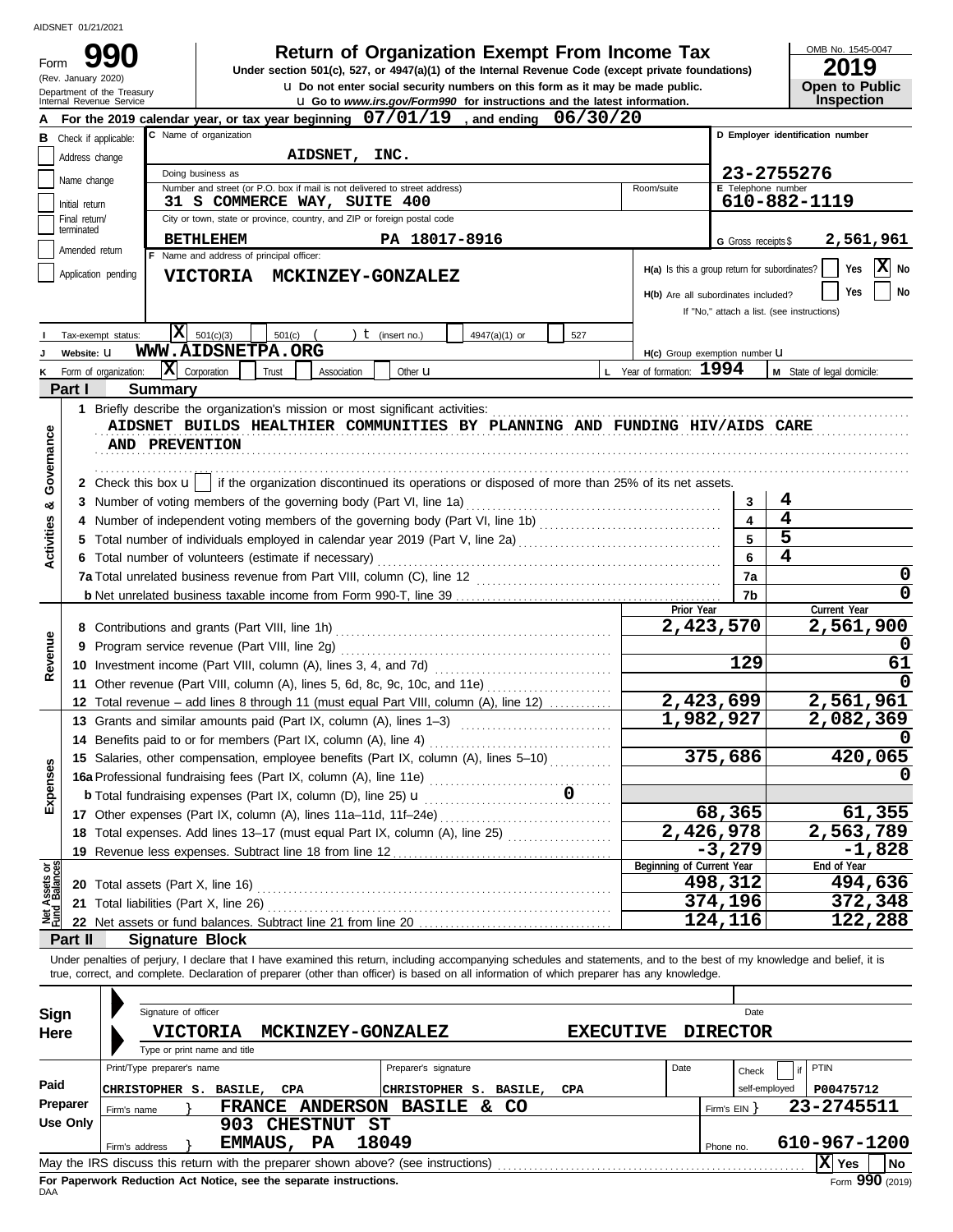|                                | Form 990 (2019) $\text{AIDSNET}$ , INC.              |                                                                                                                                                                                                                      | 23-2755276                                                                                                                                                                                                                                                                                                                                                                                                                                  | Page 2                                                                                              |
|--------------------------------|------------------------------------------------------|----------------------------------------------------------------------------------------------------------------------------------------------------------------------------------------------------------------------|---------------------------------------------------------------------------------------------------------------------------------------------------------------------------------------------------------------------------------------------------------------------------------------------------------------------------------------------------------------------------------------------------------------------------------------------|-----------------------------------------------------------------------------------------------------|
| Part III                       |                                                      | <b>Statement of Program Service Accomplishments</b>                                                                                                                                                                  |                                                                                                                                                                                                                                                                                                                                                                                                                                             |                                                                                                     |
|                                | 1 Briefly describe the organization's mission:       |                                                                                                                                                                                                                      | AIDSNET BUILDS HEALTHIER COMMUNITIES BY PLANNING AND FUNDING HIV/AIDS CARE<br>AND PREVENTION SERVICES. AIDSNET CONTRACTS WITH AGENCIES IN THE 6 PA<br>COUNTIES OF BERKS, CARBON, LEHIGH, MONROE, NORTHAMPTON & SCHUYKILL                                                                                                                                                                                                                    |                                                                                                     |
| prior Form 990 or 990-EZ?<br>3 | If "Yes," describe these new services on Schedule O. | 2 Did the organization undertake any significant program services during the year which were not listed on the<br>Did the organization cease conducting, or make significant changes in how it conducts, any program |                                                                                                                                                                                                                                                                                                                                                                                                                                             | Yes $\overline{X}$ No                                                                               |
| services?                      | If "Yes," describe these changes on Schedule O.      |                                                                                                                                                                                                                      |                                                                                                                                                                                                                                                                                                                                                                                                                                             | Yes $\overline{X}$ No                                                                               |
| 4                              |                                                      | the total expenses, and revenue, if any, for each program service reported.                                                                                                                                          | Describe the organization's program service accomplishments for each of its three largest program services, as measured by<br>expenses. Section 501(c)(3) and 501(c)(4) organizations are required to report the amount of grants and allocations to others,                                                                                                                                                                                |                                                                                                     |
| 4a (Code:<br><b>RELATED</b>    | ADDITIONAL 168 PERSONS.                              |                                                                                                                                                                                                                      | STATE FUNDS REBATES FOLLOW RYAN WHITE PART B FUNDS PROVIDED VARIOUS HIV-<br>SERVICES, INCLUDING CASE MANAGEMENT & TREATMENT ADHERANCE.<br>FUNDS WERE ALSO PROVIDE DIRECT PATIENT CARE SERVICES SUCH AS MENTAL HEALTH,<br>EMERGENCY FINANCIAL ASSISTANCE, OUTPATIENT MEDICAL CARE AND MEDICAL<br>TRANSPORT, ORAL HEALTH CARE AND LEGAL SERVICE FOR 541 PERSONS WHO ARE<br>INFECTED WITH HIV. EARLY INTERVENTION SERVICES WERE PROVIDED TO AN | ) (Expenses \$ 1,561,286 including grants of \$ 1,326,741 ) (Revenue \$ 1,561,286 )<br><b>THESE</b> |
|                                |                                                      |                                                                                                                                                                                                                      |                                                                                                                                                                                                                                                                                                                                                                                                                                             |                                                                                                     |
|                                |                                                      |                                                                                                                                                                                                                      |                                                                                                                                                                                                                                                                                                                                                                                                                                             |                                                                                                     |
| 4b (Code:                      | ) (Expenses \$                                       |                                                                                                                                                                                                                      | 493, 159 including grants of \$251, 159 ) (Revenue \$493, 159 )<br>STATE 656 FUNDS PROVIDED VARIOUS HIV/AIDS PREVENTION PROGRAMS,<br>INTERVENTIONS DELIVERED TO 3,968 INDIVIDUALS AND GROUPS.                                                                                                                                                                                                                                               |                                                                                                     |
|                                |                                                      |                                                                                                                                                                                                                      |                                                                                                                                                                                                                                                                                                                                                                                                                                             |                                                                                                     |
|                                |                                                      |                                                                                                                                                                                                                      |                                                                                                                                                                                                                                                                                                                                                                                                                                             |                                                                                                     |
|                                |                                                      |                                                                                                                                                                                                                      |                                                                                                                                                                                                                                                                                                                                                                                                                                             |                                                                                                     |
|                                |                                                      |                                                                                                                                                                                                                      |                                                                                                                                                                                                                                                                                                                                                                                                                                             |                                                                                                     |
|                                |                                                      |                                                                                                                                                                                                                      |                                                                                                                                                                                                                                                                                                                                                                                                                                             |                                                                                                     |
|                                |                                                      |                                                                                                                                                                                                                      |                                                                                                                                                                                                                                                                                                                                                                                                                                             |                                                                                                     |
| 4c (Code:                      | ) (Expenses \$<br><b>INFECTED WITH HIV/AIDS.</b>     | 506,841 including grants of \$ 504,738<br>MONTH RENT & SECURITY PAYMENT AND CASE MANAGEMENT.                                                                                                                         | FEDERAL HOPWA FUNDS PROVIDED VARIOUS HOUSING OPPORTUNITES, INCLUDING<br>SHORT-TERM MORTGAGE/UTILITY PAYMENTS, TENANT-BASED RENTAL ASSISTANCE, FIRST<br>FUNDS WAS 84 PEOPLE IN THE SIX COUNTY AREA WHO ARE EITHER AFFECTED OR                                                                                                                                                                                                                | 506,841<br>) (Revenue \$<br>TOTAL SERVED WITH HOPWA                                                 |
|                                |                                                      |                                                                                                                                                                                                                      |                                                                                                                                                                                                                                                                                                                                                                                                                                             |                                                                                                     |
|                                |                                                      |                                                                                                                                                                                                                      |                                                                                                                                                                                                                                                                                                                                                                                                                                             |                                                                                                     |
|                                |                                                      |                                                                                                                                                                                                                      |                                                                                                                                                                                                                                                                                                                                                                                                                                             |                                                                                                     |
|                                |                                                      |                                                                                                                                                                                                                      |                                                                                                                                                                                                                                                                                                                                                                                                                                             |                                                                                                     |
|                                | 4d Other program services (Describe on Schedule O.)  |                                                                                                                                                                                                                      |                                                                                                                                                                                                                                                                                                                                                                                                                                             |                                                                                                     |
| (Expenses \$                   |                                                      | including grants of \$                                                                                                                                                                                               | (Revenue \$                                                                                                                                                                                                                                                                                                                                                                                                                                 |                                                                                                     |
|                                | 4e Total program service expenses u                  | 2,561,286                                                                                                                                                                                                            |                                                                                                                                                                                                                                                                                                                                                                                                                                             | $F_{\text{GCD}}$ 990 (2010)                                                                         |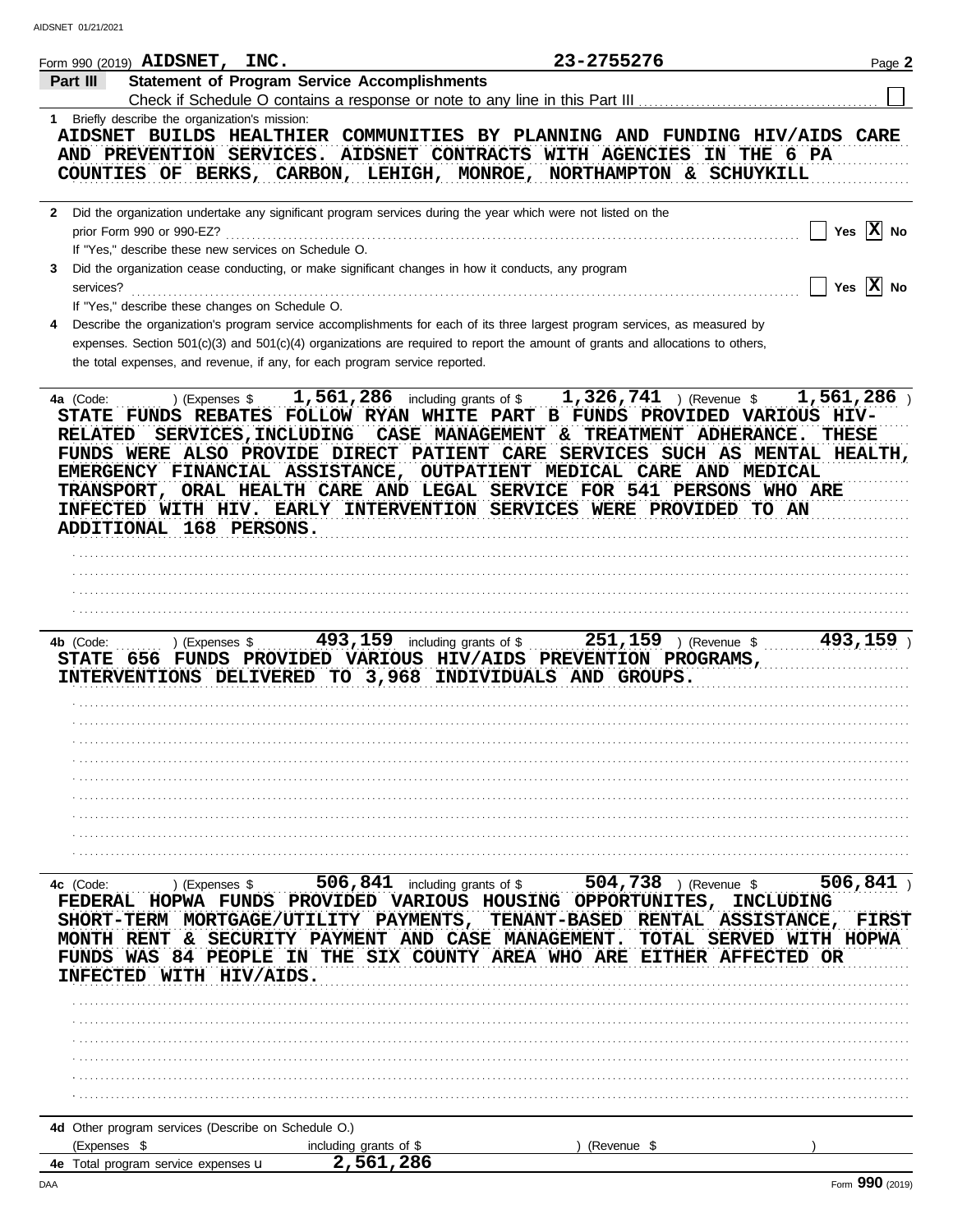|     | 23-2755276<br>Form 990 (2019) AIDSNET, INC.                                                                                                                                                     |                 |             | Page 3           |
|-----|-------------------------------------------------------------------------------------------------------------------------------------------------------------------------------------------------|-----------------|-------------|------------------|
|     | <b>Checklist of Required Schedules</b><br>Part IV                                                                                                                                               |                 |             |                  |
|     |                                                                                                                                                                                                 |                 | Yes         | No               |
| 1   | Is the organization described in section $501(c)(3)$ or $4947(a)(1)$ (other than a private foundation)? If "Yes,"                                                                               |                 |             |                  |
|     | complete Schedule A                                                                                                                                                                             | 1               | X           | $\mathbf x$      |
| 2   | Is the organization required to complete Schedule B, Schedule of Contributors (see instructions)?                                                                                               | $\mathbf{2}$    |             |                  |
| 3   | Did the organization engage in direct or indirect political campaign activities on behalf of or in opposition to<br>candidates for public office? If "Yes," complete Schedule C, Part I         | 3               |             | x                |
| 4   | Section 501(c)(3) organizations. Did the organization engage in lobbying activities, or have a section 501(h)                                                                                   |                 |             |                  |
|     | election in effect during the tax year? If "Yes," complete Schedule C, Part II                                                                                                                  | 4               |             | X                |
| 5   | Is the organization a section $501(c)(4)$ , $501(c)(5)$ , or $501(c)(6)$ organization that receives membership dues,                                                                            |                 |             |                  |
|     | assessments, or similar amounts as defined in Revenue Procedure 98-19? If "Yes," complete Schedule C, Part III                                                                                  | 5               |             | X                |
| 6   | Did the organization maintain any donor advised funds or any similar funds or accounts for which donors                                                                                         |                 |             |                  |
|     | have the right to provide advice on the distribution or investment of amounts in such funds or accounts? If                                                                                     |                 |             |                  |
|     | "Yes," complete Schedule D, Part I                                                                                                                                                              | 6               |             | X                |
| 7   | Did the organization receive or hold a conservation easement, including easements to preserve open space,                                                                                       |                 |             |                  |
|     | the environment, historic land areas, or historic structures? If "Yes," complete Schedule D, Part II                                                                                            | 7               |             | x                |
| 8   | Did the organization maintain collections of works of art, historical treasures, or other similar assets? If "Yes,"                                                                             |                 |             |                  |
|     | complete Schedule D, Part III                                                                                                                                                                   | 8               |             | X                |
| 9   | Did the organization report an amount in Part X, line 21, for escrow or custodial account liability, serve as a                                                                                 |                 |             |                  |
|     | custodian for amounts not listed in Part X; or provide credit counseling, debt management, credit repair, or                                                                                    |                 |             |                  |
|     | debt negotiation services? If "Yes," complete Schedule D, Part IV                                                                                                                               | 9               |             | X                |
| 10  | Did the organization, directly or through a related organization, hold assets in donor-restricted endowments                                                                                    |                 |             | X                |
|     | or in quasi endowments? If "Yes," complete Schedule D, Part V                                                                                                                                   | 10              |             |                  |
| 11  | If the organization's answer to any of the following questions is "Yes," then complete Schedule D, Parts VI,<br>VII, VIII, IX, or X as applicable.                                              |                 |             |                  |
| а   | Did the organization report an amount for land, buildings, and equipment in Part X, line 10? If "Yes,"                                                                                          |                 |             |                  |
|     | complete Schedule D, Part VI                                                                                                                                                                    | 11a             | X           |                  |
| b   | Did the organization report an amount for investments—other securities in Part X, line 12, that is 5% or more                                                                                   |                 |             |                  |
|     | of its total assets reported in Part X, line 16? If "Yes," complete Schedule D, Part VII                                                                                                        | 11b             |             | x                |
| c   | Did the organization report an amount for investments—program related in Part X, line 13, that is 5% or more                                                                                    |                 |             |                  |
|     | of its total assets reported in Part X, line 16? If "Yes," complete Schedule D, Part VIII                                                                                                       | 11c             |             | x                |
| d   | Did the organization report an amount for other assets in Part X, line 15, that is 5% or more of its total assets                                                                               |                 |             |                  |
|     | reported in Part X, line 16? If "Yes," complete Schedule D, Part IX                                                                                                                             | 11d             |             | X                |
| е   | Did the organization report an amount for other liabilities in Part X, line 25? If "Yes," complete Schedule D, Part X                                                                           | 11e             |             | $\mathbf x$      |
|     | Did the organization's separate or consolidated financial statements for the tax year include a footnote that addresses                                                                         |                 |             |                  |
|     | the organization's liability for uncertain tax positions under FIN 48 (ASC 740)? If "Yes," complete Schedule D, Part X                                                                          | 11f             |             | X                |
|     | Did the organization obtain separate, independent audited financial statements for the tax year? If "Yes," complete                                                                             |                 |             |                  |
|     |                                                                                                                                                                                                 | 12a             |             | X                |
|     | <b>b</b> Was the organization included in consolidated, independent audited financial statements for the tax year? If                                                                           |                 |             |                  |
|     | "Yes," and if the organization answered "No" to line 12a, then completing Schedule D, Parts XI and XII is optional                                                                              | 12b             |             | х<br>$\mathbf x$ |
| 13  |                                                                                                                                                                                                 | 13              |             | $\mathbf x$      |
| 14a | Did the organization maintain an office, employees, or agents outside of the United States?<br>Did the organization have aggregate revenues or expenses of more than \$10,000 from grantmaking, | 14a             |             |                  |
| b   | fundraising, business, investment, and program service activities outside the United States, or aggregate                                                                                       |                 |             |                  |
|     |                                                                                                                                                                                                 | 14b             |             | x                |
| 15  | Did the organization report on Part IX, column (A), line 3, more than \$5,000 of grants or other assistance to or                                                                               |                 |             |                  |
|     | for any foreign organization? If "Yes," complete Schedule F, Parts II and IV                                                                                                                    | 15              |             | X                |
| 16  | Did the organization report on Part IX, column (A), line 3, more than \$5,000 of aggregate grants or other                                                                                      |                 |             |                  |
|     | assistance to or for foreign individuals? If "Yes," complete Schedule F, Parts III and IV                                                                                                       | 16              |             | X                |
| 17  | Did the organization report a total of more than \$15,000 of expenses for professional fundraising services on                                                                                  |                 |             |                  |
|     |                                                                                                                                                                                                 | 17              |             | X                |
| 18  | Did the organization report more than \$15,000 total of fundraising event gross income and contributions on                                                                                     |                 |             |                  |
|     | Part VIII, lines 1c and 8a? If "Yes," complete Schedule G, Part II                                                                                                                              | 18              |             | X                |
| 19  | Did the organization report more than \$15,000 of gross income from gaming activities on Part VIII, line 9a?                                                                                    |                 |             |                  |
|     |                                                                                                                                                                                                 | 19              |             | х                |
| 20a | Did the organization operate one or more hospital facilities? If "Yes," complete Schedule H                                                                                                     | 20a             |             | $\mathbf x$      |
| b   |                                                                                                                                                                                                 | 20 <sub>b</sub> |             |                  |
| 21  | Did the organization report more than \$5,000 of grants or other assistance to any domestic organization or                                                                                     | 21              | $\mathbf x$ |                  |
|     |                                                                                                                                                                                                 |                 |             |                  |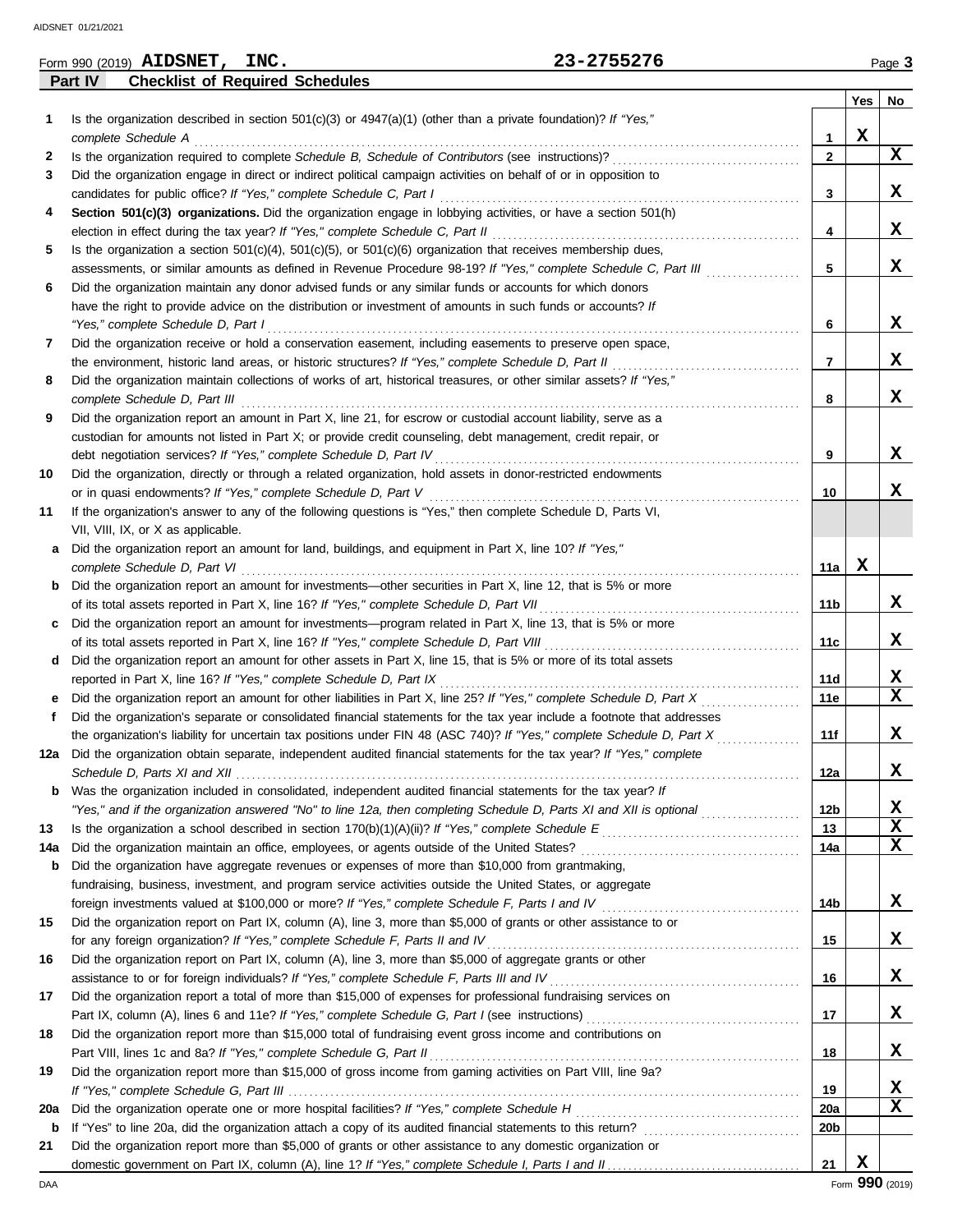|          | Form 990 (2019) AIDSNET, INC.                                                                                                                                               | 23-2755276     |                  |           |             | Page 4                  |
|----------|-----------------------------------------------------------------------------------------------------------------------------------------------------------------------------|----------------|------------------|-----------|-------------|-------------------------|
|          | <b>Checklist of Required Schedules (continued)</b><br>Part IV                                                                                                               |                |                  |           |             |                         |
|          |                                                                                                                                                                             |                |                  |           | Yes         | No                      |
| 22       | Did the organization report more than \$5,000 of grants or other assistance to or for domestic individuals on                                                               |                |                  |           |             |                         |
|          | Part IX, column (A), line 2? If "Yes," complete Schedule I, Parts I and III                                                                                                 |                |                  | 22        |             | X                       |
| 23       | Did the organization answer "Yes" to Part VII, Section A, line 3, 4, or 5 about compensation of the                                                                         |                |                  |           |             |                         |
|          | organization's current and former officers, directors, trustees, key employees, and highest compensated<br>employees? If "Yes," complete Schedule J                         |                |                  | 23        |             | X                       |
|          | 24a Did the organization have a tax-exempt bond issue with an outstanding principal amount of more than                                                                     |                |                  |           |             |                         |
|          | \$100,000 as of the last day of the year, that was issued after December 31, 2002? If "Yes," answer lines 24b                                                               |                |                  |           |             |                         |
|          | through 24d and complete Schedule K. If "No," go to line 25a                                                                                                                |                |                  | 24a       |             | x                       |
| b        | Did the organization invest any proceeds of tax-exempt bonds beyond a temporary period exception?                                                                           |                |                  | 24b       |             |                         |
| с        | Did the organization maintain an escrow account other than a refunding escrow at any time during the year                                                                   |                |                  |           |             |                         |
|          | to defease any tax-exempt bonds?                                                                                                                                            |                |                  | 24c       |             |                         |
| d        | Did the organization act as an "on behalf of" issuer for bonds outstanding at any time during the year?                                                                     |                |                  | 24d       |             |                         |
| 25а      | Section 501(c)(3), 501(c)(4), and 501(c)(29) organizations. Did the organization engage in an excess benefit                                                                |                |                  |           |             |                         |
|          | transaction with a disqualified person during the year? If "Yes," complete Schedule L, Part I                                                                               |                |                  | 25a       |             | x                       |
| b        | Is the organization aware that it engaged in an excess benefit transaction with a disqualified person in a prior                                                            |                |                  |           |             |                         |
|          | year, and that the transaction has not been reported on any of the organization's prior Forms 990 or 990-EZ?<br>If "Yes," complete Schedule L, Part I                       |                |                  | 25b       |             | X                       |
| 26       | Did the organization report any amount on Part X, line 5 or 22, for receivables from or payables to any current                                                             |                |                  |           |             |                         |
|          | or former officer, director, trustee, key employee, creator or founder, substantial contributor, or 35%                                                                     |                |                  |           |             |                         |
|          | controlled entity or family member of any of these persons? If "Yes," complete Schedule L, Part II                                                                          |                |                  | 26        |             | x                       |
| 27       | Did the organization provide a grant or other assistance to any current or former officer, director, trustee, key                                                           |                |                  |           |             |                         |
|          | employee, creator or founder, substantial contributor or employee thereof, a grant selection committee                                                                      |                |                  |           |             |                         |
|          | member, or to a 35% controlled entity (including an employee thereof) or family member of any of these                                                                      |                |                  |           |             |                         |
|          | persons? If "Yes," complete Schedule L, Part III                                                                                                                            |                |                  | 27        |             | X                       |
| 28       | Was the organization a party to a business transaction with one of the following parties (see Schedule L, Part                                                              |                |                  |           |             |                         |
|          | IV instructions, for applicable filing thresholds, conditions, and exceptions):                                                                                             |                |                  |           |             |                         |
| а        | A current or former officer, director, trustee, key employee, creator or founder, or substantial contributor? If                                                            |                |                  |           |             |                         |
|          | "Yes," complete Schedule L, Part IV                                                                                                                                         |                |                  | 28a       |             | X                       |
| b        | A family member of any individual described in line 28a? If "Yes," complete Schedule L, Part IV                                                                             |                |                  | 28b       |             | $\mathbf x$             |
| С        | A 35% controlled entity of one or more individuals and/or organizations described in lines 28a or 28b? If                                                                   |                |                  |           |             | X                       |
|          | "Yes," complete Schedule L, Part IV<br>Did the organization receive more than \$25,000 in non-cash contributions? If "Yes," complete Schedule M                             |                |                  | 28c<br>29 |             | $\mathbf x$             |
| 29<br>30 | Did the organization receive contributions of art, historical treasures, or other similar assets, or qualified                                                              |                |                  |           |             |                         |
|          | conservation contributions? If "Yes," complete Schedule M                                                                                                                   |                |                  | 30        |             | X                       |
| 31       | Did the organization liquidate, terminate, or dissolve and cease operations? If "Yes," complete Schedule N, Part I                                                          |                |                  | 31        |             | $\overline{\mathbf{x}}$ |
| 32       | Did the organization sell, exchange, dispose of, or transfer more than 25% of its net assets? If "Yes,"                                                                     |                |                  |           |             |                         |
|          | complete Schedule N, Part II                                                                                                                                                |                |                  | 32        |             | X                       |
| 33       | Did the organization own 100% of an entity disregarded as separate from the organization under Regulations                                                                  |                |                  |           |             |                         |
|          | sections 301.7701-2 and 301.7701-3? If "Yes," complete Schedule R, Part I                                                                                                   |                |                  | 33        |             | X                       |
| 34       | Was the organization related to any tax-exempt or taxable entity? If "Yes," complete Schedule R, Part II, III,                                                              |                |                  |           |             |                         |
|          | or IV, and Part V, line 1                                                                                                                                                   |                |                  | 34        |             | X                       |
| 35a      | Did the organization have a controlled entity within the meaning of section 512(b)(13)?                                                                                     |                |                  | 35a       |             | $\mathbf x$             |
| b        | If "Yes" to line 35a, did the organization receive any payment from or engage in any transaction with a                                                                     |                |                  |           |             |                         |
|          | controlled entity within the meaning of section 512(b)(13)? If "Yes," complete Schedule R, Part V, line 2                                                                   |                |                  | 35b       |             |                         |
| 36       | Section 501(c)(3) organizations. Did the organization make any transfers to an exempt non-charitable<br>related organization? If "Yes," complete Schedule R, Part V, line 2 |                |                  | 36        |             | X                       |
| 37       | Did the organization conduct more than 5% of its activities through an entity that is not a related organization                                                            |                |                  |           |             |                         |
|          | and that is treated as a partnership for federal income tax purposes? If "Yes," complete Schedule R, Part VI                                                                |                |                  | 37        |             | X                       |
| 38       | Did the organization complete Schedule O and provide explanations in Schedule O for Part VI, lines 11b and                                                                  |                |                  |           |             |                         |
|          | 19? Note: All Form 990 filers are required to complete Schedule O.                                                                                                          |                |                  | 38        | X           |                         |
|          | Statements Regarding Other IRS Filings and Tax Compliance<br>Part V                                                                                                         |                |                  |           |             |                         |
|          | Check if Schedule O contains a response or note to any line in this Part V [11] Check if Schedule O contains a response or note to any line in this Part V                  |                |                  |           |             |                         |
|          |                                                                                                                                                                             |                |                  |           |             | Yes   No                |
| 1а       | Enter the number reported in Box 3 of Form 1096. Enter -0- if not applicable                                                                                                | 1a             | $\boldsymbol{0}$ |           |             |                         |
| b        | Enter the number of Forms W-2G included in line 1a. Enter -0- if not applicable                                                                                             | 1 <sub>b</sub> | $\mathbf 0$      |           |             |                         |
| c        | Did the organization comply with backup withholding rules for reportable payments to vendors and                                                                            |                |                  |           |             |                         |
|          |                                                                                                                                                                             |                |                  | 1c        | $\mathbf x$ |                         |
| DAA      |                                                                                                                                                                             |                |                  |           |             | Form 990 (2019)         |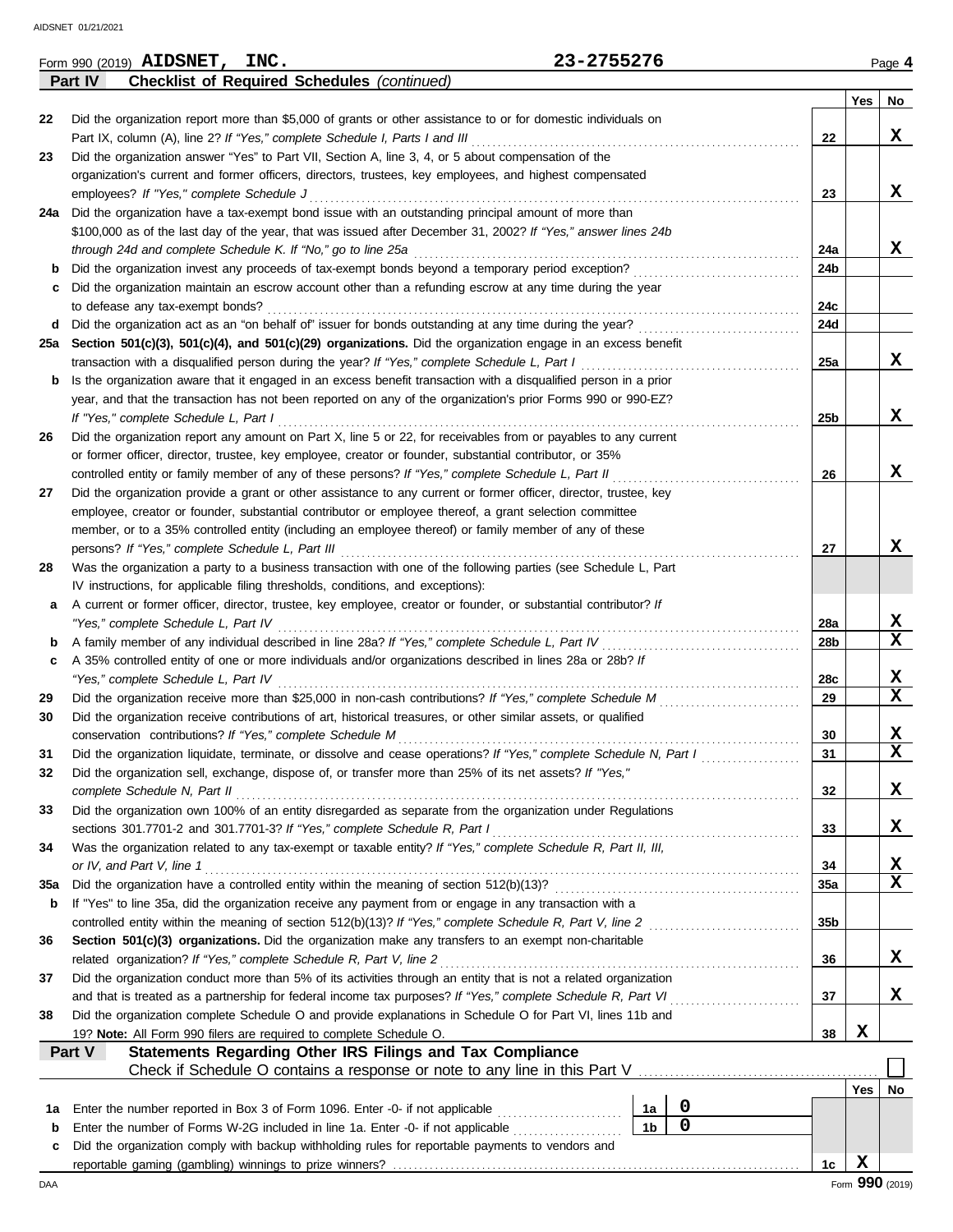|        | Form 990 (2019) <b>AIDSNET, INC.</b>                                                                                                                                                                                                             | 23-2755276 |                 |   |                |     | Page 5      |  |  |  |  |
|--------|--------------------------------------------------------------------------------------------------------------------------------------------------------------------------------------------------------------------------------------------------|------------|-----------------|---|----------------|-----|-------------|--|--|--|--|
|        | Statements Regarding Other IRS Filings and Tax Compliance (continued)<br>Part V                                                                                                                                                                  |            |                 |   |                |     |             |  |  |  |  |
|        |                                                                                                                                                                                                                                                  |            |                 |   |                | Yes | No          |  |  |  |  |
| 2a     | Enter the number of employees reported on Form W-3, Transmittal of Wage and Tax                                                                                                                                                                  |            |                 |   |                |     |             |  |  |  |  |
|        | Statements, filed for the calendar year ending with or within the year covered by this return                                                                                                                                                    |            | 2a              | 5 |                | X   |             |  |  |  |  |
| b      | If at least one is reported on line 2a, did the organization file all required federal employment tax returns?                                                                                                                                   |            |                 |   |                |     |             |  |  |  |  |
|        | Note: If the sum of lines 1a and 2a is greater than 250, you may be required to e-file (see instructions)                                                                                                                                        |            |                 |   |                |     |             |  |  |  |  |
| За     | Did the organization have unrelated business gross income of \$1,000 or more during the year?                                                                                                                                                    |            |                 |   |                |     |             |  |  |  |  |
| b      | If "Yes," has it filed a Form 990-T for this year? If "No" to line 3b, provide an explanation on Schedule O                                                                                                                                      |            |                 |   | 3b             |     |             |  |  |  |  |
| 4a     | At any time during the calendar year, did the organization have an interest in, or a signature or other authority over,                                                                                                                          |            |                 |   |                |     |             |  |  |  |  |
|        | a financial account in a foreign country (such as a bank account, securities account, or other financial account)?                                                                                                                               |            |                 |   | 4a             |     | x           |  |  |  |  |
| b      | If "Yes," enter the name of the foreign country u                                                                                                                                                                                                |            |                 |   |                |     |             |  |  |  |  |
|        | See instructions for filing requirements for FinCEN Form 114, Report of Foreign Bank and Financial Accounts (FBAR).                                                                                                                              |            |                 |   |                |     |             |  |  |  |  |
| 5a     | Was the organization a party to a prohibited tax shelter transaction at any time during the tax year?                                                                                                                                            |            |                 |   | 5a             |     | X           |  |  |  |  |
| b      | Did any taxable party notify the organization that it was or is a party to a prohibited tax shelter transaction?                                                                                                                                 |            |                 |   | 5 <sub>b</sub> |     | $\mathbf x$ |  |  |  |  |
| c      | If "Yes" to line 5a or 5b, did the organization file Form 8886-T?                                                                                                                                                                                |            |                 |   | 5 <sub>c</sub> |     |             |  |  |  |  |
| 6a     | Does the organization have annual gross receipts that are normally greater than \$100,000, and did the                                                                                                                                           |            |                 |   |                |     |             |  |  |  |  |
|        | organization solicit any contributions that were not tax deductible as charitable contributions?                                                                                                                                                 |            |                 |   | 6a             |     | x           |  |  |  |  |
| b      | If "Yes," did the organization include with every solicitation an express statement that such contributions or                                                                                                                                   |            |                 |   |                |     |             |  |  |  |  |
|        | gifts were not tax deductible?                                                                                                                                                                                                                   |            |                 |   | 6b             |     |             |  |  |  |  |
| 7      | Organizations that may receive deductible contributions under section 170(c).                                                                                                                                                                    |            |                 |   |                |     |             |  |  |  |  |
| а      | Did the organization receive a payment in excess of \$75 made partly as a contribution and partly for goods                                                                                                                                      |            |                 |   |                |     |             |  |  |  |  |
|        | and services provided to the payor?                                                                                                                                                                                                              |            |                 |   | 7a             |     |             |  |  |  |  |
| b      |                                                                                                                                                                                                                                                  |            |                 |   | 7b             |     |             |  |  |  |  |
| c      | Did the organization sell, exchange, or otherwise dispose of tangible personal property for which it was                                                                                                                                         |            |                 |   |                |     |             |  |  |  |  |
|        |                                                                                                                                                                                                                                                  |            |                 |   | 7c             |     |             |  |  |  |  |
| d      | If "Yes," indicate the number of Forms 8282 filed during the year<br>[[[[[[[[[[[[[[[[[]]]]]]]                                                                                                                                                    |            | 7d              |   |                |     |             |  |  |  |  |
| е<br>f |                                                                                                                                                                                                                                                  |            |                 |   | 7e<br>7f       |     |             |  |  |  |  |
|        | Did the organization, during the year, pay premiums, directly or indirectly, on a personal benefit contract?<br>If the organization received a contribution of qualified intellectual property, did the organization file Form 8899 as required? |            |                 |   | 7g             |     |             |  |  |  |  |
| g<br>h | If the organization received a contribution of cars, boats, airplanes, or other vehicles, did the organization file a Form 1098-C?                                                                                                               |            |                 |   | 7h             |     |             |  |  |  |  |
| 8      | Sponsoring organizations maintaining donor advised funds. Did a donor advised fund maintained by the                                                                                                                                             |            |                 |   |                |     |             |  |  |  |  |
|        |                                                                                                                                                                                                                                                  |            |                 |   | 8              |     |             |  |  |  |  |
| 9      | Sponsoring organizations maintaining donor advised funds.                                                                                                                                                                                        |            |                 |   |                |     |             |  |  |  |  |
| а      | Did the sponsoring organization make any taxable distributions under section 4966?                                                                                                                                                               |            |                 |   | 9a             |     |             |  |  |  |  |
| b      |                                                                                                                                                                                                                                                  |            |                 |   | 9b             |     |             |  |  |  |  |
| 10     | Section 501(c)(7) organizations. Enter:                                                                                                                                                                                                          |            |                 |   |                |     |             |  |  |  |  |
| a      |                                                                                                                                                                                                                                                  |            | 10a             |   |                |     |             |  |  |  |  |
| b      | Gross receipts, included on Form 990, Part VIII, line 12, for public use of club facilities                                                                                                                                                      |            | 10 <sub>b</sub> |   |                |     |             |  |  |  |  |
| 11     | Section 501(c)(12) organizations. Enter:                                                                                                                                                                                                         |            |                 |   |                |     |             |  |  |  |  |
| а      | Gross income from members or shareholders                                                                                                                                                                                                        |            | 11a             |   |                |     |             |  |  |  |  |
| b      | Gross income from other sources (Do not net amounts due or paid to other sources                                                                                                                                                                 |            |                 |   |                |     |             |  |  |  |  |
|        | against amounts due or received from them.)                                                                                                                                                                                                      |            | 11 <sub>b</sub> |   |                |     |             |  |  |  |  |
| 12a    | Section 4947(a)(1) non-exempt charitable trusts. Is the organization filing Form 990 in lieu of Form 1041?                                                                                                                                       |            |                 |   | 12a            |     |             |  |  |  |  |
| b      | If "Yes," enter the amount of tax-exempt interest received or accrued during the year                                                                                                                                                            |            | 12b             |   |                |     |             |  |  |  |  |
| 13     | Section 501(c)(29) qualified nonprofit health insurance issuers.                                                                                                                                                                                 |            |                 |   |                |     |             |  |  |  |  |
| а      | Is the organization licensed to issue qualified health plans in more than one state?                                                                                                                                                             |            |                 |   | 13а            |     |             |  |  |  |  |
|        | Note: See the instructions for additional information the organization must report on Schedule O.                                                                                                                                                |            |                 |   |                |     |             |  |  |  |  |
| b      | Enter the amount of reserves the organization is required to maintain by the states in which                                                                                                                                                     |            |                 |   |                |     |             |  |  |  |  |
|        |                                                                                                                                                                                                                                                  |            | 13b             |   |                |     |             |  |  |  |  |
| c      | Enter the amount of reserves on hand                                                                                                                                                                                                             |            | 13 <sub>c</sub> |   |                |     |             |  |  |  |  |
| 14a    | Did the organization receive any payments for indoor tanning services during the tax year?                                                                                                                                                       |            |                 |   | 14a            |     | X           |  |  |  |  |
| b      |                                                                                                                                                                                                                                                  |            |                 |   | 14b            |     |             |  |  |  |  |
| 15     | Is the organization subject to the section 4960 tax on payment(s) of more than \$1,000,000 in remuneration or                                                                                                                                    |            |                 |   |                |     |             |  |  |  |  |
|        | excess parachute payment(s) during the year?                                                                                                                                                                                                     |            |                 |   | 15             |     | х           |  |  |  |  |
|        | If "Yes," see instructions and file Form 4720, Schedule N.                                                                                                                                                                                       |            |                 |   |                |     |             |  |  |  |  |
| 16     | Is the organization an educational institution subject to the section 4968 excise tax on net investment income?                                                                                                                                  |            |                 |   | 16             |     | X           |  |  |  |  |
|        | If "Yes," complete Form 4720, Schedule O.                                                                                                                                                                                                        |            |                 |   |                |     |             |  |  |  |  |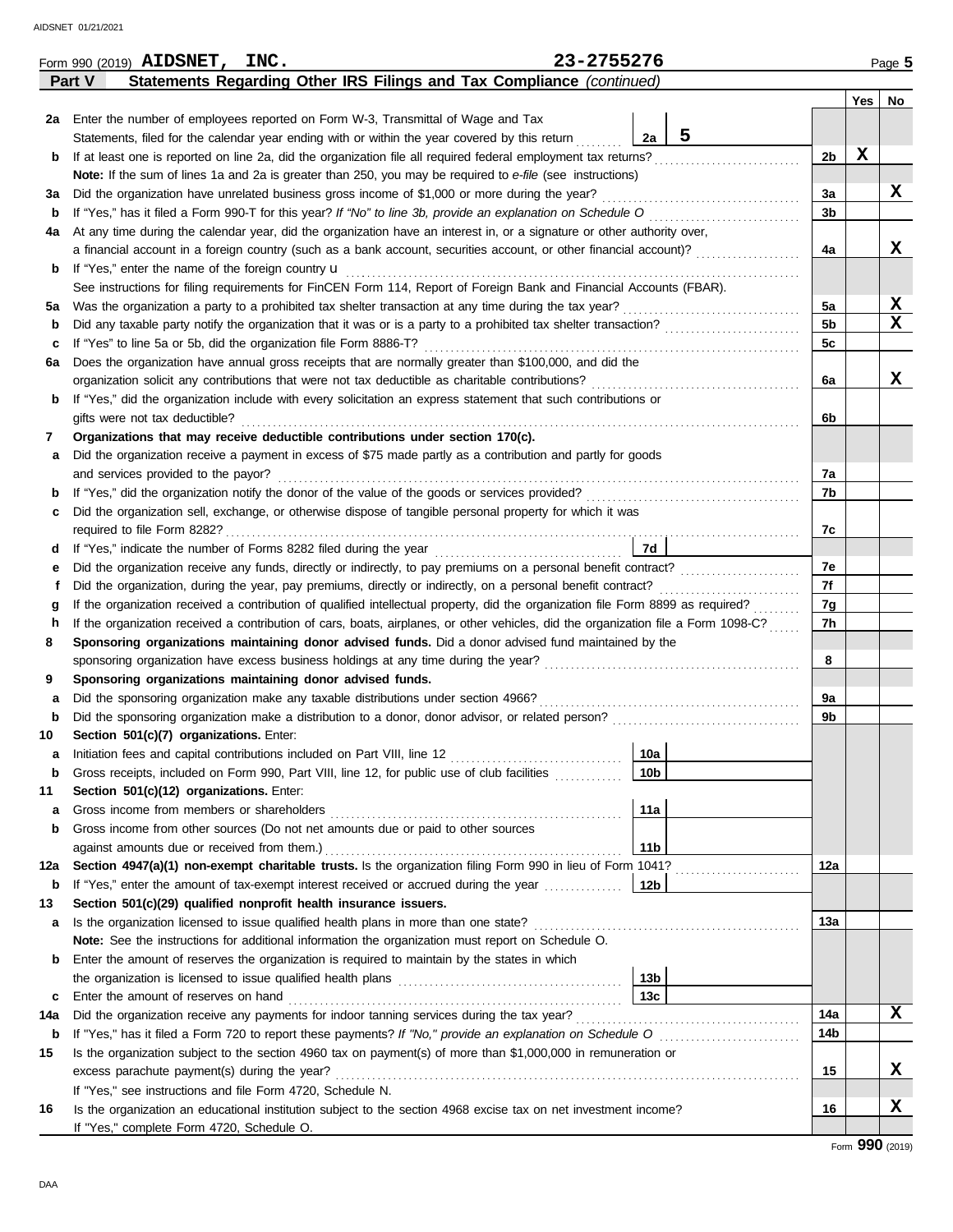|        | Form 990 (2019) AIDSNET, INC.                                                                                                       | 23-2755276                                   |                            |                         |     | Page 6          |
|--------|-------------------------------------------------------------------------------------------------------------------------------------|----------------------------------------------|----------------------------|-------------------------|-----|-----------------|
|        | Governance, Management, and Disclosure For each "Yes" response to lines 2 through 7b below, and for a "No"<br>Part VI               |                                              |                            |                         |     |                 |
|        | response to line 8a, 8b, or 10b below, describe the circumstances, processes, or changes on Schedule O. See instructions.           |                                              |                            |                         |     |                 |
|        |                                                                                                                                     |                                              |                            |                         |     |                 |
|        | Section A. Governing Body and Management                                                                                            |                                              |                            |                         |     |                 |
|        |                                                                                                                                     |                                              |                            |                         | Yes | No              |
| 1а     | Enter the number of voting members of the governing body at the end of the tax year                                                 |                                              | 4<br>1a                    |                         |     |                 |
|        | If there are material differences in voting rights among members of the governing body, or                                          |                                              |                            |                         |     |                 |
|        | if the governing body delegated broad authority to an executive committee or similar                                                |                                              |                            |                         |     |                 |
|        | committee, explain on Schedule O.                                                                                                   |                                              |                            |                         |     |                 |
| b      | Enter the number of voting members included on line 1a, above, who are independent                                                  |                                              | 4<br>1b                    |                         |     |                 |
| 2      | Did any officer, director, trustee, or key employee have a family relationship or a business relationship with                      |                                              |                            |                         |     |                 |
|        | any other officer, director, trustee, or key employee?                                                                              |                                              |                            | 2                       |     | х               |
| 3      | Did the organization delegate control over management duties customarily performed by or under the direct                           |                                              |                            |                         |     |                 |
|        | supervision of officers, directors, trustees, or key employees to a management company or other person?                             |                                              |                            | 3                       |     | X               |
| 4      | Did the organization make any significant changes to its governing documents since the prior Form 990 was filed?                    |                                              |                            | $\overline{\mathbf{4}}$ |     | $\mathbf x$     |
| 5      | Did the organization become aware during the year of a significant diversion of the organization's assets?                          |                                              |                            | 5                       |     | X               |
| 6      | Did the organization have members or stockholders?                                                                                  |                                              |                            | 6                       |     | X               |
| 7a     | Did the organization have members, stockholders, or other persons who had the power to elect or appoint                             |                                              |                            |                         |     |                 |
|        | one or more members of the governing body?                                                                                          |                                              |                            | 7a                      |     | x               |
| b      | Are any governance decisions of the organization reserved to (or subject to approval by) members,                                   |                                              |                            |                         |     |                 |
|        | stockholders, or persons other than the governing body?                                                                             |                                              |                            | 7b                      |     | x               |
| 8      | Did the organization contemporaneously document the meetings held or written actions undertaken during the year by the following:   |                                              |                            |                         |     |                 |
| а      | The governing body?                                                                                                                 |                                              |                            | 8a                      | x   |                 |
| b      | Each committee with authority to act on behalf of the governing body?                                                               |                                              |                            | 8b                      | X   |                 |
| 9      | Is there any officer, director, trustee, or key employee listed in Part VII, Section A, who cannot be reached at                    |                                              |                            |                         |     |                 |
|        |                                                                                                                                     |                                              |                            | 9                       |     | x               |
|        | <b>Section B. Policies</b> (This Section B requests information about policies not required by the Internal Revenue Code.)          |                                              |                            |                         |     |                 |
|        |                                                                                                                                     |                                              |                            |                         | Yes | No              |
| 10a    | Did the organization have local chapters, branches, or affiliates?                                                                  |                                              |                            | 10a                     |     | x               |
| b      | If "Yes," did the organization have written policies and procedures governing the activities of such chapters,                      |                                              |                            |                         |     |                 |
|        | affiliates, and branches to ensure their operations are consistent with the organization's exempt purposes?                         |                                              |                            | 10b                     |     |                 |
| 11a    | Has the organization provided a complete copy of this Form 990 to all members of its governing body before filing the form?         |                                              |                            | 11a                     | X   |                 |
| b      | Describe in Schedule O the process, if any, used by the organization to review this Form 990.                                       |                                              |                            |                         |     |                 |
| 12a    | Did the organization have a written conflict of interest policy? If "No," go to line 13                                             |                                              |                            | 12a                     |     | X               |
| b      | Were officers, directors, or trustees, and key employees required to disclose annually interests that could give rise to conflicts? |                                              |                            | 12 <sub>b</sub>         |     |                 |
|        | Did the organization regularly and consistently monitor and enforce compliance with the policy? If "Yes,"                           |                                              |                            |                         |     |                 |
|        | describe in Schedule O how this was done                                                                                            |                                              |                            | 12C                     |     |                 |
| 13     | Did the organization have a written whistleblower policy?                                                                           |                                              |                            | 13                      | х   |                 |
| 14     | Did the organization have a written document retention and destruction policy?                                                      |                                              |                            | 14                      | X   |                 |
| 15     | Did the process for determining compensation of the following persons include a review and approval by                              |                                              |                            |                         |     |                 |
|        | independent persons, comparability data, and contemporaneous substantiation of the deliberation and decision?                       |                                              |                            |                         |     |                 |
|        | The organization's CEO, Executive Director, or top management official                                                              |                                              |                            | 15a                     | х   |                 |
| a<br>b | Other officers or key employees of the organization                                                                                 |                                              |                            | 15b                     |     | X               |
|        | If "Yes" to line 15a or 15b, describe the process in Schedule O (see instructions).                                                 |                                              |                            |                         |     |                 |
|        | Did the organization invest in, contribute assets to, or participate in a joint venture or similar arrangement                      |                                              |                            |                         |     |                 |
| 16a    | with a taxable entity during the year?                                                                                              |                                              |                            | 16a                     |     | x               |
| b      | If "Yes," did the organization follow a written policy or procedure requiring the organization to evaluate its                      |                                              |                            |                         |     |                 |
|        | participation in joint venture arrangements under applicable federal tax law, and take steps to safeguard the                       |                                              |                            |                         |     |                 |
|        |                                                                                                                                     |                                              |                            |                         |     |                 |
|        |                                                                                                                                     |                                              |                            | 16b                     |     |                 |
|        | <b>Section C. Disclosure</b><br>List the states with which a copy of this Form 990 is required to be filed $\mathbf{u}$ PA          |                                              |                            |                         |     |                 |
| 17     |                                                                                                                                     |                                              |                            |                         |     |                 |
| 18     | Section 6104 requires an organization to make its Forms 1023 (1024 or 1024-A, if applicable), 990, and 990-T (Section 501(c)        |                                              |                            |                         |     |                 |
|        | (3)s only) available for public inspection. Indicate how you made these available. Check all that apply.                            |                                              |                            |                         |     |                 |
|        | $ \mathbf{X} $ Another's website $ \mathbf{X} $ Upon request<br>Own website                                                         | $ \mathbf{X} $ Other (explain on Schedule O) |                            |                         |     |                 |
| 19     | Describe on Schedule O whether (and if so, how) the organization made its governing documents, conflict of interest policy, and     |                                              |                            |                         |     |                 |
|        | financial statements available to the public during the tax year.                                                                   |                                              |                            |                         |     |                 |
| 20     | State the name, address, and telephone number of the person who possesses the organization's books and records u                    |                                              |                            |                         |     |                 |
|        | <b>THE ORGANIZATION</b>                                                                                                             | 31 SOUTH COMMERCE WAY, SUITE 400             |                            |                         |     |                 |
|        | <b>BETHLEHEM</b>                                                                                                                    |                                              | PA 18017-8916 610-882-1119 |                         |     |                 |
| DAA    |                                                                                                                                     |                                              |                            |                         |     | Form 990 (2019) |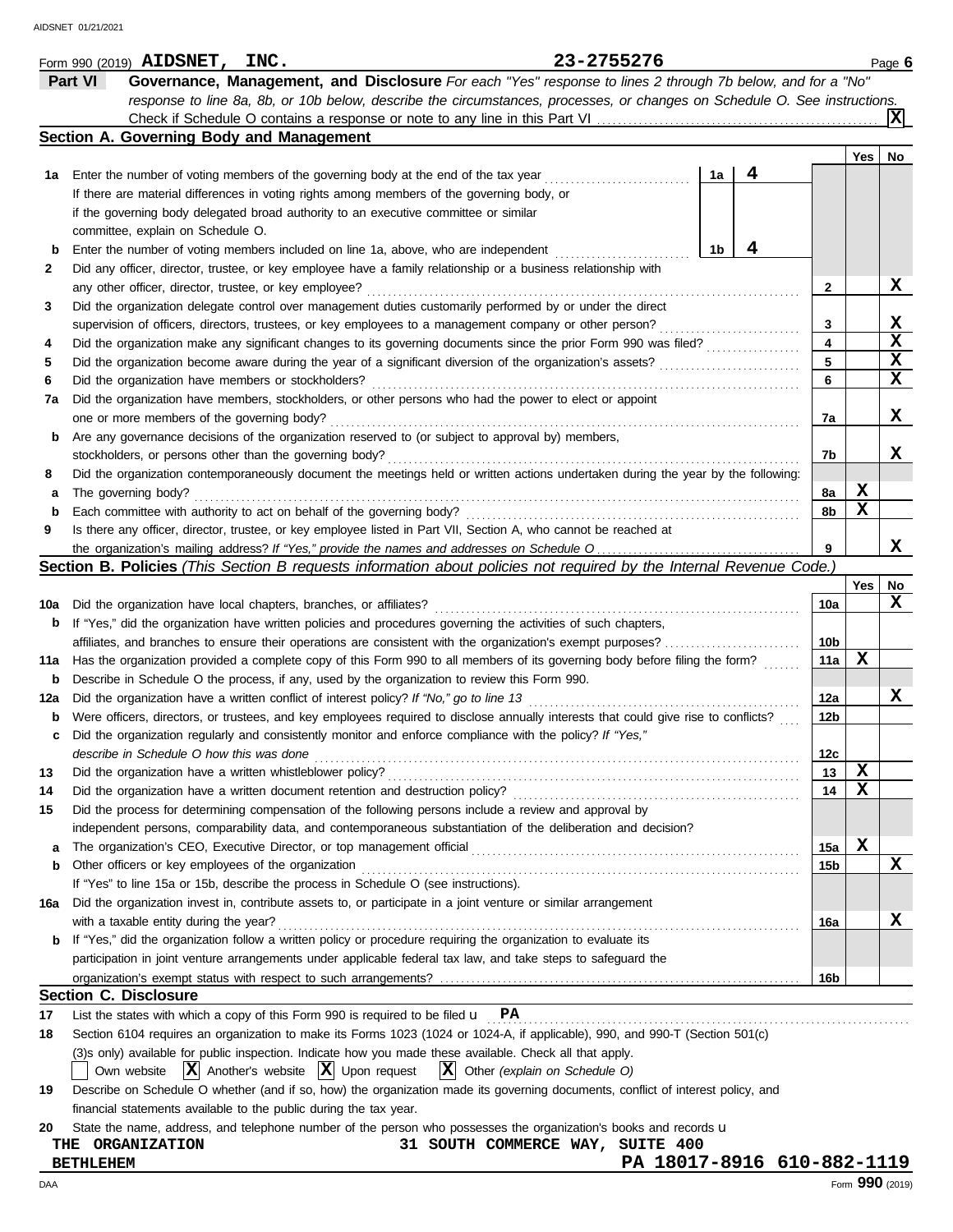| Form 990 (2019) AIDSNET, INC.                                                                                                                                                                                                                                                                                                 |                       |                                                                                                  | 23-2755276               |                              | Page 7                                    |
|-------------------------------------------------------------------------------------------------------------------------------------------------------------------------------------------------------------------------------------------------------------------------------------------------------------------------------|-----------------------|--------------------------------------------------------------------------------------------------|--------------------------|------------------------------|-------------------------------------------|
| Part VII                                                                                                                                                                                                                                                                                                                      |                       | Compensation of Officers, Directors, Trustees, Key Employees, Highest Compensated Employees, and |                          |                              |                                           |
| <b>Independent Contractors</b>                                                                                                                                                                                                                                                                                                |                       |                                                                                                  |                          |                              |                                           |
|                                                                                                                                                                                                                                                                                                                               |                       | Check if Schedule O contains a response or note to any line in this Part VII                     |                          |                              |                                           |
| Section A.                                                                                                                                                                                                                                                                                                                    |                       | Officers, Directors, Trustees, Key Employees, and Highest Compensated Employees                  |                          |                              |                                           |
| 1a Complete this table for all persons required to be listed. Report compensation for the calendar year ending with or within the<br>organization's tax year.                                                                                                                                                                 |                       |                                                                                                  |                          |                              |                                           |
| • List all of the organization's <b>current</b> officers, directors, trustees (whether individuals or organizations), regardless of amount of<br>compensation. Enter -0- in columns (D), (E), and (F) if no compensation was paid.                                                                                            |                       |                                                                                                  |                          |                              |                                           |
| • List all of the organization's current key employees, if any. See instructions for definition of "key employee."                                                                                                                                                                                                            |                       |                                                                                                  |                          |                              |                                           |
| • List the organization's five current highest compensated employees (other than an officer, director, trustee, or key employee)<br>who received reportable compensation (Box 5 of Form W-2 and/or Box 7 of Form 1099-MISC) of more than \$100,000 from the<br>organization and any related organizations.                    |                       |                                                                                                  |                          |                              |                                           |
| • List all of the organization's former officers, key employees, and highest compensated employees who received more than<br>\$100,000 of reportable compensation from the organization and any related organizations.                                                                                                        |                       |                                                                                                  |                          |                              |                                           |
| • List all of the organization's former directors or trustees that received, in the capacity as a former director or trustee of the<br>organization, more than \$10,000 of reportable compensation from the organization and any related organizations.<br>See instructions for the order in which to list the persons above. |                       |                                                                                                  |                          |                              |                                           |
| Check this box if neither the organization nor any related organization compensated any current officer, director, or trustee.                                                                                                                                                                                                |                       |                                                                                                  |                          |                              |                                           |
| (A)                                                                                                                                                                                                                                                                                                                           | (B)                   | (C)                                                                                              | (D)                      | (E)                          | (F)                                       |
| Name and title                                                                                                                                                                                                                                                                                                                | Average               | Position                                                                                         | Reportable               | Reportable                   | Estimated amount                          |
|                                                                                                                                                                                                                                                                                                                               | hours<br>per week     | (do not check more than one<br>box, unless person is both an                                     | compensation<br>from the | compensation<br>from related | of other<br>compensation                  |
|                                                                                                                                                                                                                                                                                                                               | (list any             | officer and a director/trustee)                                                                  | organization             | organizations                | from the                                  |
|                                                                                                                                                                                                                                                                                                                               | hours for<br>related  | Κey                                                                                              | (W-2/1099-MISC)          | (W-2/1099-MISC)              | organization and<br>related organizations |
|                                                                                                                                                                                                                                                                                                                               | organizations         | Former<br>Individual<br>or director<br>Institutional<br>Officer                                  |                          |                              |                                           |
|                                                                                                                                                                                                                                                                                                                               | below<br>dotted line) | employee                                                                                         |                          |                              |                                           |
|                                                                                                                                                                                                                                                                                                                               |                       | trustee<br>trustee                                                                               |                          |                              |                                           |
|                                                                                                                                                                                                                                                                                                                               |                       | Highest compensated<br>employee                                                                  |                          |                              |                                           |
| (1) VICTORIA                                                                                                                                                                                                                                                                                                                  | MCKINZEY-GONZALEZ     |                                                                                                  |                          |                              |                                           |

| (A)<br>Name and title | (B)<br>Average<br>hours<br>per week<br>(list any               |                                      | (C)<br>Position<br>(do not check more than one<br>box, unless person is both an<br>officer and a director/trustee) |             |              |                                 |        | (D)<br>Reportable<br>compensation<br>from the<br>organization | (F)<br>Reportable<br>compensation<br>from related<br>organizations | (F)<br>Estimated amount<br>of other<br>compensation<br>from the |
|-----------------------|----------------------------------------------------------------|--------------------------------------|--------------------------------------------------------------------------------------------------------------------|-------------|--------------|---------------------------------|--------|---------------------------------------------------------------|--------------------------------------------------------------------|-----------------------------------------------------------------|
|                       | hours for<br>related<br>organizations<br>below<br>dotted line) | Individual<br>or director<br>trustee | Institutional trustee                                                                                              | Officer     | Key employee | Highest compensated<br>employee | Former | (W-2/1099-MISC)                                               | (W-2/1099-MISC)                                                    | organization and<br>related organizations                       |
| (1) VICTORIA          | MCKINZEY-GONZALEZ                                              |                                      |                                                                                                                    |             |              |                                 |        |                                                               |                                                                    |                                                                 |
|                       | 33.80                                                          |                                      |                                                                                                                    |             |              |                                 |        |                                                               |                                                                    |                                                                 |
| EXECUTIVE DIRECTOR    | 0.00                                                           |                                      |                                                                                                                    | $\mathbf x$ |              |                                 |        | 85,995                                                        | 0                                                                  | $\mathbf 0$                                                     |
| (2) DR. RICHARD CHOW  | 1.00                                                           |                                      |                                                                                                                    |             |              |                                 |        |                                                               |                                                                    |                                                                 |
| <b>BOARD MEMBER</b>   | 0.00                                                           | $\mathbf x$                          |                                                                                                                    |             |              |                                 |        | 0                                                             | 0                                                                  | $\pmb{0}$                                                       |
| (3) LIZABETH K FOX    |                                                                |                                      |                                                                                                                    |             |              |                                 |        |                                                               |                                                                    |                                                                 |
|                       | 1.00                                                           |                                      |                                                                                                                    |             |              |                                 |        |                                                               |                                                                    |                                                                 |
| <b>VICE-CHAIR</b>     | 0.00                                                           | $\mathbf x$                          |                                                                                                                    | $\mathbf x$ |              |                                 |        | 0                                                             | 0                                                                  | $\pmb{0}$                                                       |
| (4) GREG REPPERT      |                                                                |                                      |                                                                                                                    |             |              |                                 |        |                                                               |                                                                    |                                                                 |
|                       | 1.00                                                           |                                      |                                                                                                                    |             |              |                                 |        |                                                               |                                                                    |                                                                 |
| <b>BOARD CHAIR</b>    | 0.00                                                           | $\mathbf x$                          |                                                                                                                    | $\mathbf x$ |              |                                 |        | 0                                                             | 0                                                                  | $\mathbf 0$                                                     |
| (5) LISA SPIRO        | 1.00                                                           |                                      |                                                                                                                    |             |              |                                 |        |                                                               |                                                                    |                                                                 |
| SECREATARY/TREASURER  | 0.00                                                           | $\mathbf x$                          |                                                                                                                    | $\mathbf x$ |              |                                 |        | 0                                                             | 0                                                                  | $\pmb{0}$                                                       |
| (6)                   |                                                                |                                      |                                                                                                                    |             |              |                                 |        |                                                               |                                                                    |                                                                 |
|                       |                                                                |                                      |                                                                                                                    |             |              |                                 |        |                                                               |                                                                    |                                                                 |
| (7)                   |                                                                |                                      |                                                                                                                    |             |              |                                 |        |                                                               |                                                                    |                                                                 |
|                       |                                                                |                                      |                                                                                                                    |             |              |                                 |        |                                                               |                                                                    |                                                                 |
| (8)                   |                                                                |                                      |                                                                                                                    |             |              |                                 |        |                                                               |                                                                    |                                                                 |
|                       |                                                                |                                      |                                                                                                                    |             |              |                                 |        |                                                               |                                                                    |                                                                 |
| (9)                   |                                                                |                                      |                                                                                                                    |             |              |                                 |        |                                                               |                                                                    |                                                                 |
|                       |                                                                |                                      |                                                                                                                    |             |              |                                 |        |                                                               |                                                                    |                                                                 |
| (10)                  |                                                                |                                      |                                                                                                                    |             |              |                                 |        |                                                               |                                                                    |                                                                 |
|                       |                                                                |                                      |                                                                                                                    |             |              |                                 |        |                                                               |                                                                    |                                                                 |
| (11)                  |                                                                |                                      |                                                                                                                    |             |              |                                 |        |                                                               |                                                                    |                                                                 |
|                       |                                                                |                                      |                                                                                                                    |             |              |                                 |        |                                                               |                                                                    |                                                                 |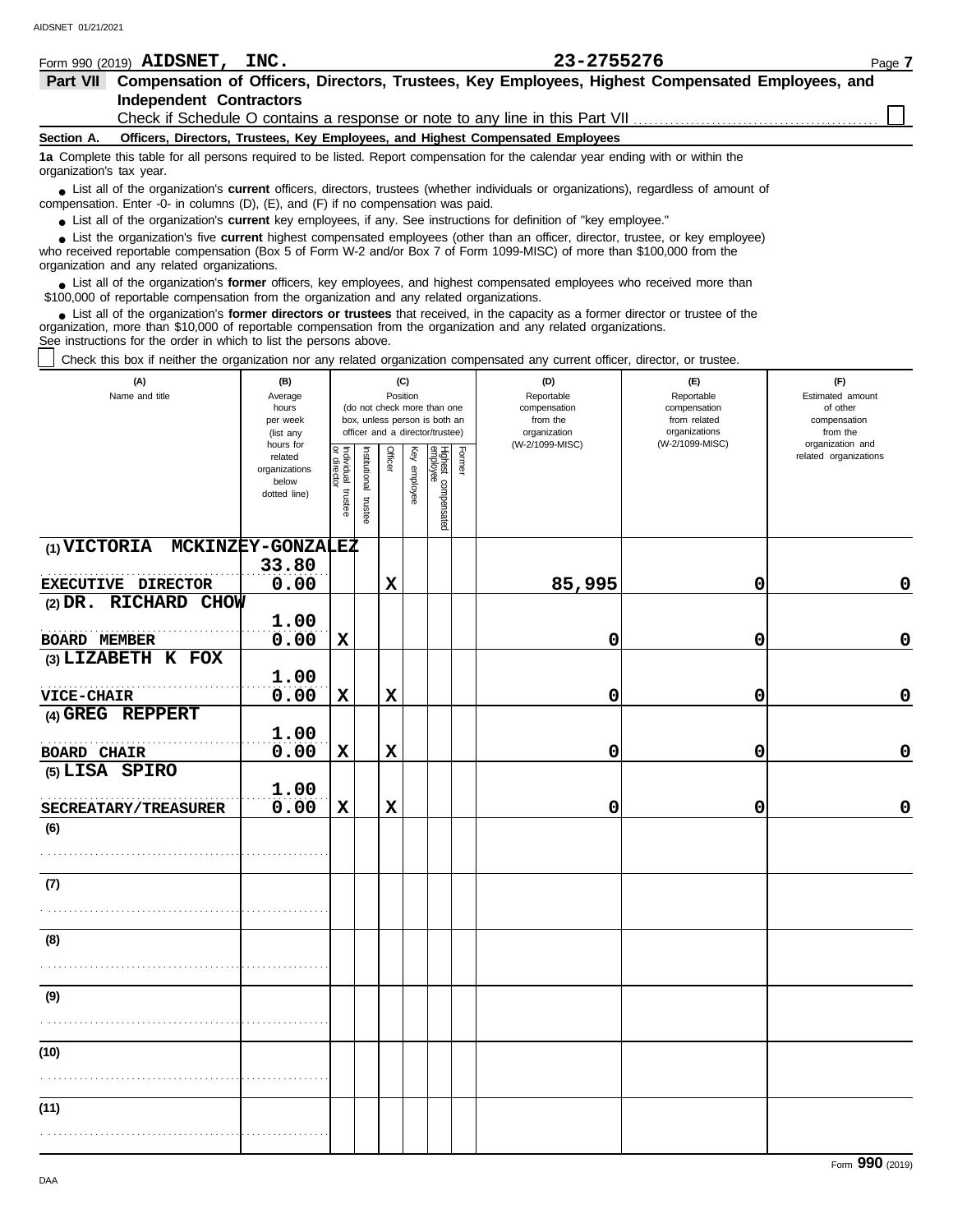| AIDSNET 01/21/2021 | Form 990 (2019) AIDSNET,                                                                                                                                                                                                                               | INC.                                |                                                                                                                                 |                      |         |              |                                 |             | 23-2755276                                                                                                                                                              |                                                                    |                                                                 |                       | Page 8 |
|--------------------|--------------------------------------------------------------------------------------------------------------------------------------------------------------------------------------------------------------------------------------------------------|-------------------------------------|---------------------------------------------------------------------------------------------------------------------------------|----------------------|---------|--------------|---------------------------------|-------------|-------------------------------------------------------------------------------------------------------------------------------------------------------------------------|--------------------------------------------------------------------|-----------------------------------------------------------------|-----------------------|--------|
| Part VII           | (A)<br>Name and title                                                                                                                                                                                                                                  | (B)<br>Average<br>hours<br>per week | (C)<br>Position<br>(do not check more than one<br>box, unless person is both an<br>officer and a director/trustee)<br>(list any |                      |         |              |                                 |             | Section A. Officers, Directors, Trustees, Key Employees, and Highest Compensated Employees (continued)<br>(D)<br>Reportable<br>compensation<br>from the<br>organization | (E)<br>Reportable<br>compensation<br>from related<br>organizations | (F)<br>Estimated amount<br>of other<br>compensation<br>from the |                       |        |
|                    | hours for<br>related<br>organizations<br>below<br>dotted line)                                                                                                                                                                                         |                                     | Individual<br>or director<br>trustee                                                                                            | nstitutional trustee | Officer | Key employee | Highest compensated<br>employee | Former      | (W-2/1099-MISC)                                                                                                                                                         | (W-2/1099-MISC)                                                    | organization and                                                | related organizations |        |
|                    |                                                                                                                                                                                                                                                        |                                     |                                                                                                                                 |                      |         |              |                                 |             |                                                                                                                                                                         |                                                                    |                                                                 |                       |        |
|                    |                                                                                                                                                                                                                                                        |                                     |                                                                                                                                 |                      |         |              |                                 |             |                                                                                                                                                                         |                                                                    |                                                                 |                       |        |
|                    |                                                                                                                                                                                                                                                        |                                     |                                                                                                                                 |                      |         |              |                                 |             |                                                                                                                                                                         |                                                                    |                                                                 |                       |        |
|                    |                                                                                                                                                                                                                                                        |                                     |                                                                                                                                 |                      |         |              |                                 |             |                                                                                                                                                                         |                                                                    |                                                                 |                       |        |
|                    |                                                                                                                                                                                                                                                        |                                     |                                                                                                                                 |                      |         |              |                                 |             |                                                                                                                                                                         |                                                                    |                                                                 |                       |        |
|                    |                                                                                                                                                                                                                                                        |                                     |                                                                                                                                 |                      |         |              |                                 |             |                                                                                                                                                                         |                                                                    |                                                                 |                       |        |
|                    |                                                                                                                                                                                                                                                        |                                     |                                                                                                                                 |                      |         |              |                                 |             |                                                                                                                                                                         |                                                                    |                                                                 |                       |        |
|                    |                                                                                                                                                                                                                                                        |                                     |                                                                                                                                 |                      |         |              |                                 |             |                                                                                                                                                                         |                                                                    |                                                                 |                       |        |
|                    | c Total from continuation sheets to Part VII, Section A                                                                                                                                                                                                |                                     |                                                                                                                                 |                      |         |              |                                 | u<br>u      | 85,995                                                                                                                                                                  |                                                                    |                                                                 |                       |        |
| d<br>2             | Total number of individuals (including but not limited to those listed above) who received more than \$100,000 of                                                                                                                                      |                                     |                                                                                                                                 |                      |         |              |                                 | $\mathbf u$ | 85,995                                                                                                                                                                  |                                                                    |                                                                 |                       |        |
|                    | reportable compensation from the organization $\bf{u}$ 0                                                                                                                                                                                               |                                     |                                                                                                                                 |                      |         |              |                                 |             |                                                                                                                                                                         |                                                                    |                                                                 |                       |        |
| 3                  | Did the organization list any former officer, director, trustee, key employee, or highest compensated                                                                                                                                                  |                                     |                                                                                                                                 |                      |         |              |                                 |             |                                                                                                                                                                         |                                                                    |                                                                 | Yes                   | No     |
| 4                  | For any individual listed on line 1a, is the sum of reportable compensation and other compensation from the                                                                                                                                            |                                     |                                                                                                                                 |                      |         |              |                                 |             |                                                                                                                                                                         |                                                                    | 3                                                               |                       | X      |
|                    | organization and related organizations greater than \$150,000? If "Yes," complete Schedule J for such<br>individual communications and contact the contact of the contact of the contact of the contact of the contact o                               |                                     |                                                                                                                                 |                      |         |              |                                 |             |                                                                                                                                                                         |                                                                    | 4                                                               |                       | X      |
| 5                  | Did any person listed on line 1a receive or accrue compensation from any unrelated organization or individual                                                                                                                                          |                                     |                                                                                                                                 |                      |         |              |                                 |             |                                                                                                                                                                         |                                                                    |                                                                 |                       |        |
|                    | Section B. Independent Contractors                                                                                                                                                                                                                     |                                     |                                                                                                                                 |                      |         |              |                                 |             |                                                                                                                                                                         |                                                                    | 5                                                               |                       | X      |
| 1                  | Complete this table for your five highest compensated independent contractors that received more than \$100,000 of<br>compensation from the organization. Report compensation for the calendar year ending with or within the organization's tax year. |                                     |                                                                                                                                 |                      |         |              |                                 |             |                                                                                                                                                                         |                                                                    |                                                                 |                       |        |
|                    |                                                                                                                                                                                                                                                        | (A)<br>Name and business address    |                                                                                                                                 |                      |         |              |                                 |             |                                                                                                                                                                         | (B)<br>Description of services                                     |                                                                 | (C)<br>Compensation   |        |
|                    |                                                                                                                                                                                                                                                        |                                     |                                                                                                                                 |                      |         |              |                                 |             |                                                                                                                                                                         |                                                                    |                                                                 |                       |        |
|                    |                                                                                                                                                                                                                                                        |                                     |                                                                                                                                 |                      |         |              |                                 |             |                                                                                                                                                                         |                                                                    |                                                                 |                       |        |
|                    |                                                                                                                                                                                                                                                        |                                     |                                                                                                                                 |                      |         |              |                                 |             |                                                                                                                                                                         |                                                                    |                                                                 |                       |        |
|                    |                                                                                                                                                                                                                                                        |                                     |                                                                                                                                 |                      |         |              |                                 |             |                                                                                                                                                                         |                                                                    |                                                                 |                       |        |
| $\mathbf{2}$       | Total number of independent contractors (including but not limited to those listed above) who                                                                                                                                                          |                                     |                                                                                                                                 |                      |         |              |                                 |             |                                                                                                                                                                         |                                                                    |                                                                 |                       |        |
|                    | received more than \$100,000 of compensation from the organization $\mathbf u$                                                                                                                                                                         |                                     |                                                                                                                                 |                      |         |              |                                 |             |                                                                                                                                                                         | 0                                                                  |                                                                 |                       |        |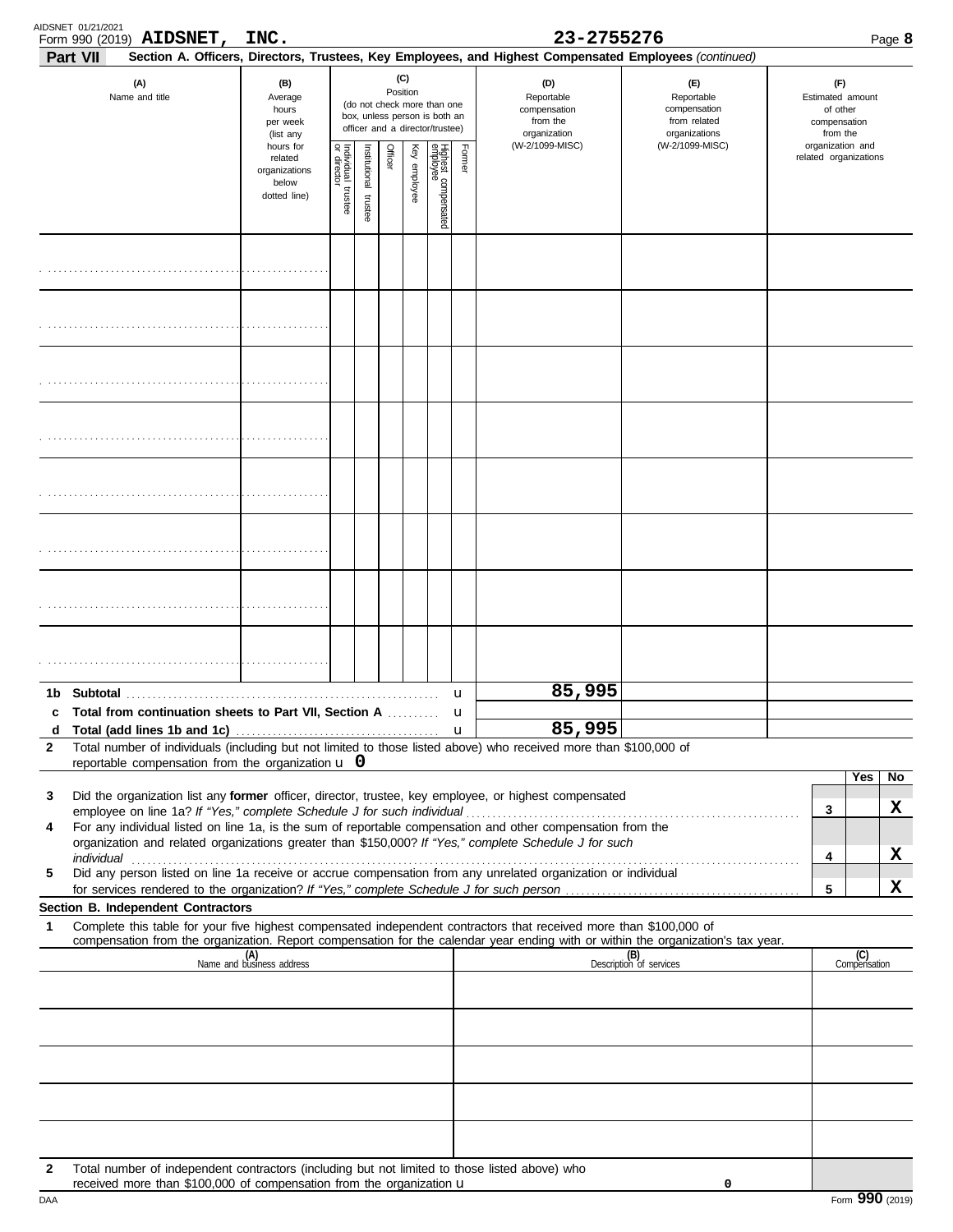|                                 |           | Form 990 (2019) AIDSNET, INC.                                        |          |                                        |                 |  |                                      |                      | 23-2755276                                   |                                      | Page 9                                                        |  |
|---------------------------------|-----------|----------------------------------------------------------------------|----------|----------------------------------------|-----------------|--|--------------------------------------|----------------------|----------------------------------------------|--------------------------------------|---------------------------------------------------------------|--|
|                                 | Part VIII |                                                                      |          | <b>Statement of Revenue</b>            |                 |  |                                      |                      |                                              |                                      |                                                               |  |
|                                 |           |                                                                      |          |                                        |                 |  |                                      |                      |                                              |                                      |                                                               |  |
|                                 |           |                                                                      |          |                                        |                 |  |                                      | (A)<br>Total revenue | (B)<br>Related or exempt<br>function revenue | (C)<br>Unrelated<br>business revenue | (D)<br>Revenue excluded<br>from tax under<br>sections 512-514 |  |
|                                 |           |                                                                      |          |                                        | 1a              |  |                                      |                      |                                              |                                      |                                                               |  |
| Grants<br><u>mounts</u>         |           | 1a Federated campaigns<br>1 <sub>b</sub><br><b>b</b> Membership dues |          |                                        |                 |  |                                      |                      |                                              |                                      |                                                               |  |
|                                 |           | c Fundraising events                                                 |          |                                        | 1 <sub>c</sub>  |  |                                      |                      |                                              |                                      |                                                               |  |
| Gifts,<br>Illar Ar              |           | d Related organizations                                              |          | .                                      | 1 <sub>d</sub>  |  |                                      |                      |                                              |                                      |                                                               |  |
|                                 |           | e Government grants (contributions)                                  |          |                                        | 1e              |  | 2,561,286                            |                      |                                              |                                      |                                                               |  |
| Contributions,<br>and Other Sim |           | f All other contributions, gifts, grants,                            |          |                                        |                 |  |                                      |                      |                                              |                                      |                                                               |  |
|                                 |           |                                                                      |          | and similar amounts not included above | 1f              |  | 614                                  |                      |                                              |                                      |                                                               |  |
|                                 |           | <b>g</b> Noncash contributions included in lines 1a-1f               |          |                                        | $1g \sqrt{3}$   |  |                                      |                      |                                              |                                      |                                                               |  |
|                                 |           |                                                                      |          |                                        |                 |  | $\mathbf u$                          | 2,561,900            |                                              |                                      |                                                               |  |
|                                 |           |                                                                      |          |                                        |                 |  | <b>Business Code</b>                 |                      |                                              |                                      |                                                               |  |
|                                 | 2a        |                                                                      |          |                                        |                 |  |                                      |                      |                                              |                                      |                                                               |  |
|                                 | b         |                                                                      |          |                                        |                 |  |                                      |                      |                                              |                                      |                                                               |  |
|                                 | c         |                                                                      |          |                                        |                 |  |                                      |                      |                                              |                                      |                                                               |  |
|                                 | d         |                                                                      |          |                                        |                 |  |                                      |                      |                                              |                                      |                                                               |  |
| Program Service<br>Revenue      |           |                                                                      |          |                                        |                 |  |                                      |                      |                                              |                                      |                                                               |  |
|                                 |           | f All other program service revenue                                  |          |                                        |                 |  |                                      |                      |                                              |                                      |                                                               |  |
|                                 |           |                                                                      |          |                                        |                 |  | u                                    |                      |                                              |                                      |                                                               |  |
|                                 |           | 3 Investment income (including dividends, interest, and              |          |                                        |                 |  |                                      |                      |                                              |                                      |                                                               |  |
|                                 |           | other similar amounts)                                               |          |                                        |                 |  | u                                    | 61                   | 61                                           |                                      |                                                               |  |
|                                 | 4         | Income from investment of tax-exempt bond proceeds                   |          |                                        |                 |  | u                                    |                      |                                              |                                      |                                                               |  |
|                                 | 5         |                                                                      |          |                                        |                 |  | u                                    |                      |                                              |                                      |                                                               |  |
|                                 |           |                                                                      |          | (i) Real                               |                 |  | (ii) Personal                        |                      |                                              |                                      |                                                               |  |
|                                 |           | <b>6a</b> Gross rents                                                | 6а       |                                        |                 |  |                                      |                      |                                              |                                      |                                                               |  |
|                                 |           | <b>b</b> Less: rental expenses                                       | 6b<br>6c |                                        |                 |  |                                      |                      |                                              |                                      |                                                               |  |
|                                 |           | <b>c</b> Rental inc. or (loss)                                       |          |                                        |                 |  | u                                    |                      |                                              |                                      |                                                               |  |
|                                 |           | <b>7a</b> Gross amount from                                          |          | (i) Securities                         |                 |  | (ii) Other                           |                      |                                              |                                      |                                                               |  |
|                                 |           | sales of assets<br>other than inventory                              | 7а       |                                        |                 |  |                                      |                      |                                              |                                      |                                                               |  |
|                                 |           | <b>b</b> Less: cost or other                                         |          |                                        |                 |  |                                      |                      |                                              |                                      |                                                               |  |
|                                 |           | basis and sales exps.                                                | 7b       |                                        |                 |  |                                      |                      |                                              |                                      |                                                               |  |
| Revenue                         |           | c Gain or (loss)                                                     | 7c       |                                        |                 |  |                                      |                      |                                              |                                      |                                                               |  |
|                                 |           |                                                                      |          |                                        |                 |  |                                      |                      |                                              |                                      |                                                               |  |
| <b>Other</b>                    |           | 8a Gross income from fundraising events                              |          |                                        |                 |  |                                      |                      |                                              |                                      |                                                               |  |
|                                 |           |                                                                      |          |                                        |                 |  |                                      |                      |                                              |                                      |                                                               |  |
|                                 |           | of contributions reported on line 1c).                               |          |                                        |                 |  |                                      |                      |                                              |                                      |                                                               |  |
|                                 |           | See Part IV, line 18                                                 |          |                                        | 8а              |  |                                      |                      |                                              |                                      |                                                               |  |
|                                 |           | <b>b</b> Less: direct expenses                                       |          |                                        | 8b              |  |                                      |                      |                                              |                                      |                                                               |  |
|                                 |           |                                                                      |          |                                        |                 |  |                                      |                      |                                              |                                      |                                                               |  |
|                                 |           | 9a Gross income from gaming activities.                              |          |                                        |                 |  |                                      |                      |                                              |                                      |                                                               |  |
|                                 |           | See Part IV, line 19                                                 |          |                                        | 9а              |  |                                      |                      |                                              |                                      |                                                               |  |
|                                 |           | <b>b</b> Less: direct expenses                                       |          |                                        | 9 <sub>b</sub>  |  |                                      |                      |                                              |                                      |                                                               |  |
|                                 |           |                                                                      |          |                                        |                 |  |                                      |                      |                                              |                                      |                                                               |  |
|                                 |           | 10a Gross sales of inventory, less                                   |          |                                        |                 |  |                                      |                      |                                              |                                      |                                                               |  |
|                                 |           | returns and allowances                                               |          |                                        | 10a             |  |                                      |                      |                                              |                                      |                                                               |  |
|                                 |           | <b>b</b> Less: cost of goods sold                                    |          |                                        | 10 <sub>b</sub> |  |                                      |                      |                                              |                                      |                                                               |  |
|                                 |           |                                                                      |          |                                        |                 |  | $\mathbf{u}$<br><b>Business Code</b> |                      |                                              |                                      |                                                               |  |
| scellaneous<br>Revenue          | 11a       |                                                                      |          |                                        |                 |  |                                      |                      |                                              |                                      |                                                               |  |
|                                 | b         |                                                                      |          |                                        |                 |  |                                      |                      |                                              |                                      |                                                               |  |
|                                 |           |                                                                      |          |                                        |                 |  |                                      |                      |                                              |                                      |                                                               |  |
|                                 |           |                                                                      |          |                                        |                 |  |                                      |                      |                                              |                                      |                                                               |  |
|                                 |           |                                                                      |          |                                        |                 |  |                                      |                      |                                              |                                      |                                                               |  |

u

u

**e Total.** Add lines 11a–11d . . . . . . . . . . . . . . . . . . . . . . . . . . . . . . . . . . . . **12 Total revenue.** See instructions ................................

**2,561,961 61 0 0**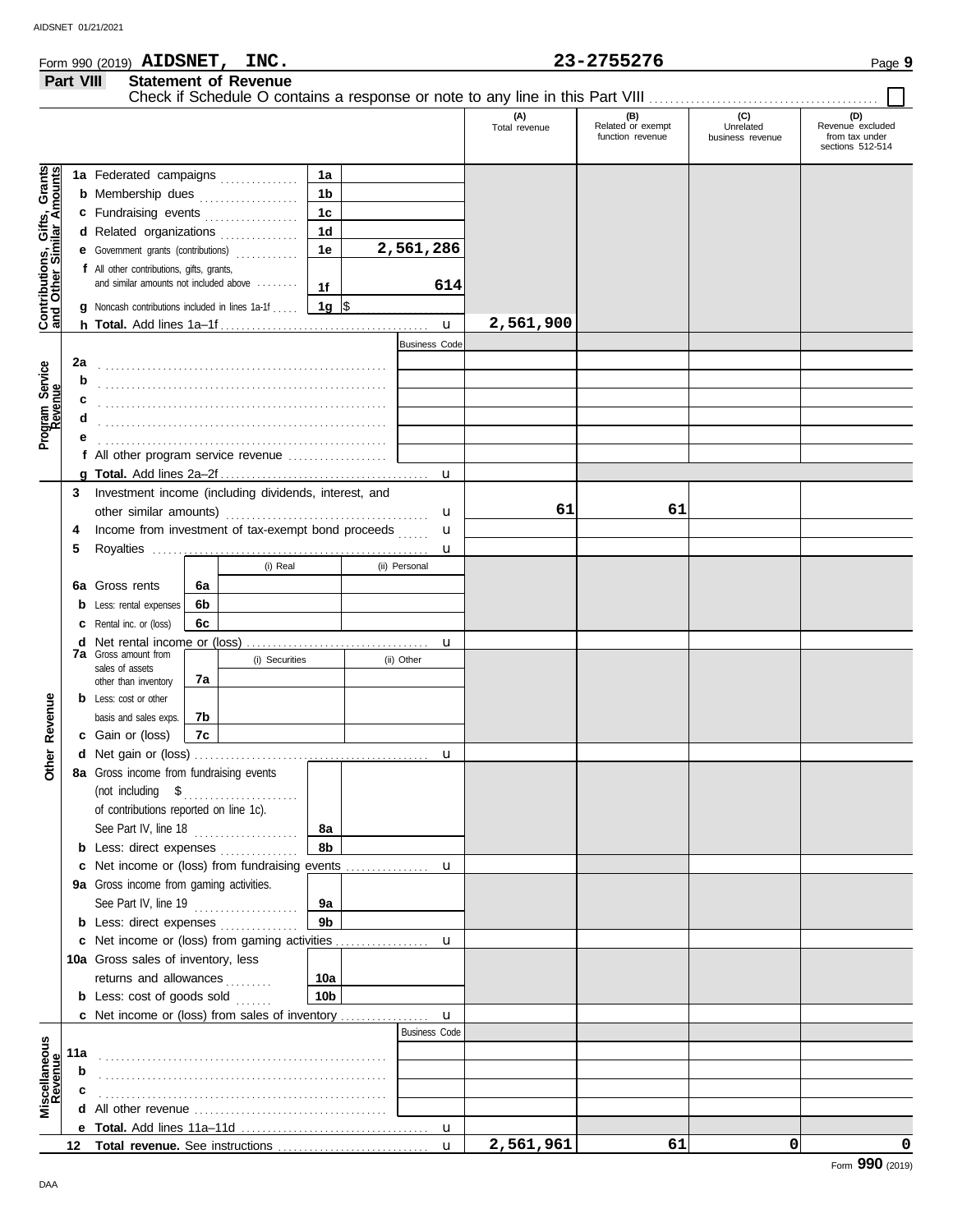### **Part IX Statement of Functional Expenses** Form 990 (2019) Page **10 AIDSNET, INC. 23-2755276**

|              | Check if Schedule O contains a response or note to any line in this Part IX              |                       |                                    |                                           |                                |
|--------------|------------------------------------------------------------------------------------------|-----------------------|------------------------------------|-------------------------------------------|--------------------------------|
|              | Do not include amounts reported on lines 6b,<br>7b, 8b, 9b, and 10b of Part VIII.        | (A)<br>Total expenses | (B)<br>Program service<br>expenses | (C)<br>Management and<br>general expenses | (D)<br>Fundraising<br>expenses |
| $\mathbf 1$  | Grants and other assistance to domestic organizations                                    |                       |                                    |                                           |                                |
|              | and domestic governments. See Part IV, line 21                                           | 2,082,369             | 2,082,369                          |                                           |                                |
| $\mathbf{2}$ | Grants and other assistance to domestic                                                  |                       |                                    |                                           |                                |
|              | individuals. See Part IV, line 22                                                        |                       |                                    |                                           |                                |
| 3            | Grants and other assistance to foreign                                                   |                       |                                    |                                           |                                |
|              | organizations, foreign governments, and foreign                                          |                       |                                    |                                           |                                |
|              | individuals. See Part IV, lines 15 and 16                                                |                       |                                    |                                           |                                |
| 4            | Benefits paid to or for members                                                          |                       |                                    |                                           |                                |
| 5            | Compensation of current officers, directors,                                             |                       |                                    |                                           |                                |
|              | trustees, and key employees                                                              | 85,995                | 85,995                             |                                           |                                |
| 6            | Compensation not included above to disqualified                                          |                       |                                    |                                           |                                |
|              | persons (as defined under section 4958(f)(1)) and                                        |                       |                                    |                                           |                                |
|              | persons described in section 4958(c)(3)(B)                                               |                       |                                    |                                           |                                |
| 7            | Other salaries and wages                                                                 | 230,759               | 230,759                            |                                           |                                |
| 8            | Pension plan accruals and contributions (include                                         |                       |                                    |                                           |                                |
|              | section 401(k) and 403(b) employer contributions)                                        | 15,838                | 15,838                             |                                           |                                |
| 9            | Other employee benefits                                                                  | 62,362                | 62,362                             |                                           |                                |
| 10           |                                                                                          | 25,111                | 25,111                             |                                           |                                |
| 11           | Fees for services (nonemployees):                                                        |                       |                                    |                                           |                                |
| a            |                                                                                          |                       |                                    |                                           |                                |
| b            |                                                                                          |                       |                                    |                                           |                                |
| c            |                                                                                          | 7,100                 | 7,100                              |                                           |                                |
| d            | Lobbying                                                                                 |                       |                                    |                                           |                                |
| е            | Professional fundraising services. See Part IV, line 17                                  |                       |                                    |                                           |                                |
| f            | Investment management fees                                                               |                       |                                    |                                           |                                |
| a            | Other. (If line 11g amount exceeds 10% of line 25, column                                |                       |                                    |                                           |                                |
|              | (A) amount, list line 11g expenses on Schedule O.)                                       |                       |                                    |                                           |                                |
| 12           | Advertising and promotion                                                                |                       |                                    |                                           |                                |
| 13           |                                                                                          | 8,856                 | 8,856                              |                                           |                                |
| 14           | Information technology                                                                   |                       |                                    |                                           |                                |
| 15           |                                                                                          |                       |                                    |                                           |                                |
| 16           |                                                                                          | 33,063                | 33,063                             |                                           |                                |
| 17           | Travel                                                                                   | 3,382                 | 3,382                              |                                           |                                |
| 18           | Payments of travel or entertainment expenses                                             |                       |                                    |                                           |                                |
|              | for any federal, state, or local public officials                                        | 340                   | 340                                |                                           |                                |
| 19           | Conferences, conventions, and meetings                                                   |                       |                                    |                                           |                                |
| 20           |                                                                                          |                       |                                    |                                           |                                |
| 21           |                                                                                          | 1,881                 |                                    | 1,881                                     |                                |
| 22           | Depreciation, depletion, and amortization                                                | 6,111                 | 6,111                              |                                           |                                |
| 23<br>24     | Other expenses. Itemize expenses not covered                                             |                       |                                    |                                           |                                |
|              | above (List miscellaneous expenses on line 24e. If                                       |                       |                                    |                                           |                                |
|              | line 24e amount exceeds 10% of line 25, column                                           |                       |                                    |                                           |                                |
|              | (A) amount, list line 24e expenses on Schedule O.)                                       |                       |                                    |                                           |                                |
| a            | <b>MISCELLANEOUS</b>                                                                     | 622                   |                                    | 622                                       |                                |
| b            |                                                                                          |                       |                                    |                                           |                                |
| c            |                                                                                          |                       |                                    |                                           |                                |
| d            |                                                                                          |                       |                                    |                                           |                                |
| е            | All other expenses                                                                       |                       |                                    |                                           |                                |
| 25           | Total functional expenses. Add lines 1 through 24e                                       | 2,563,789             | 2,561,286                          | 2,503                                     | 0                              |
| 26           | Joint costs. Complete this line only if the                                              |                       |                                    |                                           |                                |
|              | organization reported in column (B) joint costs                                          |                       |                                    |                                           |                                |
|              | from a combined educational campaign and<br>fundraising solicitation. Check here u<br>if |                       |                                    |                                           |                                |
|              | following SOP 98.2 (ASC 958.720)                                                         |                       |                                    |                                           |                                |

following SOP 98-2 (ASC 958-720) . . . . . . . . . . . . .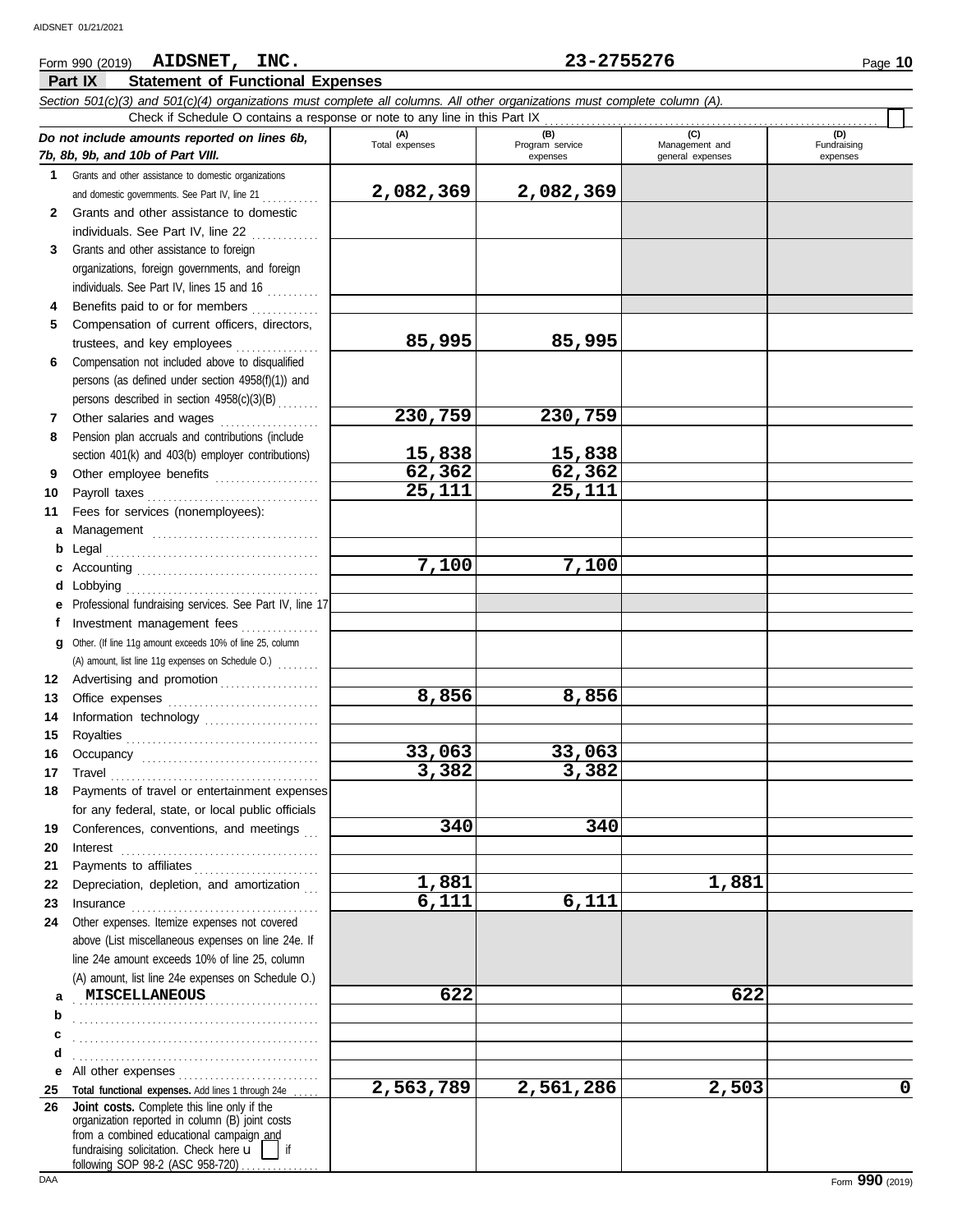| Page |  | 1 |
|------|--|---|
|------|--|---|

### Form 990 (2019) Page **11 AIDSNET, INC. 23-2755276 Part X Balance Sheet** Check if Schedule O contains a response or note to any line in this Part X **(A) (B)** Beginning of year  $\parallel$  End of year Cash—non-interest-bearing . . . . . . . . . . . . . . . . . . . . . . . . . . . . . . . . . . . . . . . . . . . . . . . . . . . . . . . . . . . . . . **218,470 55,318 1 1 2 2** Savings and temporary cash investments . . . . . . . . . . . . . . . . . . . . . . . . . . . . . . . . . . . . . . . . . . . . . . . **272,130 429,882 3 3** Pledges and grants receivable, net . . . . . . . . . . . . . . . . . . . . . . . . . . . . . . . . . . . . . . . . . . . . . . . . . . . . . . **4 4** Accounts receivable, net . . . . . . . . . . . . . . . . . . . . . . . . . . . . . . . . . . . . . . . . . . . . . . . . . . . . . . . . . . . . . . . . . **5** Loans and other receivables from any current or former officer, director, trustee, key employee, creator or founder, substantial contributor, or 35% controlled entity or family member of any of these persons **5 6** Loans and other receivables from other disqualified persons (as defined **6** under section  $4958(f)(1)$ , and persons described in section  $4958(c)(3)(B)$  ............. **Assets 7 7** Notes and loans receivable, net . . . . . . . . . . . . . . . . . . . . . . . . . . . . . . . . . . . . . . . . . . . . . . . . . . . . . . . . . . **8 8** Inventories for sale or use . . . . . . . . . . . . . . . . . . . . . . . . . . . . . . . . . . . . . . . . . . . . . . . . . . . . . . . . . . . . . . . . Prepaid expenses and deferred charges . . . . . . . . . . . . . . . . . . . . . . . . . . . . . . . . . . . . . . . . . . . . . . . . . **2,300 2,300 9 9 10a** Land, buildings, and equipment: cost or other **12,246** basis. Complete Part VI of Schedule D . . . . . . . . . . . . 10a **5,110 5,412 7,136 10c b** Less: accumulated depreciation . . . . . . . . . . . . . . . . . . . . . . . **10b** Investments—publicly traded securities . . . . . . . . . . . . . . . . . . . . . . . . . . . . . . . . . . . . . . . . . . . . . . . . . . **11 11 12 12** Investments—other securities. See Part IV, line 11 . . . . . . . . . . . . . . . . . . . . . . . . . . . . . . . . . . . . . **13 13** Investments—program-related. See Part IV, line 11 . . . . . . . . . . . . . . . . . . . . . . . . . . . . . . . . . . . . . 14 Intangible assets Intangible assets . . . . . . . . . . . . . . . . . . . . . . . . . . . . . . . . . . . . . . . . . . . . . . . . . . . . . . . . . . . . . . . . . . . . . . . . . **14 15 15** Other assets. See Part IV, line 11 . . . . . . . . . . . . . . . . . . . . . . . . . . . . . . . . . . . . . . . . . . . . . . . . . . . . . . . **Total assets.** Add lines 1 through 15 (must equal line 33) . . . . . . . . . . . . . . . . . . . . . . . . . . . . . . **498,312** 16 494,636<br>374,196 17 372,348 **16 16 374,196 372,348 17** Accounts payable and accrued expenses . . . . . . . . . . . . . . . . . . . . . . . . . . . . . . . . . . . . . . . . . . . . . . . . **17 18** Grants payable . . . . . . . . . . . . . . . . . . . . . . . . . . . . . . . . . . . . . . . . . . . . . . . . . . . . . . . . . . . . . . . . . . . . . . . . . . . **18 19 19** Deferred revenue . . . . . . . . . . . . . . . . . . . . . . . . . . . . . . . . . . . . . . . . . . . . . . . . . . . . . . . . . . . . . . . . . . . . . . . . . Tax-exempt bond liabilities . . . . . . . . . . . . . . . . . . . . . . . . . . . . . . . . . . . . . . . . . . . . . . . . . . . . . . . . . . . . . . . **20 20 21** Escrow or custodial account liability. Complete Part IV of Schedule D . . . . . . . . . . . . . . . . . . **21 22** Loans and other payables to any current or former officer, director, **Liabilities** trustee, key employee, creator or founder, substantial contributor, or 35% **22** controlled entity or family member of any of these persons Secured mortgages and notes payable to unrelated third parties ........................ **23 23 24** Unsecured notes and loans payable to unrelated third parties . . . . . . . . . . . . . . . . . . . . . . . . . . . **24 25** Other liabilities (including federal income tax, payables to related third parties, and other liabilities not included on lines 17-24). Complete Part X of Schedule D . . . . . . . . . . . . . . . . . . . . . . . . . . . . . . . . . . . . . . . . . . . . . . . . . . . . . . . . . . . . . . . . . . . . . . . . . . . . **25 374,196 372,348 26** Total liabilities. Add lines 17 through 25 **26 Organizations that follow FASB ASC 958, check here** u **X** Net Assets or Fund Balances **Net Assets or Fund Balances and complete lines 27, 28, 32, and 33. 27** Net assets without donor restrictions . . . . . . . . . . . . . . . . . . . . . . . . . . . . . . . . . . . . . . . . . . . . . . . . . . . . **124,116 122,288 27** Net assets with donor restrictions . . . . . . . . . . . . . . . . . . . . . . . . . . . . . . . . . . . . . . . . . . . . . . . . . . . . . . . . **28 28 Organizations that do not follow FASB ASC 958, check here** u **and complete lines 29 through 33.** Capital stock or trust principal, or current funds . . . . . . . . . . . . . . . . . . . . . . . . . . . . . . . . . . . . . . . . . . **29 29** Paid-in or capital surplus, or land, building, or equipment fund ........................... **30 30 31** Retained earnings, endowment, accumulated income, or other funds . . . . . . . . . . . . . . . . . . . **31 124,116 122,288** Total net assets or fund balances . . . . . . . . . . . . . . . . . . . . . . . . . . . . . . . . . . . . . . . . . . . . . . . . . . . . . . . . **32 32 33** Total liabilities and net assets/fund balances . **498,312 494,636 33**

Form **990** (2019)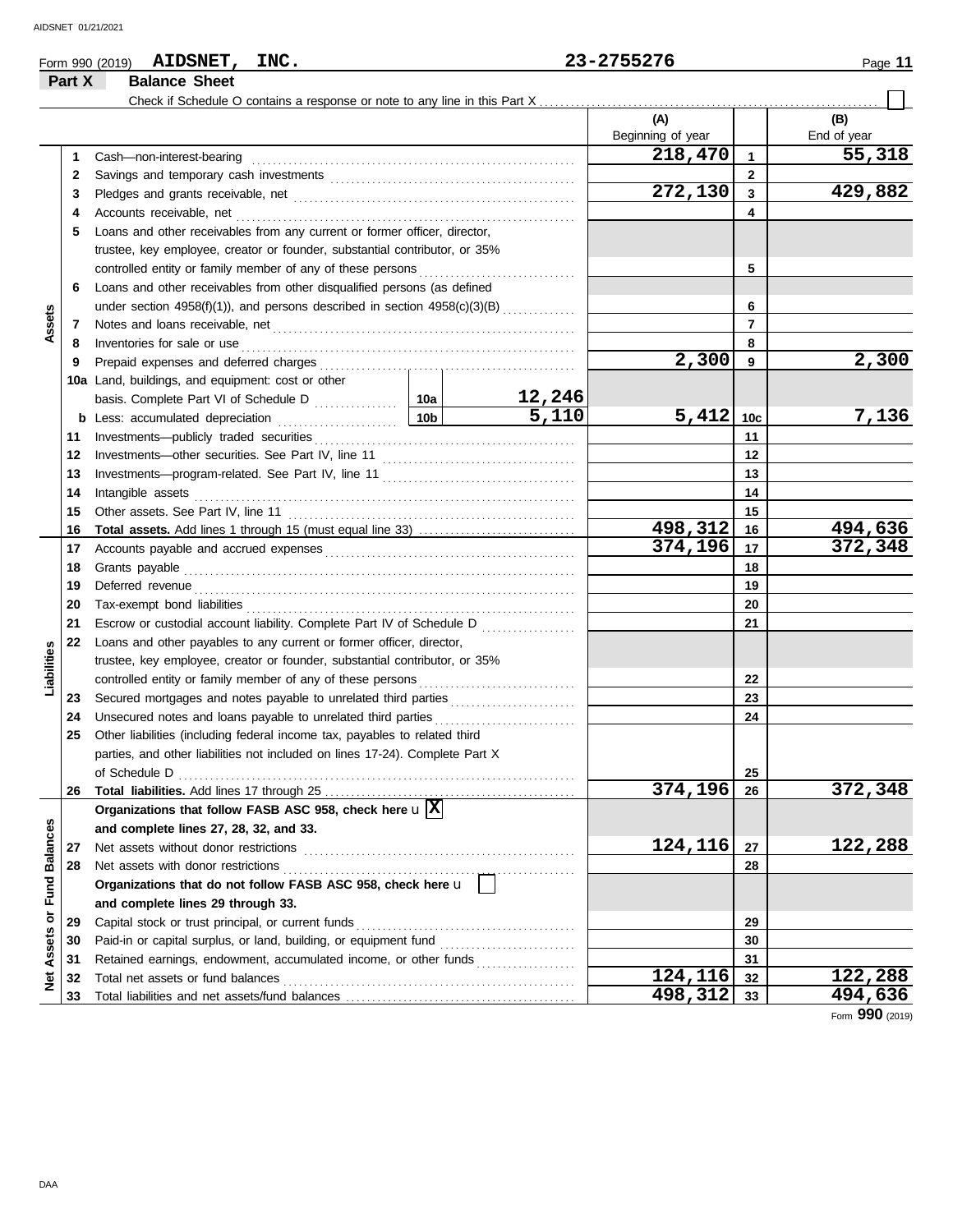|    | 23-2755276<br>Form 990 (2019) AIDSNET, INC.                                                                                                                                                                                   |                |                    |             | Page 12 |
|----|-------------------------------------------------------------------------------------------------------------------------------------------------------------------------------------------------------------------------------|----------------|--------------------|-------------|---------|
|    | Part XI<br><b>Reconciliation of Net Assets</b>                                                                                                                                                                                |                |                    |             |         |
|    |                                                                                                                                                                                                                               |                |                    |             |         |
| 1  |                                                                                                                                                                                                                               | $\mathbf{1}$   | $\sqrt{2,561,961}$ |             |         |
| 2  | Total expenses (must equal Part IX, column (A), line 25) Mathematic contracts and the system of the system of the system of the system of the system of the system of the system of the system of the system of the system of | $\overline{2}$ | 2,563,789          |             |         |
| 3  | Revenue less expenses. Subtract line 2 from line 1                                                                                                                                                                            | 3              |                    | $-1,828$    |         |
| 4  | Net assets or fund balances at beginning of year (must equal Part X, line 32, column (A)) [[[[[[[[[[[[[[[[[[[                                                                                                                 | $\overline{4}$ |                    | 124, 116    |         |
| 5  |                                                                                                                                                                                                                               | 5              |                    |             |         |
| 6  |                                                                                                                                                                                                                               | 6              |                    |             |         |
| 7  | Investment expenses                                                                                                                                                                                                           | $\overline{7}$ |                    |             |         |
| 8  | Prior period adjustments                                                                                                                                                                                                      | 8              |                    |             |         |
| 9  | Other changes in net assets or fund balances (explain on Schedule O)                                                                                                                                                          | 9              |                    |             |         |
| 10 | Net assets or fund balances at end of year. Combine lines 3 through 9 (must equal Part X, line                                                                                                                                |                |                    |             |         |
|    | 32, column (B))                                                                                                                                                                                                               | 10             |                    | 122,288     |         |
|    | <b>Financial Statements and Reporting</b><br>Part XII                                                                                                                                                                         |                |                    |             |         |
|    |                                                                                                                                                                                                                               |                |                    |             |         |
|    |                                                                                                                                                                                                                               |                |                    | Yes         | No      |
| 1  | X<br>Accounting method used to prepare the Form 990:<br>Cash<br>Accrual<br>Other                                                                                                                                              |                |                    |             |         |
|    | If the organization changed its method of accounting from a prior year or checked "Other," explain in                                                                                                                         |                |                    |             |         |
|    | Schedule O.                                                                                                                                                                                                                   |                |                    |             |         |
|    | 2a Were the organization's financial statements compiled or reviewed by an independent accountant?                                                                                                                            |                | 2a                 |             | x       |
|    | If "Yes," check a box below to indicate whether the financial statements for the year were compiled or                                                                                                                        |                |                    |             |         |
|    | reviewed on a separate basis, consolidated basis, or both:                                                                                                                                                                    |                |                    |             |         |
|    | Consolidated basis<br>Both consolidated and separate basis<br>Separate basis<br>$\perp$                                                                                                                                       |                |                    |             |         |
|    | <b>b</b> Were the organization's financial statements audited by an independent accountant?                                                                                                                                   |                | 2b                 | X           |         |
|    | If "Yes," check a box below to indicate whether the financial statements for the year were audited on a                                                                                                                       |                |                    |             |         |
|    | separate basis, consolidated basis, or both:                                                                                                                                                                                  |                |                    |             |         |
|    | X Separate basis<br>Consolidated basis<br>  Both consolidated and separate basis                                                                                                                                              |                |                    |             |         |
|    | c If "Yes" to line 2a or 2b, does the organization have a committee that assumes responsibility for oversight of                                                                                                              |                |                    |             |         |
|    | the audit, review, or compilation of its financial statements and selection of an independent accountant?                                                                                                                     |                | 2c                 | X           |         |
|    | If the organization changed either its oversight process or selection process during the tax year, explain on                                                                                                                 |                |                    |             |         |
|    | Schedule O.                                                                                                                                                                                                                   |                |                    |             |         |
|    | 3a As a result of a federal award, was the organization required to undergo an audit or audits as set forth in the                                                                                                            |                |                    |             |         |
|    | Single Audit Act and OMB Circular A-133?                                                                                                                                                                                      |                | За                 | X           |         |
|    | <b>b</b> If "Yes," did the organization undergo the required audit or audits? If the organization did not undergo the                                                                                                         |                |                    |             |         |
|    | required audit or audits, explain why on Schedule O and describe any steps taken to undergo such audits                                                                                                                       |                | 3 <sub>b</sub>     | $\mathbf x$ |         |

Form **990** (2019)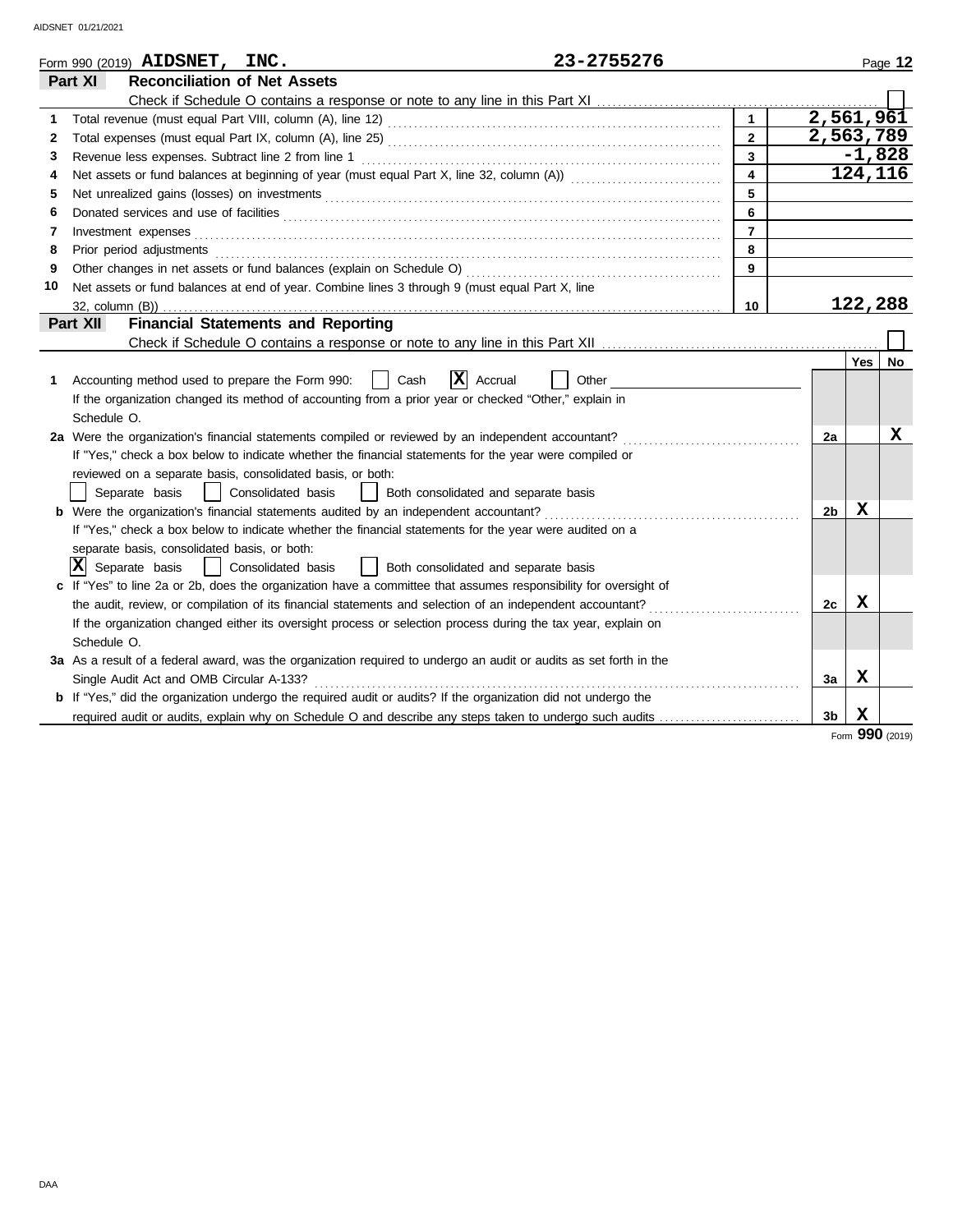| <b>SCHEDULE A</b>                     |                                                                                                                                                                | <b>Public Charity Status and Public Support</b>                                                                                                                                                                                                                 |     | OMB No. 1545-0047                                    |                                        |                                      |  |  |  |
|---------------------------------------|----------------------------------------------------------------------------------------------------------------------------------------------------------------|-----------------------------------------------------------------------------------------------------------------------------------------------------------------------------------------------------------------------------------------------------------------|-----|------------------------------------------------------|----------------------------------------|--------------------------------------|--|--|--|
| (Form 990 or 990-EZ)                  |                                                                                                                                                                | Complete if the organization is a section 501(c)(3) organization or a section 4947(a)(1) nonexempt charitable trust.                                                                                                                                            |     |                                                      |                                        | 2019                                 |  |  |  |
| Department of the Treasury            |                                                                                                                                                                | La Attach to Form 990 or Form 990-EZ.                                                                                                                                                                                                                           |     |                                                      |                                        | Open to Public                       |  |  |  |
| Internal Revenue Service              |                                                                                                                                                                | <b>u</b> Go to <i>www.irs.gov/Form990</i> for instructions and the latest information.                                                                                                                                                                          |     |                                                      |                                        | Inspection                           |  |  |  |
| Name of the organization              | AIDSNET, INC.                                                                                                                                                  |                                                                                                                                                                                                                                                                 |     |                                                      | 23-2755276                             | Employer identification number       |  |  |  |
| Part I                                |                                                                                                                                                                | Reason for Public Charity Status (All organizations must complete this part.) See instructions.                                                                                                                                                                 |     |                                                      |                                        |                                      |  |  |  |
|                                       |                                                                                                                                                                | The organization is not a private foundation because it is: (For lines 1 through 12, check only one box.)                                                                                                                                                       |     |                                                      |                                        |                                      |  |  |  |
| 1                                     |                                                                                                                                                                | A church, convention of churches, or association of churches described in section 170(b)(1)(A)(i).                                                                                                                                                              |     |                                                      |                                        |                                      |  |  |  |
| 2                                     |                                                                                                                                                                | A school described in section 170(b)(1)(A)(ii). (Attach Schedule E (Form 990 or 990-EZ).)                                                                                                                                                                       |     |                                                      |                                        |                                      |  |  |  |
| 3<br>4                                |                                                                                                                                                                | A hospital or a cooperative hospital service organization described in section 170(b)(1)(A)(iii).                                                                                                                                                               |     |                                                      |                                        |                                      |  |  |  |
|                                       | A medical research organization operated in conjunction with a hospital described in section 170(b)(1)(A)(iii). Enter the hospital's name,<br>city, and state: |                                                                                                                                                                                                                                                                 |     |                                                      |                                        |                                      |  |  |  |
| 5                                     |                                                                                                                                                                | An organization operated for the benefit of a college or university owned or operated by a governmental unit described in                                                                                                                                       |     |                                                      |                                        |                                      |  |  |  |
|                                       | section 170(b)(1)(A)(iv). (Complete Part II.)                                                                                                                  |                                                                                                                                                                                                                                                                 |     |                                                      |                                        |                                      |  |  |  |
| 6<br>$ {\bf x} $<br>7                 |                                                                                                                                                                | A federal, state, or local government or governmental unit described in section 170(b)(1)(A)(v).<br>An organization that normally receives a substantial part of its support from a governmental unit or from the general public                                |     |                                                      |                                        |                                      |  |  |  |
|                                       | described in section 170(b)(1)(A)(vi). (Complete Part II.)                                                                                                     |                                                                                                                                                                                                                                                                 |     |                                                      |                                        |                                      |  |  |  |
| 8                                     |                                                                                                                                                                | A community trust described in section 170(b)(1)(A)(vi). (Complete Part II.)                                                                                                                                                                                    |     |                                                      |                                        |                                      |  |  |  |
| 9<br>university:                      |                                                                                                                                                                | An agricultural research organization described in section 170(b)(1)(A)(ix) operated in conjunction with a land-grant college<br>or university or a non-land-grant college of agriculture (see instructions). Enter the name, city, and state of the college or |     |                                                      |                                        |                                      |  |  |  |
| 10                                    |                                                                                                                                                                | An organization that normally receives: (1) more than 33 1/3% of its support from contributions, membership fees, and gross                                                                                                                                     |     |                                                      |                                        |                                      |  |  |  |
|                                       |                                                                                                                                                                | receipts from activities related to its exempt functions—subject to certain exceptions, and (2) no more than 33 1/3% of its<br>support from gross investment income and unrelated business taxable income (less section 511 tax) from businesses                |     |                                                      |                                        |                                      |  |  |  |
|                                       |                                                                                                                                                                | acquired by the organization after June 30, 1975. See section 509(a)(2). (Complete Part III.)                                                                                                                                                                   |     |                                                      |                                        |                                      |  |  |  |
| 11                                    |                                                                                                                                                                | An organization organized and operated exclusively to test for public safety. See section 509(a)(4).                                                                                                                                                            |     |                                                      |                                        |                                      |  |  |  |
| 12                                    |                                                                                                                                                                | An organization organized and operated exclusively for the benefit of, to perform the functions of, or to carry out the purposes<br>of one or more publicly supported organizations described in section 509(a)(1) or section 509(a)(2). See section 509(a)(3). |     |                                                      |                                        |                                      |  |  |  |
|                                       |                                                                                                                                                                | Check the box in lines 12a through 12d that describes the type of supporting organization and complete lines 12e, 12f, and 12g.                                                                                                                                 |     |                                                      |                                        |                                      |  |  |  |
| a                                     |                                                                                                                                                                | Type I. A supporting organization operated, supervised, or controlled by its supported organization(s), typically by giving                                                                                                                                     |     |                                                      |                                        |                                      |  |  |  |
|                                       |                                                                                                                                                                | the supported organization(s) the power to regularly appoint or elect a majority of the directors or trustees of the<br>supporting organization. You must complete Part IV, Sections A and B.                                                                   |     |                                                      |                                        |                                      |  |  |  |
| b                                     |                                                                                                                                                                | Type II. A supporting organization supervised or controlled in connection with its supported organization(s), by having                                                                                                                                         |     |                                                      |                                        |                                      |  |  |  |
|                                       |                                                                                                                                                                | control or management of the supporting organization vested in the same persons that control or manage the supported                                                                                                                                            |     |                                                      |                                        |                                      |  |  |  |
|                                       |                                                                                                                                                                | organization(s). You must complete Part IV, Sections A and C.<br>Type III functionally integrated. A supporting organization operated in connection with, and functionally integrated with,                                                                     |     |                                                      |                                        |                                      |  |  |  |
|                                       |                                                                                                                                                                | its supported organization(s) (see instructions). You must complete Part IV, Sections A, D, and E.                                                                                                                                                              |     |                                                      |                                        |                                      |  |  |  |
| d                                     |                                                                                                                                                                | Type III non-functionally integrated. A supporting organization operated in connection with its supported organization(s)<br>that is not functionally integrated. The organization generally must satisfy a distribution requirement and an attentiveness       |     |                                                      |                                        |                                      |  |  |  |
|                                       |                                                                                                                                                                | requirement (see instructions). You must complete Part IV, Sections A and D, and Part V.                                                                                                                                                                        |     |                                                      |                                        |                                      |  |  |  |
| е                                     |                                                                                                                                                                | Check this box if the organization received a written determination from the IRS that it is a Type I, Type II, Type III<br>functionally integrated, or Type III non-functionally integrated supporting organization.                                            |     |                                                      |                                        |                                      |  |  |  |
| f                                     | Enter the number of supported organizations                                                                                                                    |                                                                                                                                                                                                                                                                 |     |                                                      |                                        |                                      |  |  |  |
| g                                     |                                                                                                                                                                | Provide the following information about the supported organization(s).                                                                                                                                                                                          |     |                                                      |                                        |                                      |  |  |  |
| (i) Name of supported<br>organization | (ii) EIN                                                                                                                                                       | (iii) Type of organization<br>(described on lines 1-10                                                                                                                                                                                                          |     | (iv) Is the organization<br>listed in your governing | (v) Amount of monetary<br>support (see | (vi) Amount of<br>other support (see |  |  |  |
|                                       |                                                                                                                                                                | above (see instructions))                                                                                                                                                                                                                                       |     | document?                                            | instructions)                          | instructions)                        |  |  |  |
|                                       |                                                                                                                                                                |                                                                                                                                                                                                                                                                 | Yes | No                                                   |                                        |                                      |  |  |  |
| (A)                                   |                                                                                                                                                                |                                                                                                                                                                                                                                                                 |     |                                                      |                                        |                                      |  |  |  |
| (B)                                   |                                                                                                                                                                |                                                                                                                                                                                                                                                                 |     |                                                      |                                        |                                      |  |  |  |
| (C)                                   |                                                                                                                                                                |                                                                                                                                                                                                                                                                 |     |                                                      |                                        |                                      |  |  |  |
| (D)                                   |                                                                                                                                                                |                                                                                                                                                                                                                                                                 |     |                                                      |                                        |                                      |  |  |  |
| (E)                                   |                                                                                                                                                                |                                                                                                                                                                                                                                                                 |     |                                                      |                                        |                                      |  |  |  |
| Total                                 |                                                                                                                                                                |                                                                                                                                                                                                                                                                 |     |                                                      |                                        |                                      |  |  |  |

**For Paperwork Reduction Act Notice, see the Instructions for Form 990 or 990-EZ.**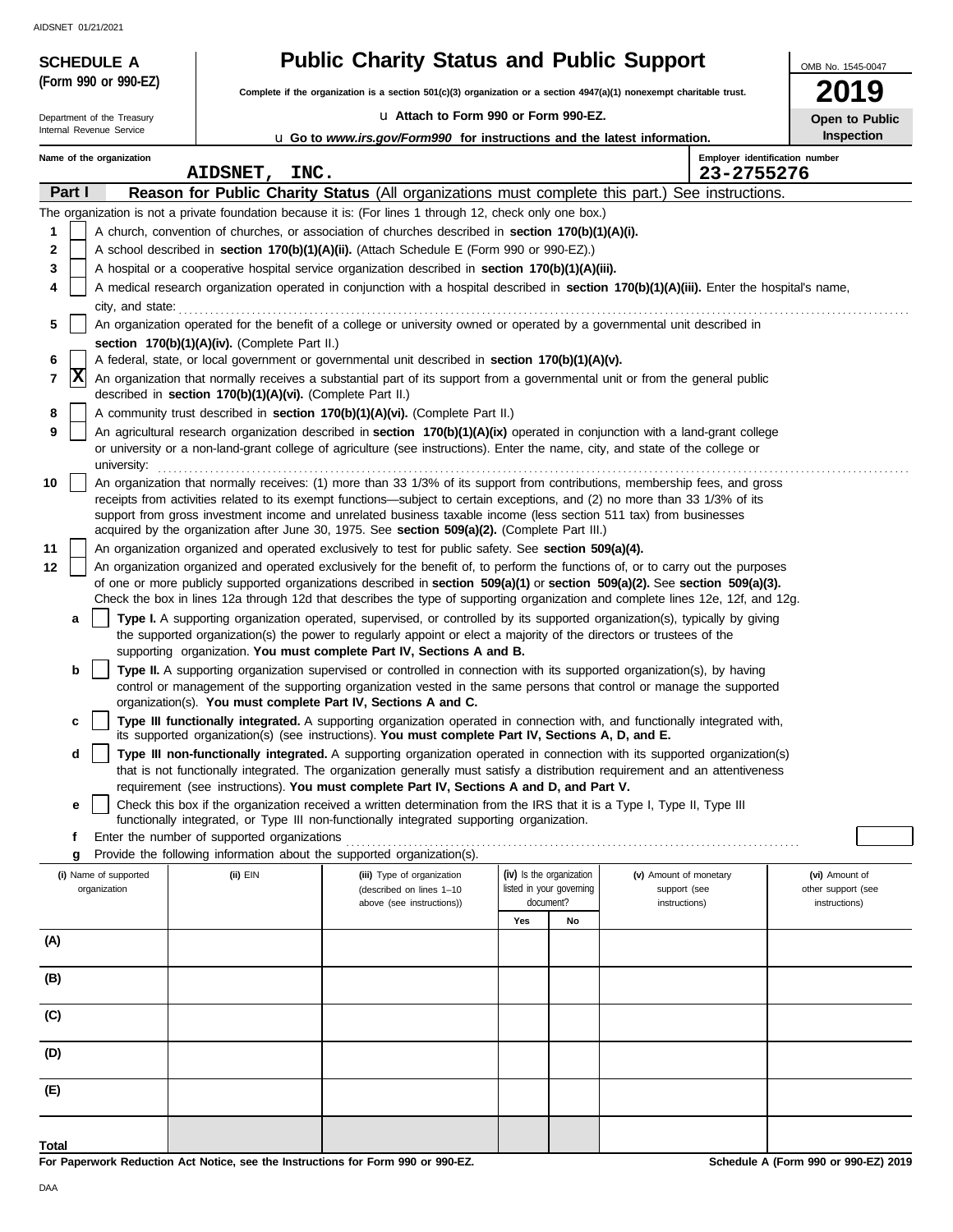|              | Schedule A (Form 990 or 990-EZ) 2019                                                                                               | AIDSNET, INC. |           |            |            | 23-2755276 |    | Page 2                          |  |           |
|--------------|------------------------------------------------------------------------------------------------------------------------------------|---------------|-----------|------------|------------|------------|----|---------------------------------|--|-----------|
|              | Support Schedule for Organizations Described in Sections 170(b)(1)(A)(iv) and 170(b)(1)(A)(vi)<br>Part II                          |               |           |            |            |            |    |                                 |  |           |
|              | (Complete only if you checked the box on line 5, 7, or 8 of Part I or if the organization failed to qualify under                  |               |           |            |            |            |    |                                 |  |           |
|              | Part III. If the organization fails to qualify under the tests listed below, please complete Part III.)                            |               |           |            |            |            |    |                                 |  |           |
|              | <b>Section A. Public Support</b>                                                                                                   |               |           |            |            |            |    |                                 |  |           |
|              | Calendar year (or fiscal year beginning in)<br>$\mathbf{u}$                                                                        | (a) 2015      | (b) 2016  | $(c)$ 2017 | $(d)$ 2018 | (e) $2019$ |    | (f) Total                       |  |           |
| 1            | Gifts, grants, contributions, and                                                                                                  |               |           |            |            |            |    |                                 |  |           |
|              | membership fees received. (Do not                                                                                                  |               |           |            |            |            |    |                                 |  |           |
|              | include any "unusual grants.")                                                                                                     | 2,088,336     | 2,228,403 | 2,153,491  | 2,423,570  | 2,561,900  |    | 11,455,700                      |  |           |
| $\mathbf{2}$ | Tax revenues levied for the                                                                                                        |               |           |            |            |            |    |                                 |  |           |
|              | organization's benefit and either paid                                                                                             |               |           |            |            |            |    |                                 |  |           |
|              | to or expended on its behalf                                                                                                       |               |           |            |            |            |    |                                 |  |           |
| 3            | The value of services or facilities                                                                                                |               |           |            |            |            |    |                                 |  |           |
|              | furnished by a governmental unit to the                                                                                            |               |           |            |            |            |    |                                 |  |           |
|              | organization without charge                                                                                                        |               |           |            |            |            |    |                                 |  |           |
| 4            | Total. Add lines 1 through 3                                                                                                       | 2,088,336     | 2,228,403 | 2,153,491  | 2,423,570  | 2,561,900  |    | 11,455,700                      |  |           |
| 5            | The portion of total contributions by                                                                                              |               |           |            |            |            |    |                                 |  |           |
|              | each person (other than a                                                                                                          |               |           |            |            |            |    |                                 |  |           |
|              | governmental unit or publicly<br>supported organization) included on                                                               |               |           |            |            |            |    |                                 |  |           |
|              | line 1 that exceeds 2% of the amount                                                                                               |               |           |            |            |            |    |                                 |  |           |
|              | shown on line 11, column (f)                                                                                                       |               |           |            |            |            |    |                                 |  |           |
| 6            | Public support. Subtract line 5 from line 4                                                                                        |               |           |            |            |            |    | 11,455,700                      |  |           |
|              | <b>Section B. Total Support</b>                                                                                                    |               |           |            |            |            |    |                                 |  |           |
|              | Calendar year (or fiscal year beginning in)<br>$\mathbf{u}$                                                                        | (a) 2015      | (b) 2016  | $(c)$ 2017 | $(d)$ 2018 |            |    | (e) 2019                        |  | (f) Total |
| 7            | Amounts from line 4                                                                                                                | 2,088,336     | 2,228,403 | 2,153,491  | 2,423,570  | 2,561,900  |    | 11,455,700                      |  |           |
| 8            | Gross income from interest, dividends,                                                                                             |               |           |            |            |            |    |                                 |  |           |
|              | payments received on securities loans,<br>rents, royalties, and income from                                                        |               |           |            |            |            |    |                                 |  |           |
|              | similar sources                                                                                                                    | 29            | 71        | 71         | 129        |            | 61 | 361                             |  |           |
| 9            | Net income from unrelated business                                                                                                 |               |           |            |            |            |    |                                 |  |           |
|              | activities, whether or not the business                                                                                            |               |           |            |            |            |    |                                 |  |           |
|              | is regularly carried on $\ldots$ , $\ldots$                                                                                        |               |           |            |            |            |    |                                 |  |           |
| 10           | Other income. Do not include gain or                                                                                               |               |           |            |            |            |    |                                 |  |           |
|              | loss from the sale of capital assets                                                                                               |               |           |            |            |            |    |                                 |  |           |
|              | (Explain in Part VI.)                                                                                                              |               |           |            |            |            |    |                                 |  |           |
| 11           | Total support. Add lines 7 through 10                                                                                              |               |           |            |            |            |    | 11,456,061                      |  |           |
| 12           | Gross receipts from related activities, etc. (see instructions)                                                                    |               |           |            |            |            | 12 | 261                             |  |           |
| 13           | First five years. If the Form 990 is for the organization's first, second, third, fourth, or fifth tax year as a section 501(c)(3) |               |           |            |            |            |    | $\blacksquare$                  |  |           |
|              |                                                                                                                                    |               |           |            |            |            |    |                                 |  |           |
|              | Section C. Computation of Public Support Percentage                                                                                |               |           |            |            |            |    |                                 |  |           |
| 14           | Public support percentage for 2019 (line 6, column (f) divided by line 11, column (f)) [[[[[[[[[[[[[[[[[[[[[[                      |               |           |            |            |            | 14 | 100.00%                         |  |           |
| 15           | Public support percentage from 2018 Schedule A, Part II, line 14                                                                   |               |           |            |            |            | 15 | 100.00%                         |  |           |
| 16a          | 33 1/3% support test-2019. If the organization did not check the box on line 13, and line 14 is 33 1/3% or more, check this        |               |           |            |            |            |    |                                 |  |           |
|              | box and stop here. The organization qualifies as a publicly supported organization                                                 |               |           |            |            |            |    | $\blacktriangleright$ $\vert$ X |  |           |
| b            | 33 1/3% support test-2018. If the organization did not check a box on line 13 or 16a, and line 15 is 33 1/3% or more, check        |               |           |            |            |            |    |                                 |  |           |
|              | this box and stop here. The organization qualifies as a publicly supported organization                                            |               |           |            |            |            |    |                                 |  |           |
|              | 17a 10%-facts-and-circumstances test-2019. If the organization did not check a box on line 13, 16a, or 16b, and line 14 is         |               |           |            |            |            |    |                                 |  |           |
|              | 10% or more, and if the organization meets the "facts-and-circumstances" test, check this box and stop here. Explain in            |               |           |            |            |            |    |                                 |  |           |
|              | Part VI how the organization meets the "facts-and-circumstances" test. The organization qualifies as a publicly supported          |               |           |            |            |            |    |                                 |  |           |
|              | organization                                                                                                                       |               |           |            |            |            |    |                                 |  |           |
| b            | 10%-facts-and-circumstances test-2018. If the organization did not check a box on line 13, 16a, 16b, or 17a, and line              |               |           |            |            |            |    |                                 |  |           |
|              | 15 is 10% or more, and if the organization meets the "facts-and-circumstances" test, check this box and stop here.                 |               |           |            |            |            |    |                                 |  |           |
|              | Explain in Part VI how the organization meets the "facts-and-circumstances" test. The organization qualifies as a publicly         |               |           |            |            |            |    |                                 |  |           |
|              | supported organization                                                                                                             |               |           |            |            |            |    |                                 |  |           |
| 18           | Private foundation. If the organization did not check a box on line 13, 16a, 16b, 17a, or 17b, check this box and see              |               |           |            |            |            |    |                                 |  |           |
|              | instructions                                                                                                                       |               |           |            |            |            |    |                                 |  |           |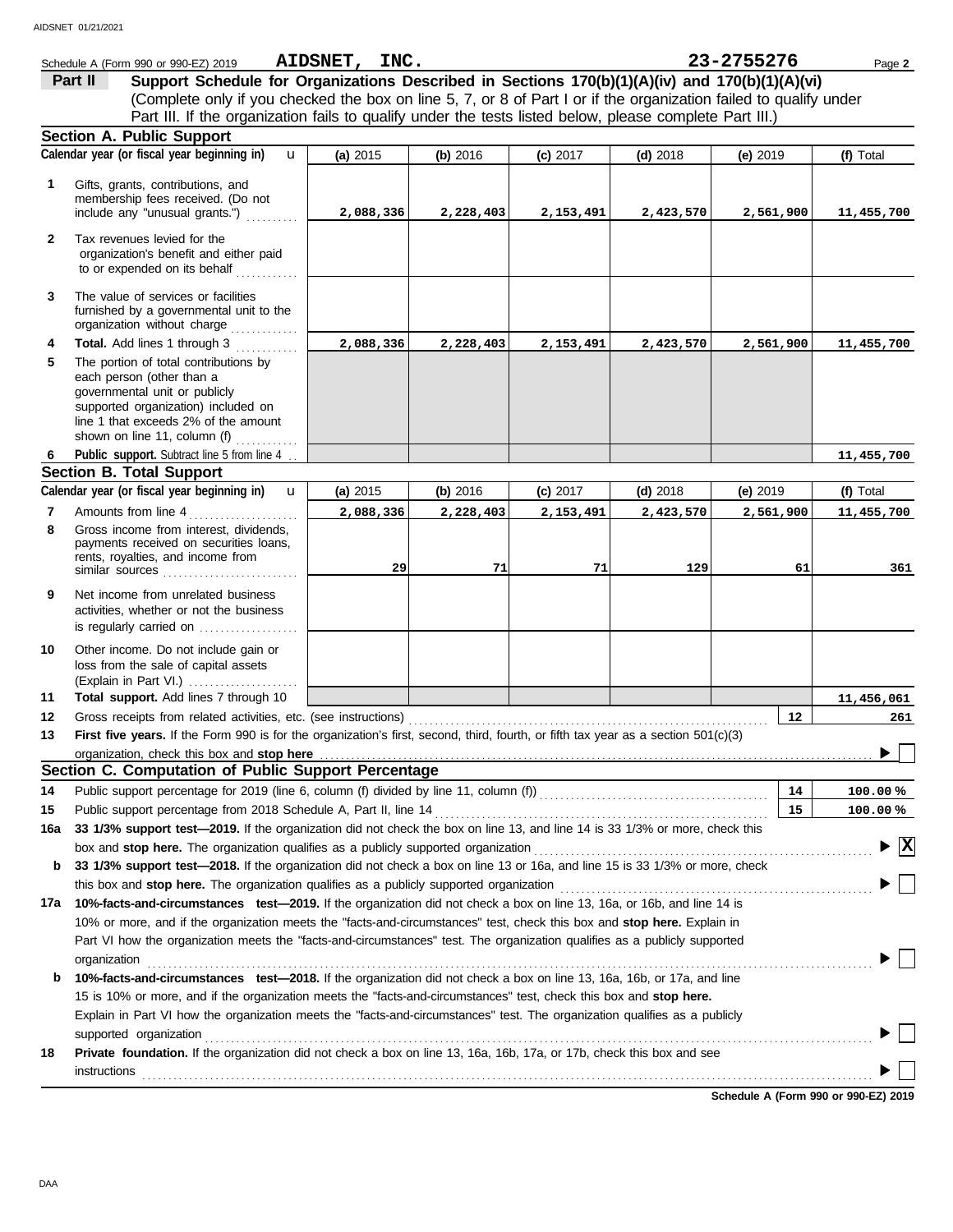|              | Part III<br>Support Schedule for Organizations Described in Section 509(a)(2)                                                                                                                                      |          |          |            |            |            |           |
|--------------|--------------------------------------------------------------------------------------------------------------------------------------------------------------------------------------------------------------------|----------|----------|------------|------------|------------|-----------|
|              | (Complete only if you checked the box on line 10 of Part I or if the organization failed to qualify under Part II.<br>If the organization fails to qualify under the tests listed below, please complete Part II.) |          |          |            |            |            |           |
|              | <b>Section A. Public Support</b>                                                                                                                                                                                   |          |          |            |            |            |           |
|              | Calendar year (or fiscal year beginning in)<br>$\mathbf{u}$                                                                                                                                                        | (a) 2015 | (b) 2016 | $(c)$ 2017 | $(d)$ 2018 | $(e)$ 2019 | (f) Total |
| $\mathbf{1}$ | Gifts, grants, contributions, and membership fees                                                                                                                                                                  |          |          |            |            |            |           |
|              | received. (Do not include any "unusual grants.")<br>.                                                                                                                                                              |          |          |            |            |            |           |
| $\mathbf{2}$ | Gross receipts from admissions, merchandise<br>sold or services performed, or facilities<br>furnished in any activity that is related to the<br>organization's fax-exempt purpose                                  |          |          |            |            |            |           |
| 3            | Gross receipts from activities that are not an<br>unrelated trade or business under section 513                                                                                                                    |          |          |            |            |            |           |
| 4            | Tax revenues levied for the<br>organization's benefit and either paid<br>to or expended on its behalf                                                                                                              |          |          |            |            |            |           |
| 5            | The value of services or facilities<br>furnished by a governmental unit to the<br>organization without charge                                                                                                      |          |          |            |            |            |           |
| 6            | Total. Add lines 1 through 5<br>.                                                                                                                                                                                  |          |          |            |            |            |           |
|              | <b>7a</b> Amounts included on lines 1, 2, and 3<br>received from disqualified persons                                                                                                                              |          |          |            |            |            |           |
| b            | Amounts included on lines 2 and 3<br>received from other than disqualified<br>persons that exceed the greater of \$5,000<br>or 1% of the amount on line 13 for the year $\frac{1}{11}$                             |          |          |            |            |            |           |
| c            | Add lines 7a and 7b                                                                                                                                                                                                |          |          |            |            |            |           |
| 8            | Public support. (Subtract line 7c from<br>line $6.$ )                                                                                                                                                              |          |          |            |            |            |           |
|              | <b>Section B. Total Support</b>                                                                                                                                                                                    |          |          |            |            |            |           |
|              | Calendar year (or fiscal year beginning in)<br>$\mathbf{u}$                                                                                                                                                        | (a) 2015 | (b) 2016 | $(c)$ 2017 | $(d)$ 2018 | (e) $2019$ | (f) Total |
| 9            | Amounts from line 6                                                                                                                                                                                                |          |          |            |            |            |           |
| 10a          | Gross income from interest, dividends,<br>payments received on securities loans, rents,<br>royalties, and income from similar sources                                                                              |          |          |            |            |            |           |
| b            | Unrelated business taxable income (less<br>section 511 taxes) from businesses<br>acquired after June 30, 1975                                                                                                      |          |          |            |            |            |           |
|              | c Add lines 10a and 10b $\ldots$                                                                                                                                                                                   |          |          |            |            |            |           |
| 11           | Net income from unrelated business<br>activities not included in line 10b, whether<br>or not the business is regularly carried on                                                                                  |          |          |            |            |            |           |
| 12           | Other income. Do not include gain or<br>loss from the sale of capital assets<br>(Explain in Part VI.)                                                                                                              |          |          |            |            |            |           |
| 13           | Total support. (Add lines 9, 10c, 11,                                                                                                                                                                              |          |          |            |            |            |           |
| 14           | and 12.) $\ldots$<br>First five years. If the Form 990 is for the organization's first, second, third, fourth, or fifth tax year as a section 501(c)(3)                                                            |          |          |            |            |            |           |
|              | organization, check this box and stop here                                                                                                                                                                         |          |          |            |            |            |           |
|              | Section C. Computation of Public Support Percentage                                                                                                                                                                |          |          |            |            |            |           |
| 15           |                                                                                                                                                                                                                    |          |          |            |            | 15         | %         |
| 16           | Section D. Computation of Investment Income Percentage                                                                                                                                                             |          |          |            |            | 16         | %         |
| 17           | Investment income percentage for 2019 (line 10c, column (f), divided by line 13, column (f)) [[[[[[[[[[[[[[[[                                                                                                      |          |          |            |            | 17         | %         |
| 18           | Investment income percentage from 2018 Schedule A, Part III, line 17                                                                                                                                               |          |          |            |            | 18         | %         |
| 19a          | 33 1/3% support tests—2019. If the organization did not check the box on line 14, and line 15 is more than 33 1/3%, and line                                                                                       |          |          |            |            |            |           |
|              |                                                                                                                                                                                                                    |          |          |            |            |            |           |
| b            | 33 1/3% support tests—2018. If the organization did not check a box on line 14 or line 19a, and line 16 is more than 33 1/3%, and                                                                                  |          |          |            |            |            |           |
|              |                                                                                                                                                                                                                    |          |          |            |            |            |           |
| 20           |                                                                                                                                                                                                                    |          |          |            |            |            |           |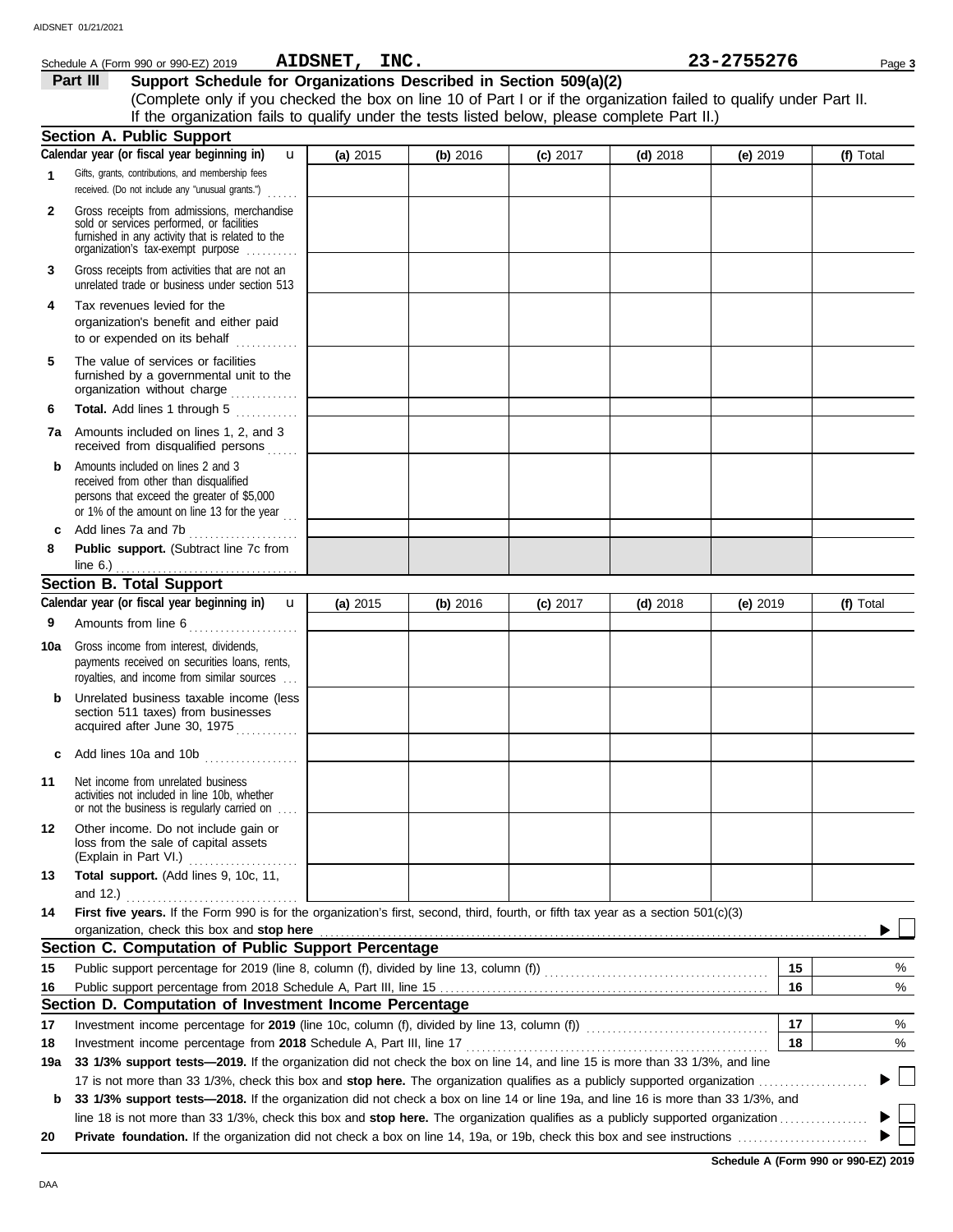|              | INC.<br><b>AIDSNET,</b><br>Schedule A (Form 990 or 990-EZ) 2019                                                                                                                                                                                                                                                                                                             | 23-2755276                                  |     | Page 4 |
|--------------|-----------------------------------------------------------------------------------------------------------------------------------------------------------------------------------------------------------------------------------------------------------------------------------------------------------------------------------------------------------------------------|---------------------------------------------|-----|--------|
|              | Part IV<br><b>Supporting Organizations</b><br>(Complete only if you checked a box in line 12 on Part I. If you checked 12a of Part I, complete Sections A<br>and B. If you checked 12b of Part I, complete Sections A and C. If you checked 12c of Part I, complete<br>Sections A, D, and E. If you checked 12d of Part I, complete Sections A and D, and complete Part V.) |                                             |     |        |
|              | Section A. All Supporting Organizations                                                                                                                                                                                                                                                                                                                                     |                                             |     |        |
| 1            | Are all of the organization's supported organizations listed by name in the organization's governing                                                                                                                                                                                                                                                                        |                                             | Yes | No     |
|              | documents? If "No," describe in Part VI how the supported organizations are designated. If designated by<br>class or purpose, describe the designation. If historic and continuing relationship, explain.                                                                                                                                                                   | 1                                           |     |        |
| $\mathbf{2}$ | Did the organization have any supported organization that does not have an IRS determination of status                                                                                                                                                                                                                                                                      |                                             |     |        |
|              | under section 509(a)(1) or (2)? If "Yes," explain in Part VI how the organization determined that the supported                                                                                                                                                                                                                                                             |                                             |     |        |
|              | organization was described in section 509(a)(1) or (2).                                                                                                                                                                                                                                                                                                                     | 2                                           |     |        |
| 3a           | Did the organization have a supported organization described in section $501(c)(4)$ , (5), or (6)? If "Yes," answer                                                                                                                                                                                                                                                         |                                             |     |        |
|              | $(b)$ and $(c)$ below.                                                                                                                                                                                                                                                                                                                                                      | 3a                                          |     |        |
| b            | Did the organization confirm that each supported organization qualified under section $501(c)(4)$ , $(5)$ , or $(6)$ and                                                                                                                                                                                                                                                    |                                             |     |        |
|              | satisfied the public support tests under section 509(a)(2)? If "Yes," describe in Part VI when and how the                                                                                                                                                                                                                                                                  |                                             |     |        |
| c            | organization made the determination.<br>Did the organization ensure that all support to such organizations was used exclusively for section $170(c)(2)(B)$                                                                                                                                                                                                                  | 3 <sub>b</sub>                              |     |        |
|              | purposes? If "Yes," explain in Part VI what controls the organization put in place to ensure such use.                                                                                                                                                                                                                                                                      | 3c                                          |     |        |
| 4a           | Was any supported organization not organized in the United States ("foreign supported organization")? If                                                                                                                                                                                                                                                                    |                                             |     |        |
|              | "Yes," and if you checked 12a or 12b in Part I, answer (b) and (c) below.                                                                                                                                                                                                                                                                                                   | 4a                                          |     |        |
| b            | Did the organization have ultimate control and discretion in deciding whether to make grants to the foreign                                                                                                                                                                                                                                                                 |                                             |     |        |
|              | supported organization? If "Yes," describe in Part VI how the organization had such control and discretion                                                                                                                                                                                                                                                                  |                                             |     |        |
|              | despite being controlled or supervised by or in connection with its supported organizations.                                                                                                                                                                                                                                                                                | 4b                                          |     |        |
| c            | Did the organization support any foreign supported organization that does not have an IRS determination                                                                                                                                                                                                                                                                     |                                             |     |        |
|              | under sections $501(c)(3)$ and $509(a)(1)$ or (2)? If "Yes," explain in Part VI what controls the organization used                                                                                                                                                                                                                                                         |                                             |     |        |
|              | to ensure that all support to the foreign supported organization was used exclusively for section $170(c)(2)(B)$                                                                                                                                                                                                                                                            |                                             |     |        |
| 5a           | purposes.<br>Did the organization add, substitute, or remove any supported organizations during the tax year? If "Yes,"                                                                                                                                                                                                                                                     | 4c                                          |     |        |
|              | answer (b) and (c) below (if applicable). Also, provide detail in Part VI, including (i) the names and EIN                                                                                                                                                                                                                                                                  |                                             |     |        |
|              | numbers of the supported organizations added, substituted, or removed; (ii) the reasons for each such action;                                                                                                                                                                                                                                                               |                                             |     |        |
|              | (iii) the authority under the organization's organizing document authorizing such action; and (iv) how the action                                                                                                                                                                                                                                                           |                                             |     |        |
|              | was accomplished (such as by amendment to the organizing document).                                                                                                                                                                                                                                                                                                         | 5a                                          |     |        |
| b            | Type I or Type II only. Was any added or substituted supported organization part of a class already                                                                                                                                                                                                                                                                         |                                             |     |        |
|              | designated in the organization's organizing document?                                                                                                                                                                                                                                                                                                                       | 5 <sub>b</sub>                              |     |        |
| c            | <b>Substitutions only.</b> Was the substitution the result of an event beyond the organization's control?                                                                                                                                                                                                                                                                   | 5c                                          |     |        |
| 6            | Did the organization provide support (whether in the form of grants or the provision of services or facilities) to                                                                                                                                                                                                                                                          |                                             |     |        |
|              | anyone other than (i) its supported organizations, (ii) individuals that are part of the charitable class benefited<br>by one or more of its supported organizations, or (iii) other supporting organizations that also support or                                                                                                                                          |                                             |     |        |
|              | benefit one or more of the filing organization's supported organizations? If "Yes," provide detail in Part VI.                                                                                                                                                                                                                                                              | 6                                           |     |        |
| 7            | Did the organization provide a grant, loan, compensation, or other similar payment to a substantial contributor                                                                                                                                                                                                                                                             |                                             |     |        |
|              | (as defined in section $4958(c)(3)(C)$ ), a family member of a substantial contributor, or a 35% controlled entity                                                                                                                                                                                                                                                          |                                             |     |        |
|              | with regard to a substantial contributor? If "Yes," complete Part I of Schedule L (Form 990 or 990-EZ).                                                                                                                                                                                                                                                                     | 7                                           |     |        |
| 8            | Did the organization make a loan to a disqualified person (as defined in section 4958) not described in line 7?                                                                                                                                                                                                                                                             |                                             |     |        |
|              | If "Yes," complete Part I of Schedule L (Form 990 or 990-EZ).                                                                                                                                                                                                                                                                                                               | 8                                           |     |        |
| 9а           | Was the organization controlled directly or indirectly at any time during the tax year by one or more                                                                                                                                                                                                                                                                       |                                             |     |        |
|              | disqualified persons as defined in section 4946 (other than foundation managers and organizations described<br>in section $509(a)(1)$ or (2))? If "Yes," provide detail in Part VI.                                                                                                                                                                                         | 9а                                          |     |        |
| b            | Did one or more disqualified persons (as defined in line 9a) hold a controlling interest in any entity in which                                                                                                                                                                                                                                                             |                                             |     |        |
|              | the supporting organization had an interest? If "Yes," provide detail in Part VI.                                                                                                                                                                                                                                                                                           | 9b                                          |     |        |
| c            | Did a disqualified person (as defined in line 9a) have an ownership interest in, or derive any personal benefit                                                                                                                                                                                                                                                             |                                             |     |        |
|              | from, assets in which the supporting organization also had an interest? If "Yes," provide detail in Part VI.                                                                                                                                                                                                                                                                | 9с                                          |     |        |
| 10a          | Was the organization subject to the excess business holdings rules of section 4943 because of section                                                                                                                                                                                                                                                                       |                                             |     |        |
|              | 4943(f) (regarding certain Type II supporting organizations, and all Type III non-functionally integrated                                                                                                                                                                                                                                                                   |                                             |     |        |
|              | supporting organizations)? If "Yes," answer 10b below.                                                                                                                                                                                                                                                                                                                      | 10a                                         |     |        |
| b            | Did the organization have any excess business holdings in the tax year? (Use Schedule C, Form 4720, to                                                                                                                                                                                                                                                                      |                                             |     |        |
|              | determine whether the organization had excess business holdings.)                                                                                                                                                                                                                                                                                                           | 10b<br>Schedule A (Form 990 or 990-F7) 2019 |     |        |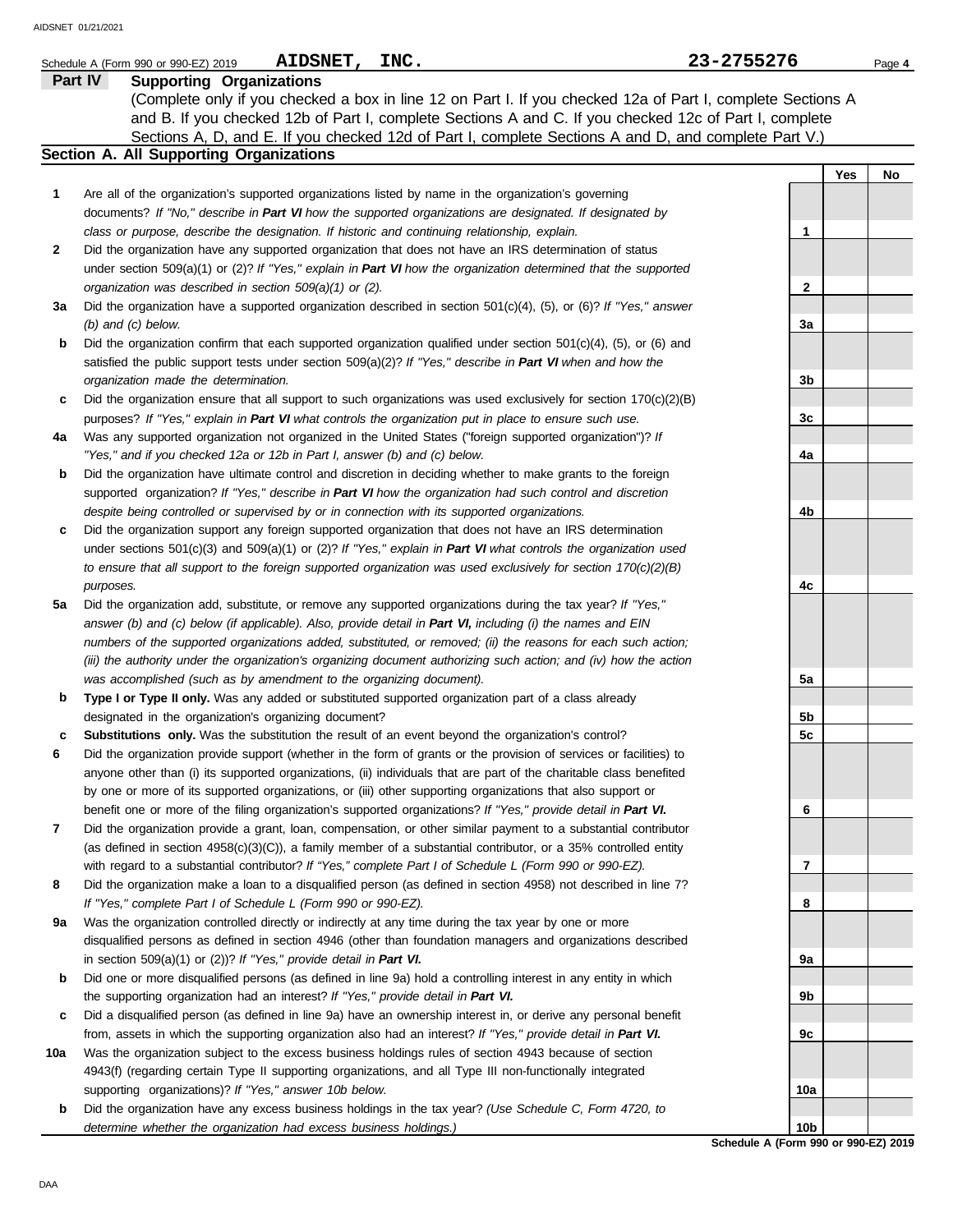|        | AIDSNET 01/21/2021                                                                                                                                                                                                               |              |     |        |
|--------|----------------------------------------------------------------------------------------------------------------------------------------------------------------------------------------------------------------------------------|--------------|-----|--------|
|        | <b>AIDSNET,</b><br>INC.<br>Schedule A (Form 990 or 990-EZ) 2019                                                                                                                                                                  | 23-2755276   |     | Page 5 |
|        | Part IV<br><b>Supporting Organizations (continued)</b>                                                                                                                                                                           |              |     |        |
|        |                                                                                                                                                                                                                                  |              | Yes | No     |
| 11     | Has the organization accepted a gift or contribution from any of the following persons?                                                                                                                                          |              |     |        |
| а      | A person who directly or indirectly controls, either alone or together with persons described in (b) and (c)                                                                                                                     |              |     |        |
|        | below, the governing body of a supported organization?                                                                                                                                                                           | 11a          |     |        |
| b      | A family member of a person described in (a) above?                                                                                                                                                                              | 11b          |     |        |
| c      | A 35% controlled entity of a person described in (a) or (b) above? If "Yes" to a, b, or c, provide detail in Part VI.                                                                                                            | 11c          |     |        |
|        | <b>Section B. Type I Supporting Organizations</b>                                                                                                                                                                                |              | Yes | No     |
| 1      | Did the directors, trustees, or membership of one or more supported organizations have the power to                                                                                                                              |              |     |        |
|        | regularly appoint or elect at least a majority of the organization's directors or trustees at all times during the                                                                                                               |              |     |        |
|        | tax year? If "No," describe in Part VI how the supported organization(s) effectively operated, supervised, or                                                                                                                    |              |     |        |
|        | controlled the organization's activities. If the organization had more than one supported organization,                                                                                                                          |              |     |        |
|        | describe how the powers to appoint and/or remove directors or trustees were allocated among the supported                                                                                                                        |              |     |        |
|        | organizations and what conditions or restrictions, if any, applied to such powers during the tax year.                                                                                                                           | 1            |     |        |
| 2      | Did the organization operate for the benefit of any supported organization other than the supported                                                                                                                              |              |     |        |
|        | organization(s) that operated, supervised, or controlled the supporting organization? If "Yes," explain in Part                                                                                                                  |              |     |        |
|        | VI how providing such benefit carried out the purposes of the supported organization(s) that operated,                                                                                                                           |              |     |        |
|        | supervised, or controlled the supporting organization.                                                                                                                                                                           | $\mathbf{2}$ |     |        |
|        | Section C. Type II Supporting Organizations                                                                                                                                                                                      |              |     |        |
|        |                                                                                                                                                                                                                                  |              | Yes | No     |
| 1      | Were a majority of the organization's directors or trustees during the tax year also a majority of the directors                                                                                                                 |              |     |        |
|        | or trustees of each of the organization's supported organization(s)? If "No," describe in Part VI how control                                                                                                                    |              |     |        |
|        | or management of the supporting organization was vested in the same persons that controlled or managed                                                                                                                           |              |     |        |
|        | the supported organization(s).                                                                                                                                                                                                   | 1            |     |        |
|        | Section D. All Type III Supporting Organizations                                                                                                                                                                                 |              |     |        |
|        |                                                                                                                                                                                                                                  |              | Yes | No     |
| 1      | Did the organization provide to each of its supported organizations, by the last day of the fifth month of the                                                                                                                   |              |     |        |
|        | organization's tax year, (i) a written notice describing the type and amount of support provided during the prior tax                                                                                                            |              |     |        |
|        | year, (ii) a copy of the Form 990 that was most recently filed as of the date of notification, and (iii) copies of the                                                                                                           |              |     |        |
|        | organization's governing documents in effect on the date of notification, to the extent not previously provided?                                                                                                                 | 1            |     |        |
| 2      | Were any of the organization's officers, directors, or trustees either (i) appointed or elected by the supported                                                                                                                 |              |     |        |
|        | organization(s) or (ii) serving on the governing body of a supported organization? If "No," explain in Part VI how                                                                                                               |              |     |        |
|        | the organization maintained a close and continuous working relationship with the supported organization(s).                                                                                                                      | 2            |     |        |
| З      | By reason of the relationship described in (2), did the organization's supported organizations have a                                                                                                                            |              |     |        |
|        | significant voice in the organization's investment policies and in directing the use of the organization's                                                                                                                       |              |     |        |
|        | income or assets at all times during the tax year? If "Yes," describe in Part VI the role the organization's                                                                                                                     |              |     |        |
|        | supported organizations played in this regard.                                                                                                                                                                                   | 3            |     |        |
|        | Section E. Type III Functionally-Integrated Supporting Organizations                                                                                                                                                             |              |     |        |
| 1      | Check the box next to the method that the organization used to satisfy the Integral Part Test during the year (see instructions).                                                                                                |              |     |        |
| a<br>b | The organization satisfied the Activities Test. Complete line 2 below.                                                                                                                                                           |              |     |        |
|        | The organization is the parent of each of its supported organizations. Complete line 3 below.<br>The organization supported a governmental entity. Describe in Part VI how you supported a government entity (see instructions). |              |     |        |
| c      |                                                                                                                                                                                                                                  |              |     |        |
| 2      | Activities Test. Answer (a) and (b) below.                                                                                                                                                                                       |              | Yes | No     |
| а      | Did substantially all of the organization's activities during the tax year directly further the exempt purposes of                                                                                                               |              |     |        |
|        | the supported organization(s) to which the organization was responsive? If "Yes," then in Part VI identify                                                                                                                       |              |     |        |
|        | those supported organizations and explain how these activities directly furthered their exempt purposes,                                                                                                                         |              |     |        |
|        | how the organization was responsive to those supported organizations, and how the organization determined                                                                                                                        |              |     |        |
|        | that these activities constituted substantially all of its activities.                                                                                                                                                           | 2a           |     |        |
| b      | Did the activities described in (a) constitute activities that, but for the organization's involvement, one or more                                                                                                              |              |     |        |
|        |                                                                                                                                                                                                                                  |              |     |        |
|        | of the organization's supported organization(s) would have been engaged in? If "Yes," explain in Part VI the                                                                                                                     |              |     |        |

- **3** *activities but for the organization's involvement.* Parent of Supported Organizations. *Answer (a) and (b) below.*
	- **a** Did the organization have the power to regularly appoint or elect a majority of the officers, directors, or trustees of each of the supported organizations? *Provide details in Part VI.*
	- **b** Did the organization exercise a substantial degree of direction over the policies, programs, and activities of each of its supported organizations? *If "Yes," describe in Part VI the role played by the organization in this regard.*

DAA **Schedule A (Form 990 or 990-EZ) 2019 3b**

**2b**

**3a**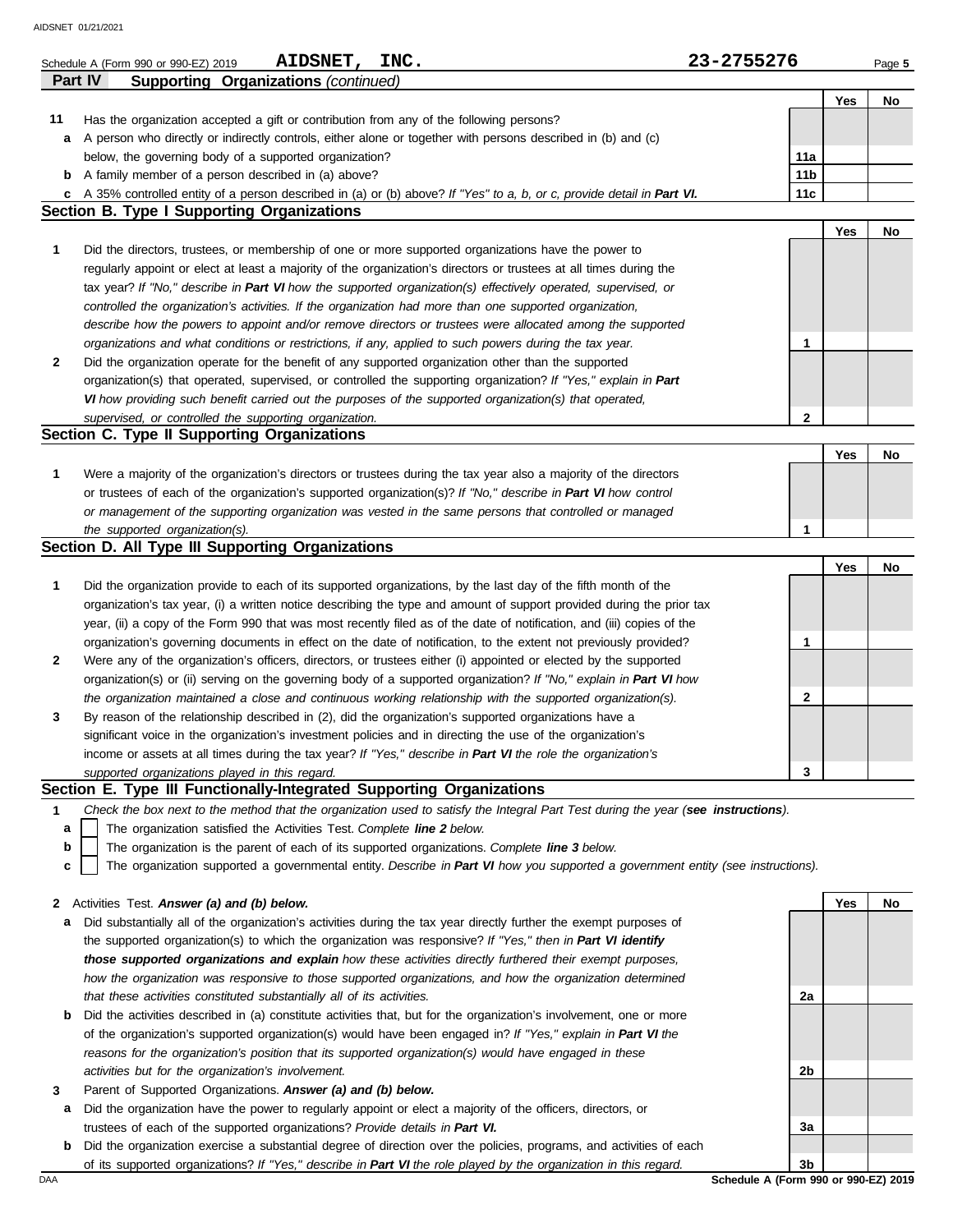| AIDSNET, INC.<br>Schedule A (Form 990 or 990-EZ) 2019                                                                                            |                | 23-2755276     | Page 6                         |
|--------------------------------------------------------------------------------------------------------------------------------------------------|----------------|----------------|--------------------------------|
| Part V<br>Type III Non-Functionally Integrated 509(a)(3) Supporting Organizations                                                                |                |                |                                |
| $\mathbf{1}$<br>Check here if the organization satisfied the Integral Part Test as a qualifying trust on Nov. 20, 1970 (explain in Part VI). See |                |                |                                |
| instructions. All other Type III non-functionally integrated supporting organizations must complete Sections A through E.                        |                |                |                                |
| Section A - Adjusted Net Income                                                                                                                  |                | (A) Prior Year | (B) Current Year<br>(optional) |
| Net short-term capital gain<br>1                                                                                                                 | $\mathbf{1}$   |                |                                |
| $\mathbf{2}$<br>Recoveries of prior-year distributions                                                                                           | $\mathbf{2}$   |                |                                |
| 3<br>Other gross income (see instructions)                                                                                                       | 3              |                |                                |
| 4<br>Add lines 1 through 3.                                                                                                                      | 4              |                |                                |
| 5<br>Depreciation and depletion                                                                                                                  | 5              |                |                                |
| Portion of operating expenses paid or incurred for production or<br>6                                                                            |                |                |                                |
| collection of gross income or for management, conservation, or                                                                                   |                |                |                                |
| maintenance of property held for production of income (see instructions)                                                                         | 6              |                |                                |
| 7<br>Other expenses (see instructions)                                                                                                           | $\overline{7}$ |                |                                |
| 8<br><b>Adjusted Net Income</b> (subtract lines 5, 6, and 7 from line 4)                                                                         | 8              |                |                                |
| <b>Section B - Minimum Asset Amount</b>                                                                                                          |                | (A) Prior Year | (B) Current Year<br>(optional) |
| Aggregate fair market value of all non-exempt-use assets (see<br>1                                                                               |                |                |                                |
| instructions for short tax year or assets held for part of year):                                                                                |                |                |                                |
| <b>a</b> Average monthly value of securities                                                                                                     | 1a             |                |                                |
| b<br>Average monthly cash balances                                                                                                               | 1b             |                |                                |
| Fair market value of other non-exempt-use assets<br>c                                                                                            | 1c             |                |                                |
| Total (add lines 1a, 1b, and 1c)<br>d                                                                                                            | 1d             |                |                                |
| <b>Discount</b> claimed for blockage or other<br>е                                                                                               |                |                |                                |
| factors (explain in detail in <b>Part VI</b> ):                                                                                                  |                |                |                                |
| 2<br>Acquisition indebtedness applicable to non-exempt-use assets                                                                                | $\mathbf{2}$   |                |                                |
| 3<br>Subtract line 2 from line 1d.                                                                                                               | 3              |                |                                |
| Cash deemed held for exempt use. Enter 1-1/2% of line 3 (for greater amount,<br>4                                                                |                |                |                                |
| see instructions).                                                                                                                               | 4              |                |                                |
| 5<br>Net value of non-exempt-use assets (subtract line 4 from line 3)                                                                            | 5              |                |                                |
| 6<br>Multiply line 5 by .035.                                                                                                                    | 6              |                |                                |
| $\overline{7}$<br>Recoveries of prior-year distributions                                                                                         | $\overline{7}$ |                |                                |
| 8<br>Minimum Asset Amount (add line 7 to line 6)                                                                                                 | 8              |                |                                |
| Section C - Distributable Amount                                                                                                                 |                |                | <b>Current Year</b>            |
| Adjusted net income for prior year (from Section A, line 8, Column A)<br>1                                                                       | $\mathbf{1}$   |                |                                |
| $\mathbf{2}$<br>Enter 85% of line 1.                                                                                                             | $\mathbf{2}$   |                |                                |
| 3<br>Minimum asset amount for prior year (from Section B, line 8, Column A)                                                                      | 3              |                |                                |
| 4<br>Enter greater of line 2 or line 3.                                                                                                          | 4              |                |                                |
| Income tax imposed in prior year<br>5                                                                                                            | 5              |                |                                |
| <b>Distributable Amount.</b> Subtract line 5 from line 4, unless subject to<br>6                                                                 |                |                |                                |

emergency temporary reduction (see instructions).

**7** instructions). Check here if the current year is the organization's first as a non-functionally integrated Type III supporting organization (see

**6**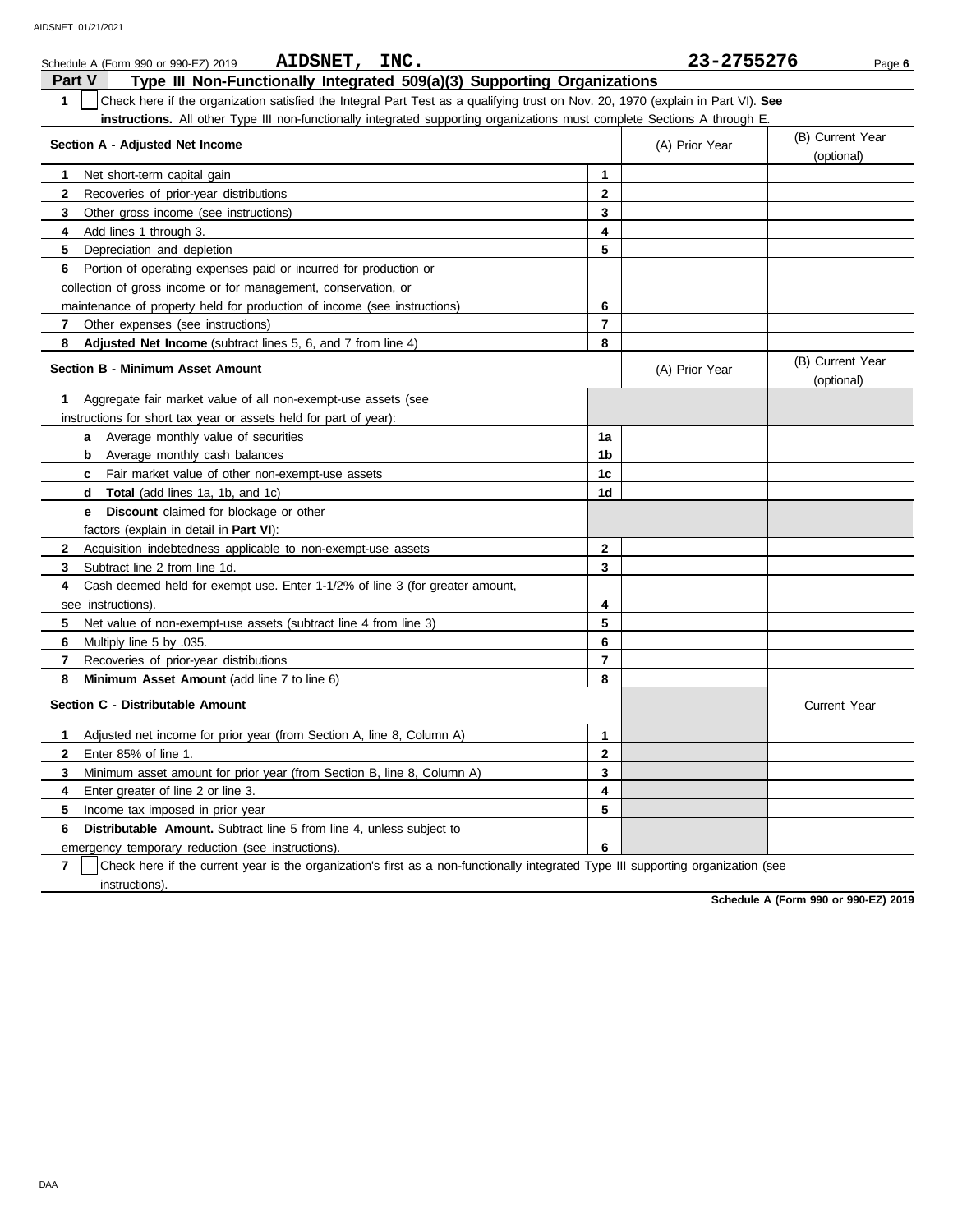|              | AIDSNET, INC.<br>Schedule A (Form 990 or 990-EZ) 2019                                                                       |                                    | 23-2755276                                    | Page 7                                           |
|--------------|-----------------------------------------------------------------------------------------------------------------------------|------------------------------------|-----------------------------------------------|--------------------------------------------------|
| Part V       | Type III Non-Functionally Integrated 509(a)(3) Supporting Organizations (continued)                                         |                                    |                                               |                                                  |
|              | <b>Section D - Distributions</b>                                                                                            |                                    |                                               | <b>Current Year</b>                              |
| 1            | Amounts paid to supported organizations to accomplish exempt purposes                                                       |                                    |                                               |                                                  |
| $\mathbf{2}$ | Amounts paid to perform activity that directly furthers exempt purposes of supported                                        |                                    |                                               |                                                  |
|              | organizations, in excess of income from activity                                                                            |                                    |                                               |                                                  |
| 3            | Administrative expenses paid to accomplish exempt purposes of supported organizations                                       |                                    |                                               |                                                  |
| 4            | Amounts paid to acquire exempt-use assets                                                                                   |                                    |                                               |                                                  |
| 5            | Qualified set-aside amounts (prior IRS approval required)                                                                   |                                    |                                               |                                                  |
| 6            | Other distributions (describe in Part VI). See instructions.                                                                |                                    |                                               |                                                  |
| 7            | Total annual distributions. Add lines 1 through 6.                                                                          |                                    |                                               |                                                  |
| 8            | Distributions to attentive supported organizations to which the organization is responsive                                  |                                    |                                               |                                                  |
|              | (provide details in Part VI). See instructions.                                                                             |                                    |                                               |                                                  |
| 9            | Distributable amount for 2019 from Section C, line 6                                                                        |                                    |                                               |                                                  |
| 10           | Line 8 amount divided by line 9 amount                                                                                      |                                    |                                               |                                                  |
|              | <b>Section E - Distribution Allocations (see instructions)</b>                                                              | (i)<br><b>Excess Distributions</b> | (ii)<br><b>Underdistributions</b><br>Pre-2019 | (iii)<br><b>Distributable</b><br>Amount for 2019 |
| 1            | Distributable amount for 2019 from Section C, line 6                                                                        |                                    |                                               |                                                  |
| $\mathbf{2}$ | Underdistributions, if any, for years prior to 2019<br>(reasonable cause required-explain in Part VI). See<br>instructions. |                                    |                                               |                                                  |
| 3            | Excess distributions carryover, if any, to 2019                                                                             |                                    |                                               |                                                  |
|              |                                                                                                                             |                                    |                                               |                                                  |
|              |                                                                                                                             |                                    |                                               |                                                  |
|              |                                                                                                                             |                                    |                                               |                                                  |
|              |                                                                                                                             |                                    |                                               |                                                  |
|              |                                                                                                                             |                                    |                                               |                                                  |
|              | f Total of lines 3a through e                                                                                               |                                    |                                               |                                                  |
|              | g Applied to underdistributions of prior years                                                                              |                                    |                                               |                                                  |
|              | h Applied to 2019 distributable amount                                                                                      |                                    |                                               |                                                  |
| $\mathbf{L}$ | Carryover from 2014 not applied (see instructions)                                                                          |                                    |                                               |                                                  |
|              | Remainder. Subtract lines 3g, 3h, and 3i from 3f.                                                                           |                                    |                                               |                                                  |
| 4            | Distributions for 2019 from                                                                                                 |                                    |                                               |                                                  |
|              | Section D, line 7:<br>\$                                                                                                    |                                    |                                               |                                                  |
|              | a Applied to underdistributions of prior years                                                                              |                                    |                                               |                                                  |
|              | <b>b</b> Applied to 2019 distributable amount                                                                               |                                    |                                               |                                                  |
|              | c Remainder. Subtract lines 4a and 4b from 4.                                                                               |                                    |                                               |                                                  |
| 5            | Remaining underdistributions for years prior to 2019, if                                                                    |                                    |                                               |                                                  |
|              | any. Subtract lines 3g and 4a from line 2. For result                                                                       |                                    |                                               |                                                  |
|              | greater than zero, explain in Part VI. See instructions.                                                                    |                                    |                                               |                                                  |
| 6            | Remaining underdistributions for 2019. Subtract lines 3h                                                                    |                                    |                                               |                                                  |
|              | and 4b from line 1. For result greater than zero, explain in                                                                |                                    |                                               |                                                  |
|              | Part VI. See instructions.                                                                                                  |                                    |                                               |                                                  |
| 7            | Excess distributions carryover to 2020. Add lines 3j                                                                        |                                    |                                               |                                                  |
|              | and 4c.                                                                                                                     |                                    |                                               |                                                  |
| 8            | Breakdown of line 7:                                                                                                        |                                    |                                               |                                                  |
|              |                                                                                                                             |                                    |                                               |                                                  |
|              |                                                                                                                             |                                    |                                               |                                                  |
|              |                                                                                                                             |                                    |                                               |                                                  |
|              |                                                                                                                             |                                    |                                               |                                                  |
|              | e Excess from 2019                                                                                                          |                                    |                                               |                                                  |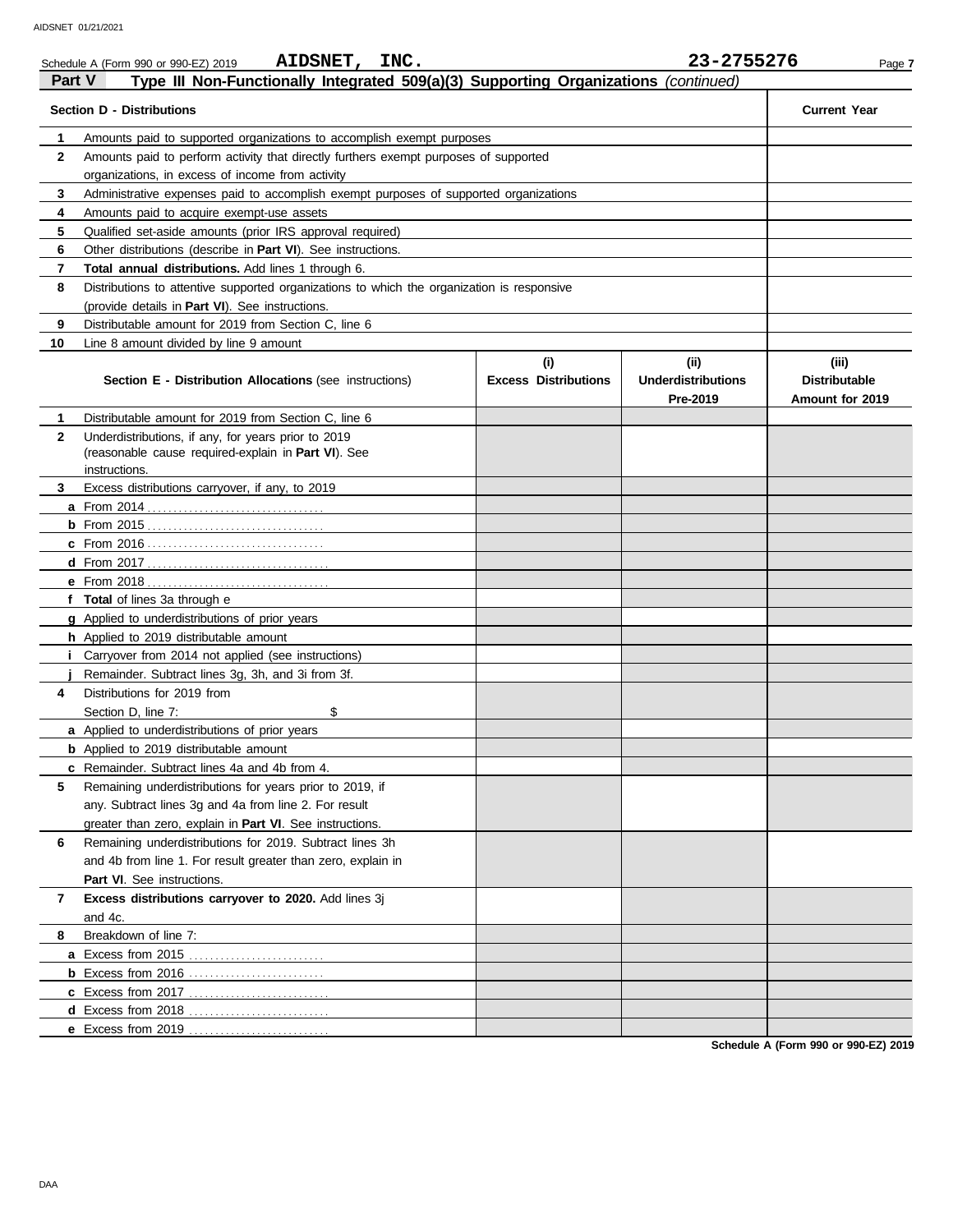|         | Schedule A (Form 990 or 990-EZ) 2019 | AIDSNET, INC.                                                                                  |  | 23-2755276                                                                                                                                                                                                                                                                                                                                                                                                                                                                                | Page 8 |
|---------|--------------------------------------|------------------------------------------------------------------------------------------------|--|-------------------------------------------------------------------------------------------------------------------------------------------------------------------------------------------------------------------------------------------------------------------------------------------------------------------------------------------------------------------------------------------------------------------------------------------------------------------------------------------|--------|
| Part VI |                                      |                                                                                                |  | Supplemental Information. Provide the explanations required by Part II, line 10; Part II, line 17a or 17b; Part<br>III, line 12; Part IV, Section A, lines 1, 2, 3b, 3c, 4b, 4c, 5a, 6, 9a, 9b, 9c, 11a, 11b, and 11c; Part IV, Section<br>B, lines 1 and 2; Part IV, Section C, line 1; Part IV, Section D, lines 2 and 3; Part IV, Section E, lines 1c, 2a, 2b,<br>3a, and 3b; Part V, line 1; Part V, Section B, line 1e; Part V, Section D, lines 5, 6, and 8; and Part V, Section E, |        |
|         |                                      | lines 2, 5, and 6. Also complete this part for any additional information. (See instructions.) |  |                                                                                                                                                                                                                                                                                                                                                                                                                                                                                           |        |
|         |                                      |                                                                                                |  |                                                                                                                                                                                                                                                                                                                                                                                                                                                                                           |        |
|         |                                      |                                                                                                |  |                                                                                                                                                                                                                                                                                                                                                                                                                                                                                           |        |
|         |                                      |                                                                                                |  |                                                                                                                                                                                                                                                                                                                                                                                                                                                                                           |        |
|         |                                      |                                                                                                |  |                                                                                                                                                                                                                                                                                                                                                                                                                                                                                           |        |
|         |                                      |                                                                                                |  |                                                                                                                                                                                                                                                                                                                                                                                                                                                                                           |        |
|         |                                      |                                                                                                |  |                                                                                                                                                                                                                                                                                                                                                                                                                                                                                           |        |
|         |                                      |                                                                                                |  |                                                                                                                                                                                                                                                                                                                                                                                                                                                                                           |        |
|         |                                      |                                                                                                |  |                                                                                                                                                                                                                                                                                                                                                                                                                                                                                           |        |
|         |                                      |                                                                                                |  |                                                                                                                                                                                                                                                                                                                                                                                                                                                                                           |        |
|         |                                      |                                                                                                |  |                                                                                                                                                                                                                                                                                                                                                                                                                                                                                           |        |
|         |                                      |                                                                                                |  |                                                                                                                                                                                                                                                                                                                                                                                                                                                                                           |        |
|         |                                      |                                                                                                |  |                                                                                                                                                                                                                                                                                                                                                                                                                                                                                           |        |
|         |                                      |                                                                                                |  |                                                                                                                                                                                                                                                                                                                                                                                                                                                                                           |        |
|         |                                      |                                                                                                |  |                                                                                                                                                                                                                                                                                                                                                                                                                                                                                           |        |
|         |                                      |                                                                                                |  |                                                                                                                                                                                                                                                                                                                                                                                                                                                                                           |        |
|         |                                      |                                                                                                |  |                                                                                                                                                                                                                                                                                                                                                                                                                                                                                           |        |
|         |                                      |                                                                                                |  |                                                                                                                                                                                                                                                                                                                                                                                                                                                                                           |        |
|         |                                      |                                                                                                |  |                                                                                                                                                                                                                                                                                                                                                                                                                                                                                           |        |
|         |                                      |                                                                                                |  |                                                                                                                                                                                                                                                                                                                                                                                                                                                                                           |        |
|         |                                      |                                                                                                |  |                                                                                                                                                                                                                                                                                                                                                                                                                                                                                           |        |
|         |                                      |                                                                                                |  |                                                                                                                                                                                                                                                                                                                                                                                                                                                                                           |        |
|         |                                      |                                                                                                |  |                                                                                                                                                                                                                                                                                                                                                                                                                                                                                           |        |
|         |                                      |                                                                                                |  |                                                                                                                                                                                                                                                                                                                                                                                                                                                                                           |        |
|         |                                      |                                                                                                |  |                                                                                                                                                                                                                                                                                                                                                                                                                                                                                           |        |
|         |                                      |                                                                                                |  |                                                                                                                                                                                                                                                                                                                                                                                                                                                                                           |        |
|         |                                      |                                                                                                |  |                                                                                                                                                                                                                                                                                                                                                                                                                                                                                           |        |
|         |                                      |                                                                                                |  |                                                                                                                                                                                                                                                                                                                                                                                                                                                                                           |        |
|         |                                      |                                                                                                |  |                                                                                                                                                                                                                                                                                                                                                                                                                                                                                           |        |
|         |                                      |                                                                                                |  |                                                                                                                                                                                                                                                                                                                                                                                                                                                                                           |        |
|         |                                      |                                                                                                |  |                                                                                                                                                                                                                                                                                                                                                                                                                                                                                           |        |
|         |                                      |                                                                                                |  |                                                                                                                                                                                                                                                                                                                                                                                                                                                                                           |        |
|         |                                      |                                                                                                |  |                                                                                                                                                                                                                                                                                                                                                                                                                                                                                           |        |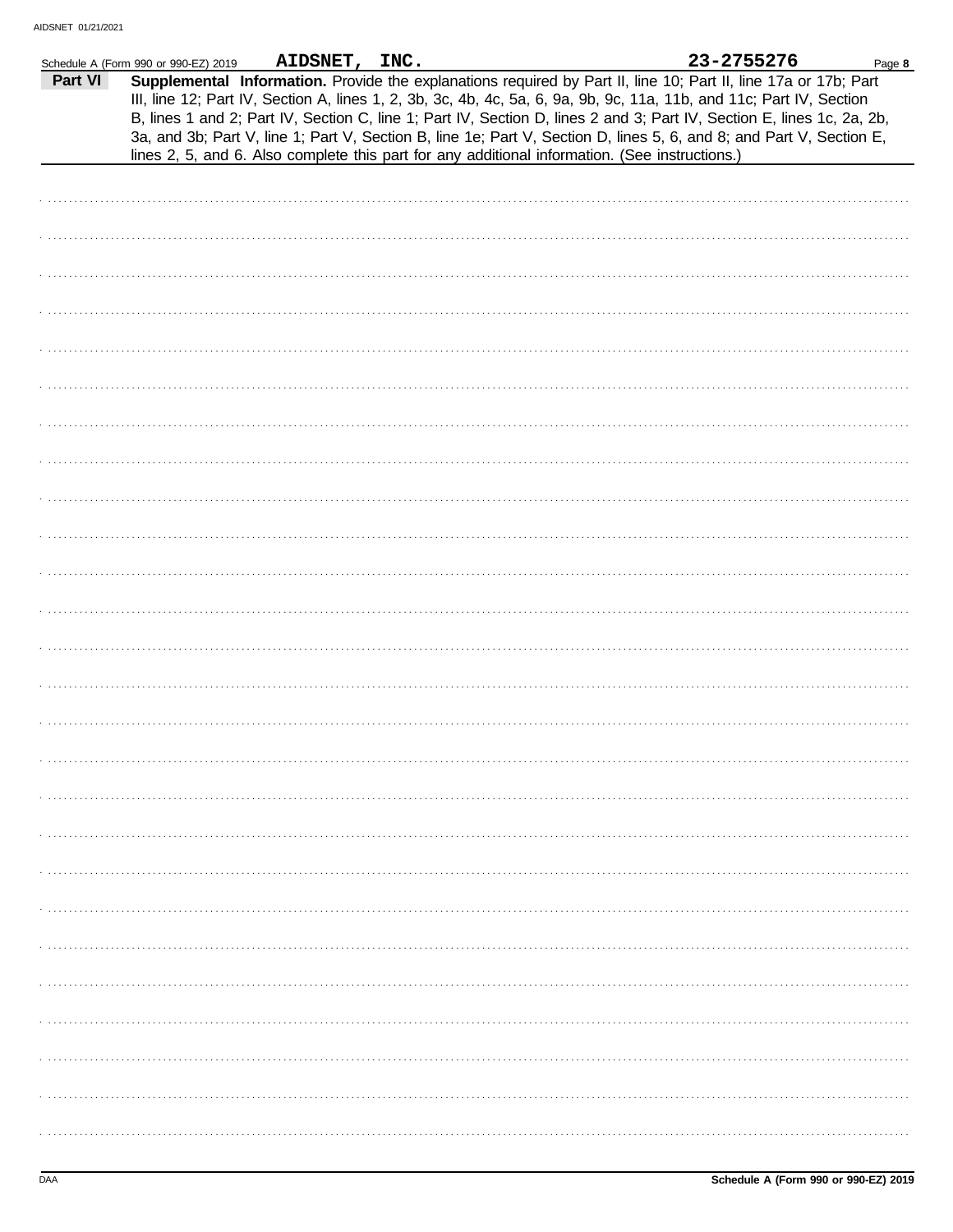|    | <b>SCHEDULE D</b>                                      | Supplemental Financial Statements                                                                                                                              |                       |                                                    |                | OMB No. 1545-0047               |
|----|--------------------------------------------------------|----------------------------------------------------------------------------------------------------------------------------------------------------------------|-----------------------|----------------------------------------------------|----------------|---------------------------------|
|    | (Form 990)                                             | u Complete if the organization answered "Yes" on Form 990,                                                                                                     |                       |                                                    |                | 19                              |
|    |                                                        | Part IV, line 6, 7, 8, 9, 10, 11a, 11b, 11c, 11d, 11e, 11f, 12a, or 12b.                                                                                       |                       |                                                    |                | Open to Public                  |
|    | Department of the Treasury<br>Internal Revenue Service | <b>u</b> Go to www.irs.gov/Form990 for instructions and the latest information.                                                                                | u Attach to Form 990. |                                                    |                | <b>Inspection</b>               |
|    | Name of the organization                               |                                                                                                                                                                |                       |                                                    |                | Employer identification number  |
|    | AIDSNET, INC.                                          |                                                                                                                                                                |                       |                                                    |                | 23-2755276                      |
|    | Part I                                                 | Organizations Maintaining Donor Advised Funds or Other Similar Funds or Accounts.<br>Complete if the organization answered "Yes" on Form 990, Part IV, line 6. |                       |                                                    |                |                                 |
|    |                                                        |                                                                                                                                                                |                       | (a) Donor advised funds                            |                | (b) Funds and other accounts    |
| 1  | Total number at end of year                            |                                                                                                                                                                |                       |                                                    |                |                                 |
| 2  |                                                        | Aggregate value of contributions to (during year)                                                                                                              |                       |                                                    |                |                                 |
| 3  |                                                        | Aggregate value of grants from (during year)                                                                                                                   |                       |                                                    |                |                                 |
| 4  |                                                        |                                                                                                                                                                |                       |                                                    |                |                                 |
| 5  |                                                        | Did the organization inform all donors and donor advisors in writing that the assets held in donor advised                                                     |                       |                                                    |                |                                 |
|    |                                                        |                                                                                                                                                                |                       |                                                    |                | No<br>Yes                       |
| 6  |                                                        | Did the organization inform all grantees, donors, and donor advisors in writing that grant funds can be used                                                   |                       |                                                    |                |                                 |
|    |                                                        | only for charitable purposes and not for the benefit of the donor or donor advisor, or for any other purpose                                                   |                       |                                                    |                |                                 |
|    |                                                        |                                                                                                                                                                |                       |                                                    |                | <b>Yes</b><br>No                |
|    | Part II                                                | <b>Conservation Easements.</b><br>Complete if the organization answered "Yes" on Form 990, Part IV, line 7.                                                    |                       |                                                    |                |                                 |
| 1. |                                                        | Purpose(s) of conservation easements held by the organization (check all that apply).                                                                          |                       |                                                    |                |                                 |
|    |                                                        | Preservation of land for public use (for example, recreation or education)                                                                                     |                       | Preservation of a historically important land area |                |                                 |
|    | Protection of natural habitat                          |                                                                                                                                                                |                       | Preservation of a certified historic structure     |                |                                 |
|    | Preservation of open space                             |                                                                                                                                                                |                       |                                                    |                |                                 |
| 2  | easement on the last day of the tax year.              | Complete lines 2a through 2d if the organization held a qualified conservation contribution in the form of a conservation                                      |                       |                                                    |                | Held at the End of the Tax Year |
|    |                                                        |                                                                                                                                                                |                       |                                                    | 2a             |                                 |
| b  |                                                        |                                                                                                                                                                |                       |                                                    | 2 <sub>b</sub> |                                 |
| c  |                                                        | Number of conservation easements on a certified historic structure included in (a) [[[[[ [ [ ]]]                                                               |                       |                                                    | 2c             |                                 |
|    |                                                        | d Number of conservation easements included in (c) acquired after 7/25/06, and not on a                                                                        |                       |                                                    |                |                                 |
|    |                                                        | historic structure listed in the National Register                                                                                                             |                       |                                                    | 2d             |                                 |
| 3  |                                                        | Number of conservation easements modified, transferred, released, extinguished, or terminated by the organization during the                                   |                       |                                                    |                |                                 |
|    | tax year $\mathbf{u}$                                  |                                                                                                                                                                |                       |                                                    |                |                                 |
| 4  |                                                        | Number of states where property subject to conservation easement is located u                                                                                  |                       |                                                    |                |                                 |
| 5  |                                                        | Does the organization have a written policy regarding the periodic monitoring, inspection, handling of                                                         |                       |                                                    |                | No                              |
|    |                                                        |                                                                                                                                                                |                       |                                                    |                | Yes $\Box$                      |
| 6  | u                                                      | Staff and volunteer hours devoted to monitoring, inspecting, handling of violations, and enforcing conservation easements during the year                      |                       |                                                    |                |                                 |
| 7  |                                                        | Amount of expenses incurred in monitoring, inspecting, handling of violations, and enforcing conservation easements during the year                            |                       |                                                    |                |                                 |
|    | $\mathbf{u}$ \$                                        |                                                                                                                                                                |                       |                                                    |                |                                 |
| 8  |                                                        | Does each conservation easement reported on line 2(d) above satisfy the requirements of section 170(h)(4)(B)(i)                                                |                       |                                                    |                | Yes $\vert \ \vert$<br>No       |
| 9  |                                                        | In Part XIII, describe how the organization reports conservation easements in its revenue and expense statement and                                            |                       |                                                    |                |                                 |
|    |                                                        | balance sheet, and include, if applicable, the text of the footnote to the organization's financial statements that describes the                              |                       |                                                    |                |                                 |
|    | Part III                                               | organization's accounting for conservation easements.<br>Organizations Maintaining Collections of Art, Historical Treasures, or Other Similar Assets.          |                       |                                                    |                |                                 |
|    |                                                        | Complete if the organization answered "Yes" on Form 990, Part IV, line 8.                                                                                      |                       |                                                    |                |                                 |
|    |                                                        | 1a If the organization elected, as permitted under FASB ASC 958, not to report in its revenue statement and balance sheet works                                |                       |                                                    |                |                                 |
|    |                                                        | of art, historical treasures, or other similar assets held for public exhibition, education, or research in furtherance of public                              |                       |                                                    |                |                                 |
|    |                                                        | service, provide in Part XIII the text of the footnote to its financial statements that describes these items.                                                 |                       |                                                    |                |                                 |
|    |                                                        | <b>b</b> If the organization elected, as permitted under FASB ASC 958, to report in its revenue statement and balance sheet works of                           |                       |                                                    |                |                                 |
|    |                                                        | art, historical treasures, or other similar assets held for public exhibition, education, or research in furtherance of public service,                        |                       |                                                    |                |                                 |
|    |                                                        | provide the following amounts relating to these items:                                                                                                         |                       |                                                    |                |                                 |
|    |                                                        |                                                                                                                                                                |                       |                                                    |                |                                 |
|    |                                                        |                                                                                                                                                                |                       |                                                    |                |                                 |
| 2  |                                                        | If the organization received or held works of art, historical treasures, or other similar assets for financial gain, provide the                               |                       |                                                    |                |                                 |
|    |                                                        | following amounts required to be reported under FASB ASC 958 relating to these items:                                                                          |                       |                                                    |                |                                 |
| a  |                                                        |                                                                                                                                                                |                       |                                                    |                |                                 |
|    |                                                        |                                                                                                                                                                |                       |                                                    |                |                                 |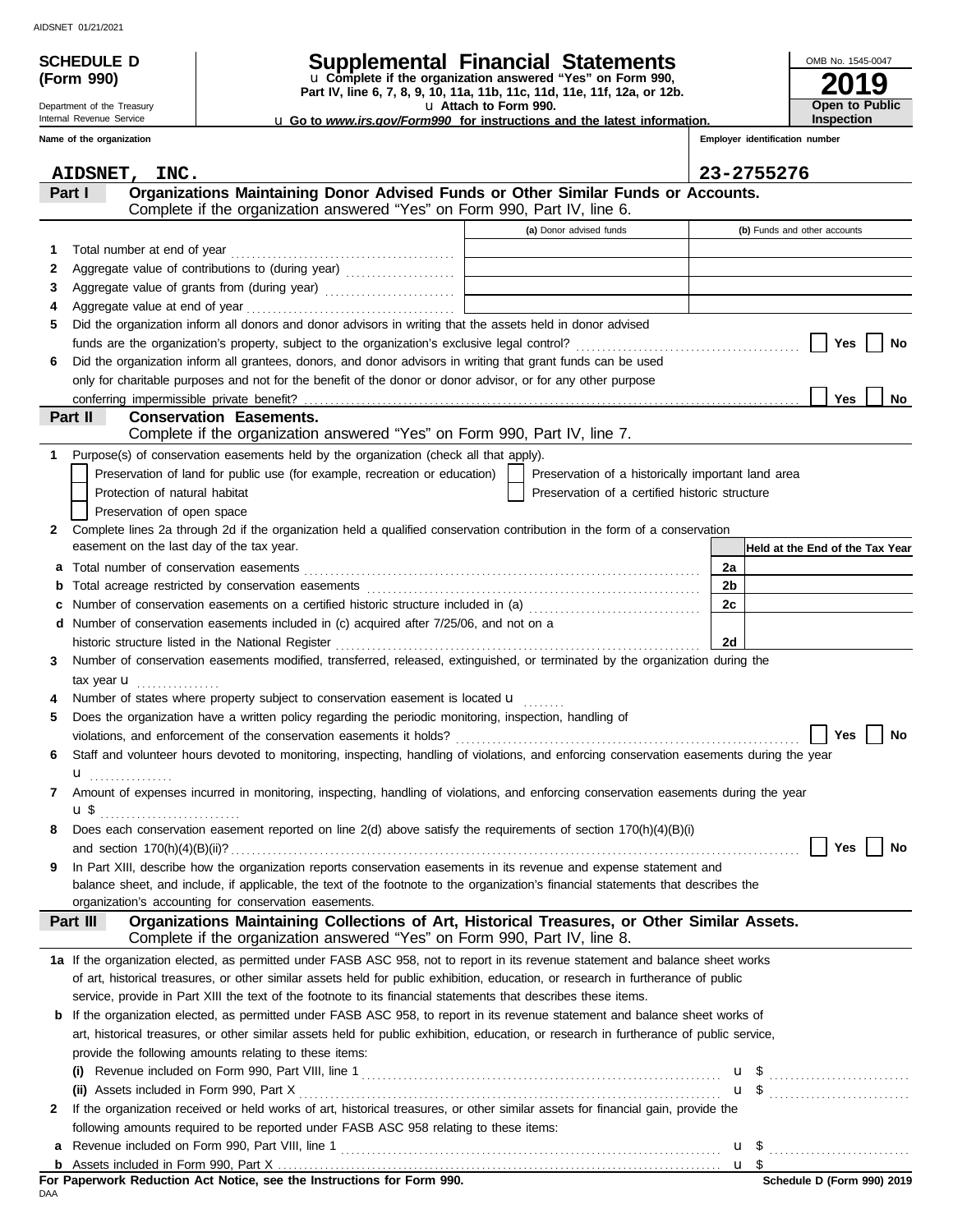|   | Schedule D (Form 990) 2019 AIDSNET,                                                                                                                                                                                                  | INC.                    |                          |                         | 23-2755276      |                      |                | Page 2              |
|---|--------------------------------------------------------------------------------------------------------------------------------------------------------------------------------------------------------------------------------------|-------------------------|--------------------------|-------------------------|-----------------|----------------------|----------------|---------------------|
|   | Organizations Maintaining Collections of Art, Historical Treasures, or Other Similar Assets (continued)<br>Part III                                                                                                                  |                         |                          |                         |                 |                      |                |                     |
| 3 | Using the organization's acquisition, accession, and other records, check any of the following that make significant use of its<br>collection items (check all that apply):                                                          |                         |                          |                         |                 |                      |                |                     |
| a | Public exhibition                                                                                                                                                                                                                    | d                       | Loan or exchange program |                         |                 |                      |                |                     |
| b | Scholarly research                                                                                                                                                                                                                   | е                       |                          |                         |                 |                      |                |                     |
| c | Preservation for future generations                                                                                                                                                                                                  |                         |                          |                         |                 |                      |                |                     |
|   | Provide a description of the organization's collections and explain how they further the organization's exempt purpose in Part                                                                                                       |                         |                          |                         |                 |                      |                |                     |
|   | XIII.                                                                                                                                                                                                                                |                         |                          |                         |                 |                      |                |                     |
| 5 | During the year, did the organization solicit or receive donations of art, historical treasures, or other similar                                                                                                                    |                         |                          |                         |                 |                      |                |                     |
|   |                                                                                                                                                                                                                                      |                         |                          |                         |                 |                      | Yes            | No                  |
|   | <b>Escrow and Custodial Arrangements.</b><br>Part IV                                                                                                                                                                                 |                         |                          |                         |                 |                      |                |                     |
|   | Complete if the organization answered "Yes" on Form 990, Part IV, line 9, or reported an amount on Form                                                                                                                              |                         |                          |                         |                 |                      |                |                     |
|   | 990, Part X, line 21.                                                                                                                                                                                                                |                         |                          |                         |                 |                      |                |                     |
|   | 1a Is the organization an agent, trustee, custodian or other intermediary for contributions or other assets not                                                                                                                      |                         |                          |                         |                 |                      | Yes            | No                  |
|   | <b>b</b> If "Yes," explain the arrangement in Part XIII and complete the following table:                                                                                                                                            |                         |                          |                         |                 |                      |                |                     |
|   |                                                                                                                                                                                                                                      |                         |                          |                         |                 |                      | Amount         |                     |
|   |                                                                                                                                                                                                                                      |                         |                          |                         |                 | 1c                   |                |                     |
|   | c Beginning balance <b>contract to the contract of the contract of the contract of the contract of the contract of the contract of the contract of the contract of the contract of the contract of the contract of the contract </b> |                         |                          |                         |                 | 1d                   |                |                     |
| е |                                                                                                                                                                                                                                      |                         |                          |                         |                 | 1е                   |                |                     |
| f | Ending balance continuous contracts and the contracts of the contracts of the contracts of the contracts of the contracts of the contracts of the contracts of the contracts of the contracts of the contracts of the contract       |                         |                          |                         |                 | 1f                   |                |                     |
|   |                                                                                                                                                                                                                                      |                         |                          |                         |                 |                      | Yes            | <b>No</b>           |
|   |                                                                                                                                                                                                                                      |                         |                          |                         |                 |                      |                |                     |
|   | <b>Endowment Funds.</b><br>Part V                                                                                                                                                                                                    |                         |                          |                         |                 |                      |                |                     |
|   | Complete if the organization answered "Yes" on Form 990, Part IV, line 10.                                                                                                                                                           |                         |                          |                         |                 |                      |                |                     |
|   |                                                                                                                                                                                                                                      | (a) Current year        | (b) Prior year           | (c) Two years back      |                 | (d) Three years back |                | (e) Four years back |
|   | 1a Beginning of year balance                                                                                                                                                                                                         |                         |                          |                         |                 |                      |                |                     |
|   | <b>b</b> Contributions <b>contributions</b>                                                                                                                                                                                          |                         |                          |                         |                 |                      |                |                     |
|   | c Net investment earnings, gains, and                                                                                                                                                                                                |                         |                          |                         |                 |                      |                |                     |
|   |                                                                                                                                                                                                                                      |                         |                          |                         |                 |                      |                |                     |
|   | d Grants or scholarships                                                                                                                                                                                                             |                         |                          |                         |                 |                      |                |                     |
|   | e Other expenditures for facilities and                                                                                                                                                                                              |                         |                          |                         |                 |                      |                |                     |
|   | programs                                                                                                                                                                                                                             |                         |                          |                         |                 |                      |                |                     |
|   | f Administrative expenses                                                                                                                                                                                                            |                         |                          |                         |                 |                      |                |                     |
| g |                                                                                                                                                                                                                                      |                         |                          |                         |                 |                      |                |                     |
| 2 | Provide the estimated percentage of the current year end balance (line 1g, column (a)) held as:                                                                                                                                      |                         |                          |                         |                 |                      |                |                     |
|   | a Board designated or quasi-endowment u                                                                                                                                                                                              | %                       |                          |                         |                 |                      |                |                     |
| b | Permanent endowment <b>u</b> %                                                                                                                                                                                                       |                         |                          |                         |                 |                      |                |                     |
|   | <b>c</b> Term endowment $\mathbf{u}$                                                                                                                                                                                                 |                         |                          |                         |                 |                      |                |                     |
|   | The percentages on lines 2a, 2b, and 2c should equal 100%.                                                                                                                                                                           |                         |                          |                         |                 |                      |                |                     |
|   | 3a Are there endowment funds not in the possession of the organization that are held and administered for the                                                                                                                        |                         |                          |                         |                 |                      |                |                     |
|   | organization by:                                                                                                                                                                                                                     |                         |                          |                         |                 |                      |                | Yes<br>No           |
|   |                                                                                                                                                                                                                                      |                         |                          |                         |                 |                      | 3a(i)          |                     |
|   |                                                                                                                                                                                                                                      |                         |                          |                         |                 |                      | 3a(ii)         |                     |
|   |                                                                                                                                                                                                                                      |                         |                          |                         |                 |                      | 3b             |                     |
|   | Describe in Part XIII the intended uses of the organization's endowment funds.                                                                                                                                                       |                         |                          |                         |                 |                      |                |                     |
|   | Land, Buildings, and Equipment.<br><b>Part VI</b>                                                                                                                                                                                    |                         |                          |                         |                 |                      |                |                     |
|   | Complete if the organization answered "Yes" on Form 990, Part IV, line 11a. See Form 990, Part X, line 10.<br>Description of property                                                                                                | (a) Cost or other basis |                          | (b) Cost or other basis | (c) Accumulated |                      |                |                     |
|   |                                                                                                                                                                                                                                      | (investment)            |                          | (other)                 | depreciation    |                      | (d) Book value |                     |
|   |                                                                                                                                                                                                                                      |                         |                          |                         |                 |                      |                |                     |
|   |                                                                                                                                                                                                                                      |                         |                          |                         |                 |                      |                |                     |
|   | c Leasehold improvements                                                                                                                                                                                                             |                         |                          |                         |                 |                      |                |                     |
|   |                                                                                                                                                                                                                                      |                         |                          | 12,246                  |                 | 5,110                |                | 7,136               |
|   | e Other                                                                                                                                                                                                                              |                         |                          |                         |                 |                      |                |                     |
|   | Total. Add lines 1a through 1e. (Column (d) must equal Form 990, Part X, column (B), line 10c.)                                                                                                                                      |                         |                          |                         |                 | $\mathbf u$          |                | 7,136               |
|   |                                                                                                                                                                                                                                      |                         |                          |                         |                 |                      |                |                     |

**Schedule D (Form 990) 2019**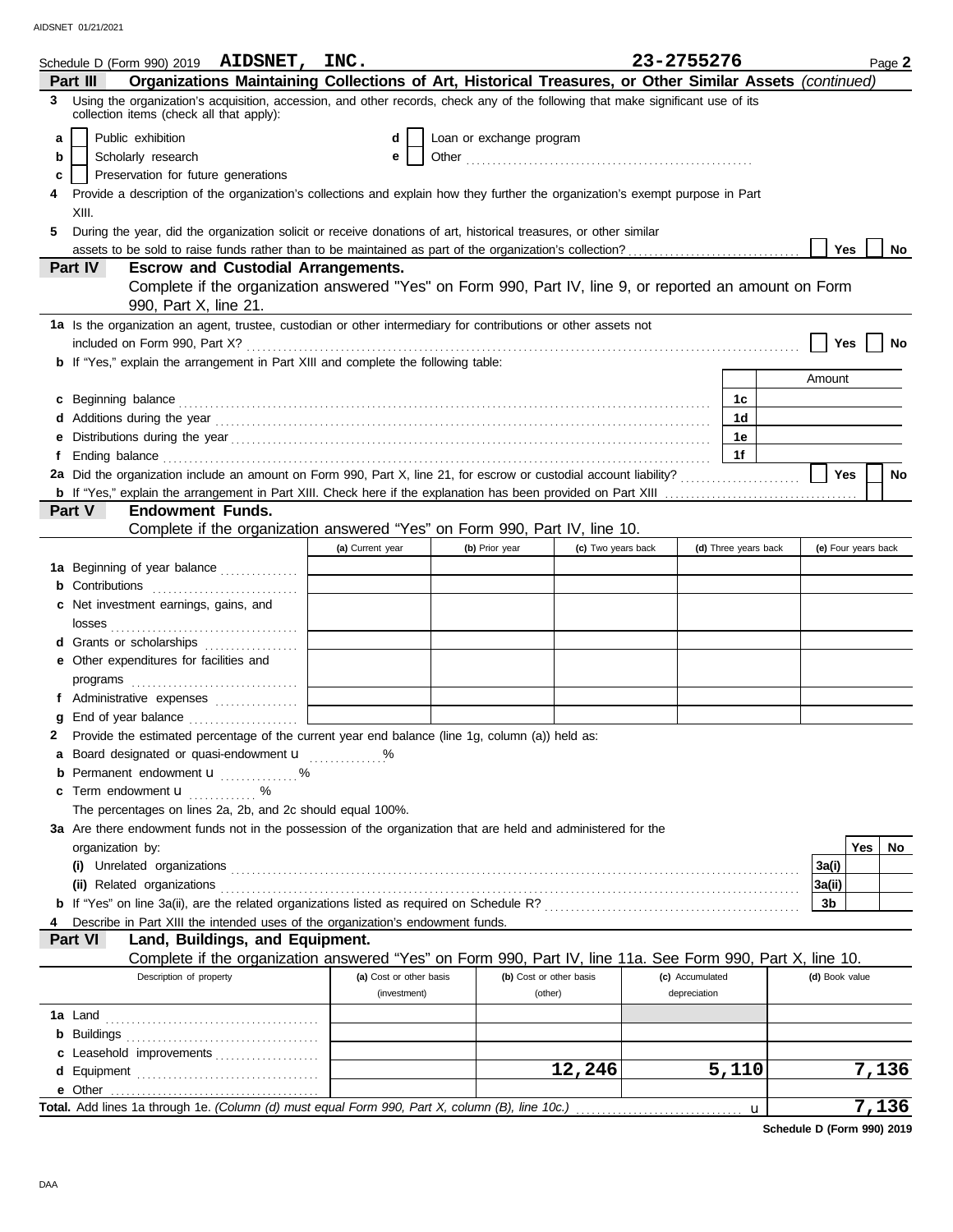|                                    | Schedule D (Form 990) 2019 AIDSNET, INC.                                                                   |                | 23-2755276                       | Page 3         |
|------------------------------------|------------------------------------------------------------------------------------------------------------|----------------|----------------------------------|----------------|
| Part VII                           | <b>Investments - Other Securities.</b>                                                                     |                |                                  |                |
|                                    | Complete if the organization answered "Yes" on Form 990, Part IV, line 11b. See Form 990, Part X, line 12. |                |                                  |                |
|                                    | (a) Description of security or category                                                                    | (b) Book value | (c) Method of valuation:         |                |
|                                    | (including name of security)                                                                               |                | Cost or end-of-year market value |                |
|                                    |                                                                                                            |                |                                  |                |
|                                    | (2) Closely held equity interests                                                                          |                |                                  |                |
|                                    | (3) Other $\ldots$ $\ldots$ $\ldots$ $\ldots$ $\ldots$ $\ldots$ $\ldots$ $\ldots$ $\ldots$                 |                |                                  |                |
| (A)                                |                                                                                                            |                |                                  |                |
| (B)                                |                                                                                                            |                |                                  |                |
| (C)                                |                                                                                                            |                |                                  |                |
| $\bigcup_{\alpha\in\mathbb{Z}}(D)$ |                                                                                                            |                |                                  |                |
| (E)                                |                                                                                                            |                |                                  |                |
| (F)                                |                                                                                                            |                |                                  |                |
| (G)                                |                                                                                                            |                |                                  |                |
| (H)                                | Total. (Column (b) must equal Form 990, Part X, col. (B) line 12.)<br>$\mathbf{u}$                         |                |                                  |                |
| Part VIII                          | Investments - Program Related.                                                                             |                |                                  |                |
|                                    | Complete if the organization answered "Yes" on Form 990, Part IV, line 11c. See Form 990, Part X, line 13. |                |                                  |                |
|                                    | (a) Description of investment                                                                              | (b) Book value | (c) Method of valuation:         |                |
|                                    |                                                                                                            |                | Cost or end-of-year market value |                |
| (1)                                |                                                                                                            |                |                                  |                |
| (2)                                |                                                                                                            |                |                                  |                |
| (3)                                |                                                                                                            |                |                                  |                |
| (4)                                |                                                                                                            |                |                                  |                |
| (5)                                |                                                                                                            |                |                                  |                |
| (6)                                |                                                                                                            |                |                                  |                |
| (7)                                |                                                                                                            |                |                                  |                |
| (8)                                |                                                                                                            |                |                                  |                |
| (9)                                |                                                                                                            |                |                                  |                |
|                                    | Total. (Column (b) must equal Form 990, Part X, col. (B) line 13.)<br>u                                    |                |                                  |                |
| Part IX                            | Other Assets.                                                                                              |                |                                  |                |
|                                    | Complete if the organization answered "Yes" on Form 990, Part IV, line 11d. See Form 990, Part X, line 15. |                |                                  |                |
|                                    | (a) Description                                                                                            |                |                                  | (b) Book value |
| (1)<br>(2)                         |                                                                                                            |                |                                  |                |
| (3)                                |                                                                                                            |                |                                  |                |
| <u>(4)</u>                         |                                                                                                            |                |                                  |                |
| (5)                                |                                                                                                            |                |                                  |                |
| (6)                                |                                                                                                            |                |                                  |                |
| (7)                                |                                                                                                            |                |                                  |                |
| (8)                                |                                                                                                            |                |                                  |                |
| (9)                                |                                                                                                            |                |                                  |                |
|                                    | Total. (Column (b) must equal Form 990, Part X, col. (B) line 15.)                                         |                | u                                |                |
| Part X                             | Other Liabilities.                                                                                         |                |                                  |                |
|                                    | Complete if the organization answered "Yes" on Form 990, Part IV, line 11e or 11f. See Form 990, Part X,   |                |                                  |                |
|                                    | line 25.                                                                                                   |                |                                  |                |
| 1.                                 | (a) Description of liability                                                                               |                |                                  | (b) Book value |
| (1)                                | Federal income taxes                                                                                       |                |                                  |                |
| (2)                                |                                                                                                            |                |                                  |                |
| (3)                                |                                                                                                            |                |                                  |                |
| (4)                                |                                                                                                            |                |                                  |                |
| (5)                                |                                                                                                            |                |                                  |                |
| (6)                                |                                                                                                            |                |                                  |                |
| (7)<br>(8)                         |                                                                                                            |                |                                  |                |
| (9)                                |                                                                                                            |                |                                  |                |
|                                    | Total. (Column (b) must equal Form 990, Part X, col. (B) line 25.)                                         |                | u                                |                |
|                                    |                                                                                                            |                |                                  |                |

Liability for uncertain tax positions. In Part XIII, provide the text of the footnote to the organization's financial statements that reports the **2.** organization's liability for uncertain tax positions under FASB ASC 740. Check here if the text of the footnote has been provided in Part XIII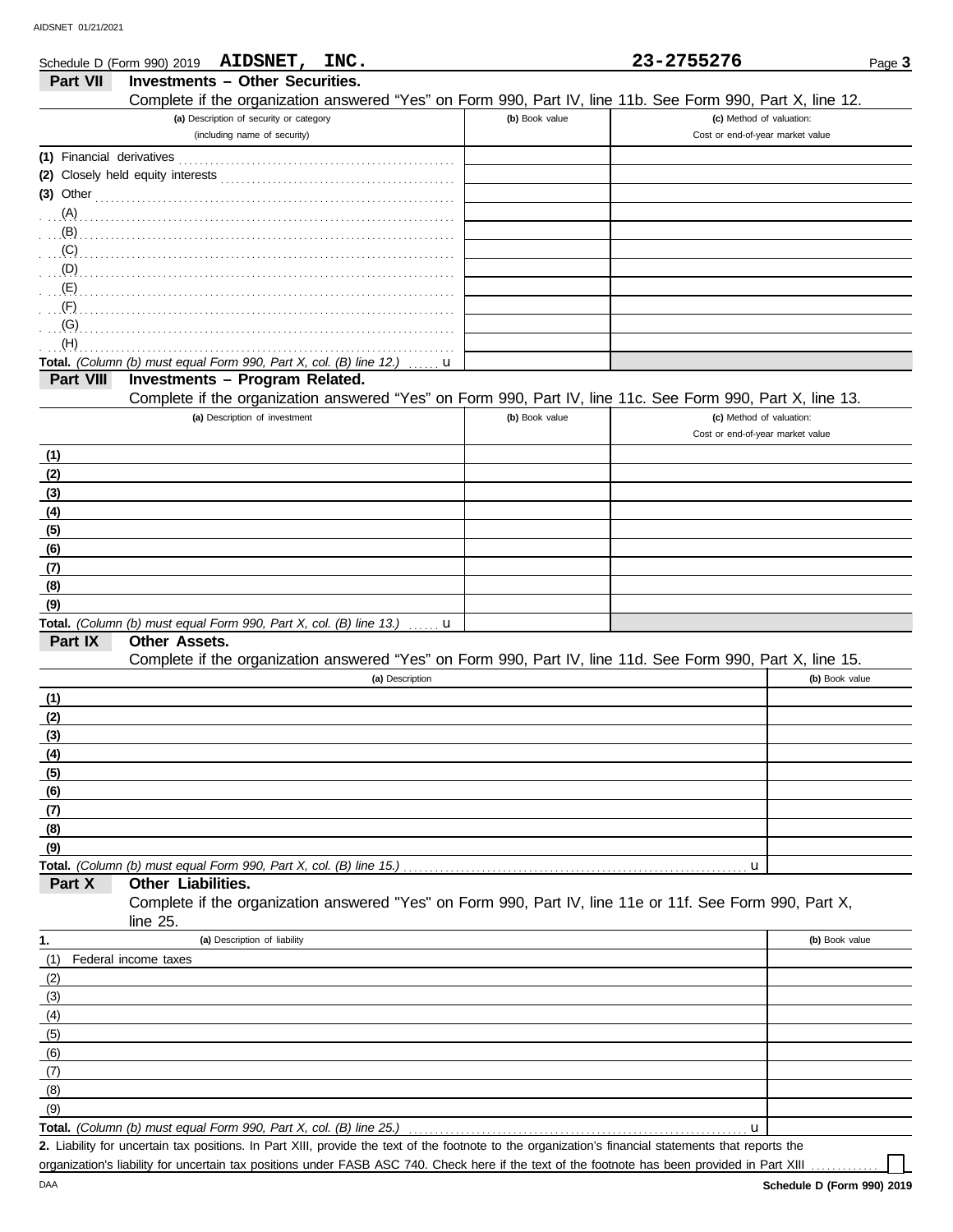|    | Schedule D (Form 990) 2019 AIDSNET, INC.                                                                                                                                                                                      |                | 23-2755276   | Page 4 |
|----|-------------------------------------------------------------------------------------------------------------------------------------------------------------------------------------------------------------------------------|----------------|--------------|--------|
|    | Reconciliation of Revenue per Audited Financial Statements With Revenue per Return.<br>Part XI                                                                                                                                |                |              |        |
|    | Complete if the organization answered "Yes" on Form 990, Part IV, line 12a.                                                                                                                                                   |                |              |        |
| 1  |                                                                                                                                                                                                                               |                | $\mathbf{1}$ |        |
| 2  | Amounts included on line 1 but not on Form 990, Part VIII, line 12:                                                                                                                                                           |                |              |        |
| а  |                                                                                                                                                                                                                               | 2a             |              |        |
| b  |                                                                                                                                                                                                                               | 2 <sub>b</sub> |              |        |
| c  |                                                                                                                                                                                                                               | 2c             |              |        |
| d  |                                                                                                                                                                                                                               | 2d             |              |        |
| е  | Add lines 2a through 2d [11] Additional Property and Property and Property and Property and Property and Property and Property and Property and Property and Property and Property and Property and Property and Property and |                | 2e           |        |
| З  |                                                                                                                                                                                                                               |                | 3            |        |
| 4  | Amounts included on Form 990, Part VIII, line 12, but not on line 1:                                                                                                                                                          |                |              |        |
| а  |                                                                                                                                                                                                                               | 4a             |              |        |
| b  |                                                                                                                                                                                                                               | 4 <sub>b</sub> |              |        |
| c  | Add lines 4a and 4b                                                                                                                                                                                                           |                | 4c           |        |
| 5. |                                                                                                                                                                                                                               |                | 5            |        |
|    | Reconciliation of Expenses per Audited Financial Statements With Expenses per Return.<br>Part XII                                                                                                                             |                |              |        |
|    | Complete if the organization answered "Yes" on Form 990, Part IV, line 12a.                                                                                                                                                   |                |              |        |
| 1  | Total expenses and losses per audited financial statements                                                                                                                                                                    |                | $\mathbf{1}$ |        |
| 2  | Amounts included on line 1 but not on Form 990, Part IX, line 25:                                                                                                                                                             |                |              |        |
| а  |                                                                                                                                                                                                                               | 2a             |              |        |
| b  |                                                                                                                                                                                                                               | 2 <sub>b</sub> |              |        |
|    |                                                                                                                                                                                                                               | 2c             |              |        |
| d  |                                                                                                                                                                                                                               | 2d             |              |        |
| е  | Add lines 2a through 2d [11] And The Contract of the Contract of the Contract of the Contract of the Contract of the Contract of the Contract of the Contract of the Contract of the Contract of the Contract of the Contract |                | 2e           |        |
| 3  |                                                                                                                                                                                                                               |                | 3            |        |
| 4  | Amounts included on Form 990, Part IX, line 25, but not on line 1:                                                                                                                                                            |                |              |        |
| а  |                                                                                                                                                                                                                               | 4a             |              |        |
| b  |                                                                                                                                                                                                                               | 4 <sub>b</sub> |              |        |
|    | c Add lines 4a and 4b                                                                                                                                                                                                         |                | 4с           |        |
|    |                                                                                                                                                                                                                               |                | 5            |        |
|    | Part XIII Supplemental Information.                                                                                                                                                                                           |                |              |        |
|    | Provide the descriptions required for Part II, lines 3, 5, and 9; Part III, lines 1a and 4; Part IV, lines 1b and 2b; Part V, line 4; Part X, line                                                                            |                |              |        |
|    | 2; Part XI, lines 2d and 4b; and Part XII, lines 2d and 4b. Also complete this part to provide any additional information.                                                                                                    |                |              |        |
|    |                                                                                                                                                                                                                               |                |              |        |
|    |                                                                                                                                                                                                                               |                |              |        |
|    |                                                                                                                                                                                                                               |                |              |        |
|    |                                                                                                                                                                                                                               |                |              |        |
|    |                                                                                                                                                                                                                               |                |              |        |
|    |                                                                                                                                                                                                                               |                |              |        |
|    |                                                                                                                                                                                                                               |                |              |        |
|    |                                                                                                                                                                                                                               |                |              |        |
|    |                                                                                                                                                                                                                               |                |              |        |
|    |                                                                                                                                                                                                                               |                |              |        |
|    |                                                                                                                                                                                                                               |                |              |        |
|    |                                                                                                                                                                                                                               |                |              |        |
|    |                                                                                                                                                                                                                               |                |              |        |
|    |                                                                                                                                                                                                                               |                |              |        |
|    |                                                                                                                                                                                                                               |                |              |        |
|    |                                                                                                                                                                                                                               |                |              |        |
|    |                                                                                                                                                                                                                               |                |              |        |
|    |                                                                                                                                                                                                                               |                |              |        |
|    |                                                                                                                                                                                                                               |                |              |        |
|    |                                                                                                                                                                                                                               |                |              |        |
|    |                                                                                                                                                                                                                               |                |              |        |
|    |                                                                                                                                                                                                                               |                |              |        |
|    |                                                                                                                                                                                                                               |                |              |        |
|    |                                                                                                                                                                                                                               |                |              |        |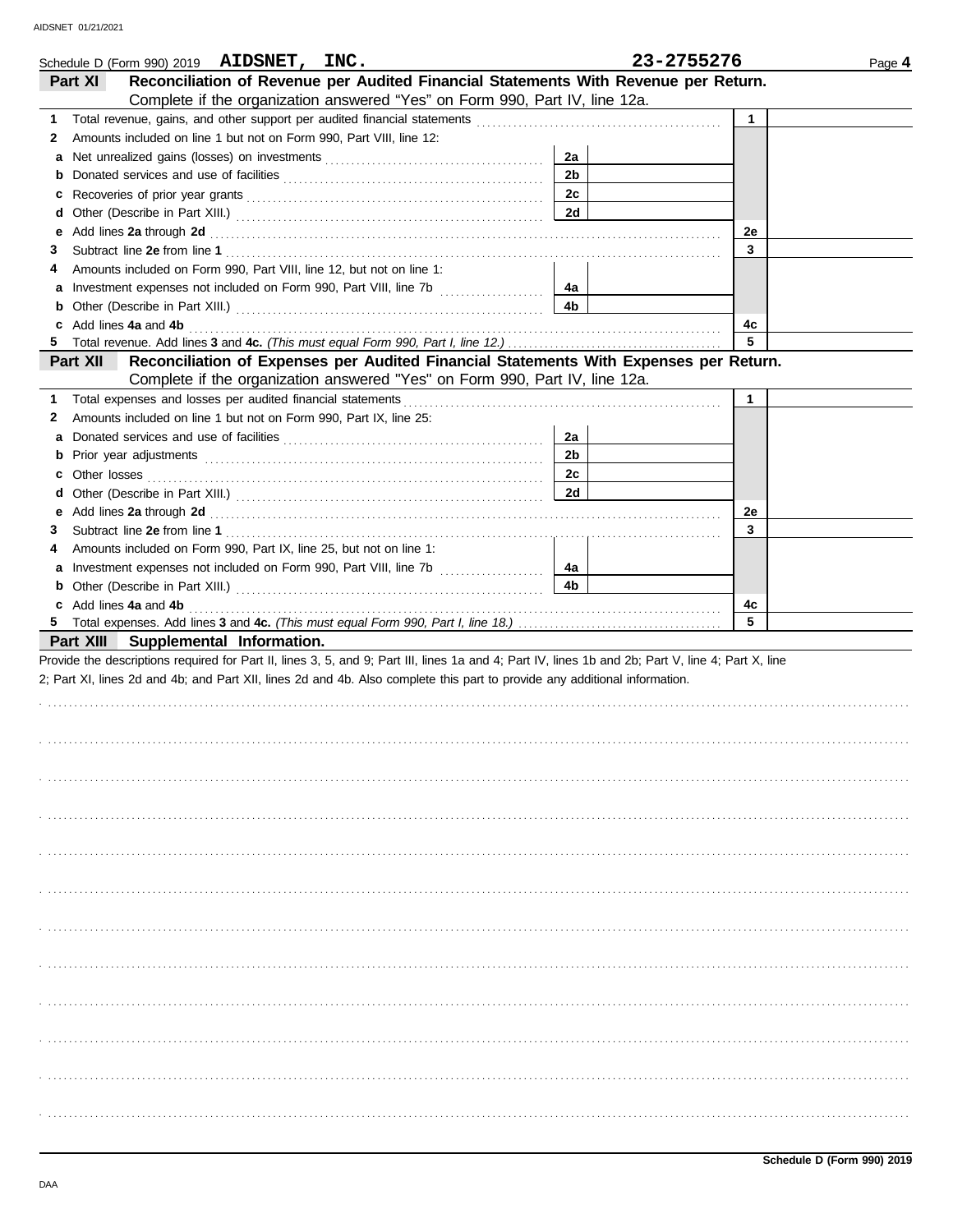|  |                                                                                            | 23-2755276 | Page 5 |
|--|--------------------------------------------------------------------------------------------|------------|--------|
|  | Schedule D (Form 990) 2019 AIDSNET, INC.<br>Part XIII Supplemental Information (continued) |            |        |
|  |                                                                                            |            |        |
|  |                                                                                            |            |        |
|  |                                                                                            |            |        |
|  |                                                                                            |            |        |
|  |                                                                                            |            |        |
|  |                                                                                            |            |        |
|  |                                                                                            |            |        |
|  |                                                                                            |            |        |
|  |                                                                                            |            |        |
|  |                                                                                            |            |        |
|  |                                                                                            |            |        |
|  |                                                                                            |            |        |
|  |                                                                                            |            |        |
|  |                                                                                            |            |        |
|  |                                                                                            |            |        |
|  |                                                                                            |            |        |
|  |                                                                                            |            |        |
|  |                                                                                            |            |        |
|  |                                                                                            |            |        |
|  |                                                                                            |            |        |
|  |                                                                                            |            |        |
|  |                                                                                            |            |        |
|  |                                                                                            |            |        |
|  |                                                                                            |            |        |
|  |                                                                                            |            |        |
|  |                                                                                            |            |        |
|  |                                                                                            |            |        |
|  |                                                                                            |            |        |
|  |                                                                                            |            |        |
|  |                                                                                            |            |        |
|  |                                                                                            |            |        |
|  |                                                                                            |            |        |
|  |                                                                                            |            |        |
|  |                                                                                            |            |        |
|  |                                                                                            |            |        |
|  |                                                                                            |            |        |
|  |                                                                                            |            |        |
|  |                                                                                            |            |        |
|  |                                                                                            |            |        |
|  |                                                                                            |            |        |
|  |                                                                                            |            |        |
|  |                                                                                            |            |        |
|  |                                                                                            |            |        |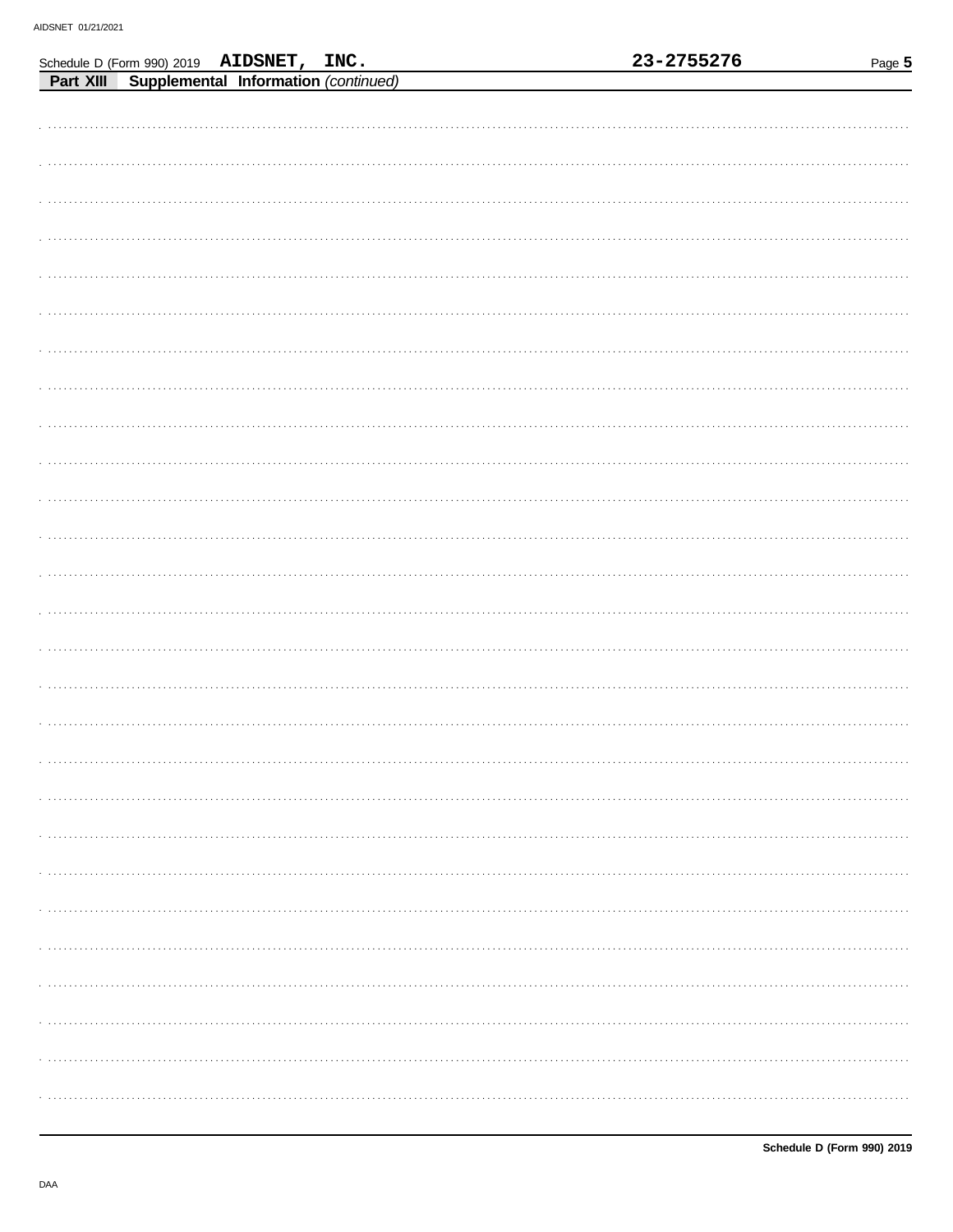| <b>SCHEDULE I</b>                                      |                                                                                                                                                                                                                                                                               |                   |                            | Grants and Other Assistance to Organizations,                                                                                         |                                       |                                  |                                          |                                              | OMB No. 1545-0047                     |      |
|--------------------------------------------------------|-------------------------------------------------------------------------------------------------------------------------------------------------------------------------------------------------------------------------------------------------------------------------------|-------------------|----------------------------|---------------------------------------------------------------------------------------------------------------------------------------|---------------------------------------|----------------------------------|------------------------------------------|----------------------------------------------|---------------------------------------|------|
| (Form 990)                                             |                                                                                                                                                                                                                                                                               |                   |                            | Governments, and Individuals in the United States<br>Complete if the organization answered "Yes" on Form 990, Part IV, line 21 or 22. |                                       |                                  |                                          |                                              |                                       | 19   |
|                                                        |                                                                                                                                                                                                                                                                               |                   |                            | La Attach to Form 990.                                                                                                                |                                       |                                  |                                          |                                              | Open to Public                        |      |
| Department of the Treasury<br>Internal Revenue Service |                                                                                                                                                                                                                                                                               |                   |                            | u Go to www.irs.gov/Form990 for the latest information.                                                                               |                                       |                                  |                                          |                                              | Inspection                            |      |
| Name of the organization                               | AIDSNET, INC.                                                                                                                                                                                                                                                                 |                   |                            |                                                                                                                                       |                                       |                                  |                                          | Employer identification number<br>23-2755276 |                                       |      |
| Part I                                                 | <b>General Information on Grants and Assistance</b>                                                                                                                                                                                                                           |                   |                            |                                                                                                                                       |                                       |                                  |                                          |                                              |                                       |      |
| $\mathbf 1$                                            | Does the organization maintain records to substantiate the amount of the grants or assistance, the grantees' eligibility for the grants or assistance, and<br>2 Describe in Part IV the organization's procedures for monitoring the use of grant funds in the United States. |                   |                            |                                                                                                                                       |                                       |                                  |                                          |                                              | $ X $ Yes                             | ∣ No |
| Part II                                                | Grants and Other Assistance to Domestic Organizations and Domestic Governments. Complete if the organization answered "Yes" on Form 990,                                                                                                                                      |                   |                            |                                                                                                                                       |                                       |                                  |                                          |                                              |                                       |      |
|                                                        | Part IV, line 21, for any recipient that received more than \$5,000. Part II can be duplicated if additional space is needed.                                                                                                                                                 |                   | $(c)$ IRC                  |                                                                                                                                       |                                       | (f) Method of valuation          |                                          |                                              |                                       |      |
| $\mathbf{1}$                                           | (a) Name and address of organization<br>or government                                                                                                                                                                                                                         | $(b)$ EIN         | section<br>(if applicable) | (d) Amount of cash<br>grant                                                                                                           | (e) Amount of non-<br>cash assistance | (book, FMV, appraisal,<br>other) | (q) Description of<br>noncash assistance |                                              | (h) Purpose of grant<br>or assistance |      |
| (1) HOPE AT ST. LUKES                                  |                                                                                                                                                                                                                                                                               |                   |                            |                                                                                                                                       |                                       |                                  |                                          |                                              |                                       |      |
| 801<br><b>OSTRUM STREET</b>                            |                                                                                                                                                                                                                                                                               |                   |                            |                                                                                                                                       |                                       |                                  |                                          | <b>HIV/AIDS CARE &amp; PREV</b>              |                                       |      |
| <b>BETHLEHEM</b>                                       | <b>PA 18015</b>                                                                                                                                                                                                                                                               | 23-1352213 501 C3 |                            | 601,791                                                                                                                               |                                       |                                  |                                          |                                              |                                       |      |
| (2) CO-COUNTY WELLNESS SERVICE                         |                                                                                                                                                                                                                                                                               |                   |                            |                                                                                                                                       |                                       |                                  |                                          |                                              |                                       |      |
| <b>429 WALNUT STREET</b><br><b>READING</b>             | PA 19603                                                                                                                                                                                                                                                                      | 23-2657264 501 C3 |                            | 774,422                                                                                                                               |                                       |                                  |                                          | <b>HIV/AIDS CARE &amp; PREV</b>              |                                       |      |
|                                                        | (3) THE LEHIGH CONFERNCE OF CHURCHES                                                                                                                                                                                                                                          |                   |                            |                                                                                                                                       |                                       |                                  |                                          |                                              |                                       |      |
| <b>457 WEST ALLEN STREET</b>                           |                                                                                                                                                                                                                                                                               |                   |                            |                                                                                                                                       |                                       |                                  |                                          | <b>HIV/AIDS HOUSING</b>                      |                                       |      |
| <b>ALLENTOWN</b>                                       | PA 18102                                                                                                                                                                                                                                                                      | 23-1484205 501 C3 |                            | 414,046                                                                                                                               |                                       |                                  |                                          |                                              |                                       |      |
| (4) VALLEY YOUTH HOUSE COMMITTEE                       |                                                                                                                                                                                                                                                                               |                   |                            |                                                                                                                                       |                                       |                                  |                                          |                                              |                                       |      |
| 3400 HIGH POINT BLVD                                   |                                                                                                                                                                                                                                                                               |                   |                            |                                                                                                                                       |                                       |                                  |                                          | <b> HIV/AIDS CARE</b>                        |                                       |      |
| <b>BETHLEHEM</b><br>(5) EASTON BRIGHT SMILES           | PA 18017                                                                                                                                                                                                                                                                      | 23-7178820 501 C3 |                            | 255,898                                                                                                                               |                                       |                                  |                                          |                                              |                                       |      |
| 3800 WILLIAM PENN HIGHWAY                              |                                                                                                                                                                                                                                                                               |                   |                            |                                                                                                                                       |                                       |                                  |                                          | <b> HIV/AIDS CARE</b>                        |                                       |      |
| <b>EASTON</b>                                          | PA 18045                                                                                                                                                                                                                                                                      | 81-3534010        |                            | 19,305                                                                                                                                |                                       |                                  |                                          |                                              |                                       |      |
| (6) BETHLEHEM FAMILY DENTAL                            |                                                                                                                                                                                                                                                                               |                   |                            |                                                                                                                                       |                                       |                                  |                                          |                                              |                                       |      |
| 2162 WEST UNION BLVD                                   |                                                                                                                                                                                                                                                                               |                   |                            |                                                                                                                                       |                                       |                                  |                                          | <b>HIV/AIDS CARE</b>                         |                                       |      |
| <b>BETHLEHEM</b>                                       | PA 18018                                                                                                                                                                                                                                                                      | 27-1208221        |                            | 11,300                                                                                                                                |                                       |                                  |                                          |                                              |                                       |      |
| (7)                                                    |                                                                                                                                                                                                                                                                               |                   |                            |                                                                                                                                       |                                       |                                  |                                          |                                              |                                       |      |
|                                                        |                                                                                                                                                                                                                                                                               |                   |                            |                                                                                                                                       |                                       |                                  |                                          |                                              |                                       |      |
| (8)                                                    |                                                                                                                                                                                                                                                                               |                   |                            |                                                                                                                                       |                                       |                                  |                                          |                                              |                                       |      |
|                                                        |                                                                                                                                                                                                                                                                               |                   |                            |                                                                                                                                       |                                       |                                  |                                          |                                              |                                       |      |
| (9)                                                    |                                                                                                                                                                                                                                                                               |                   |                            |                                                                                                                                       |                                       |                                  |                                          |                                              |                                       |      |
|                                                        |                                                                                                                                                                                                                                                                               |                   |                            |                                                                                                                                       |                                       |                                  |                                          |                                              |                                       |      |
|                                                        | Enter total number of section 501(c)(3) and government organizations listed in the line 1 table <i>component component</i> contained the line 1 table                                                                                                                         |                   |                            |                                                                                                                                       |                                       |                                  |                                          | u 4                                          |                                       |      |
| З                                                      |                                                                                                                                                                                                                                                                               |                   |                            |                                                                                                                                       |                                       |                                  |                                          | u <sub>4</sub>                               |                                       |      |
|                                                        | For Paperwork Reduction Act Notice, see the Instructions for Form 990.                                                                                                                                                                                                        |                   |                            |                                                                                                                                       |                                       |                                  |                                          |                                              | Schedule I (Form 990) (2019)          |      |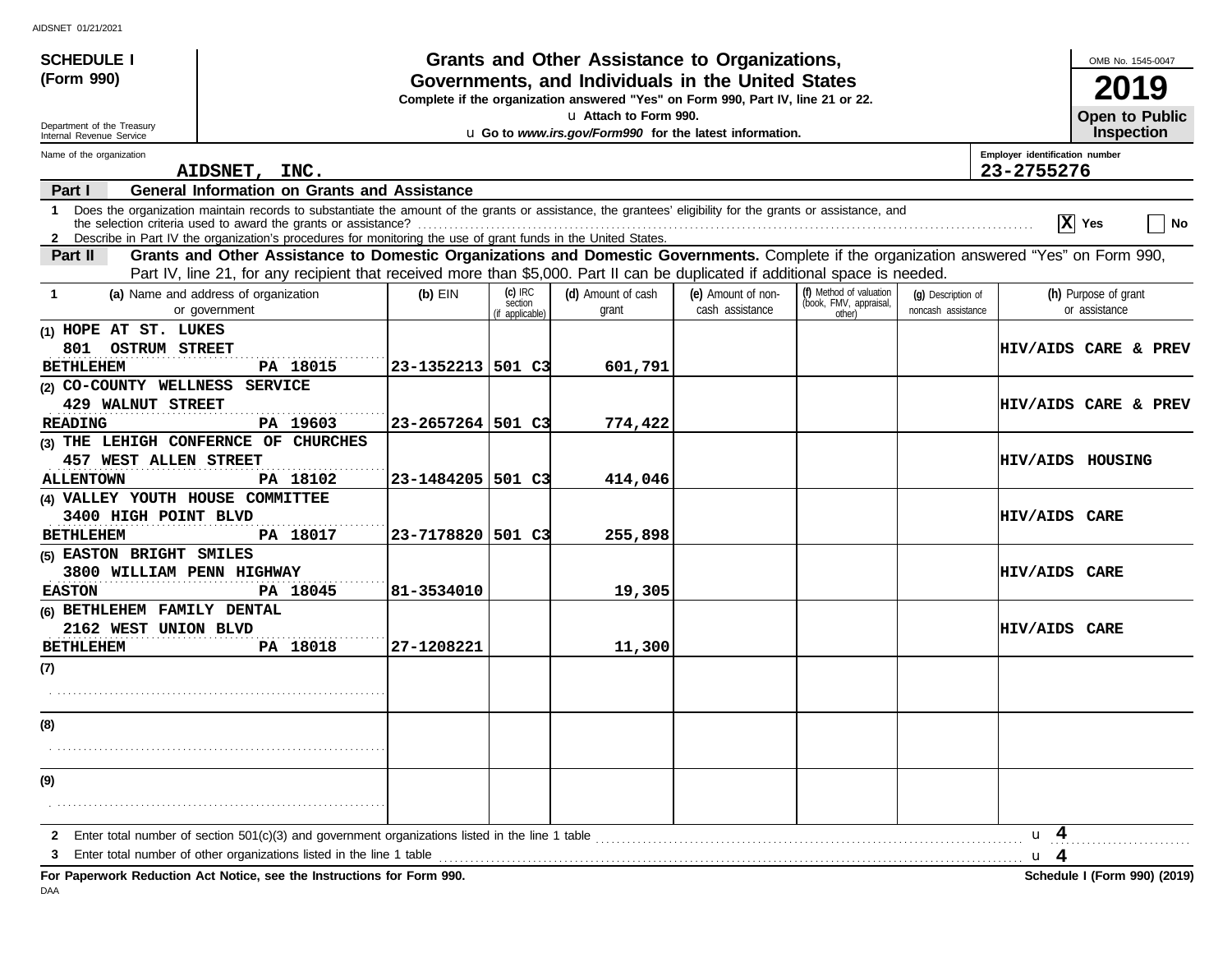|              | Schedule I (Form 990) (2019) AIDSNET, INC.                                                                                                     |                             |                             | 23-2755276                          |                                                          | Page 2                                |
|--------------|------------------------------------------------------------------------------------------------------------------------------------------------|-----------------------------|-----------------------------|-------------------------------------|----------------------------------------------------------|---------------------------------------|
| Part III     | Grants and Other Assistance to Domestic Individuals. Complete if the organization answered "Yes" on Form 990, Part IV, line 22.                |                             |                             |                                     |                                                          |                                       |
|              | Part III can be duplicated if additional space is needed.                                                                                      |                             |                             |                                     |                                                          |                                       |
|              | (a) Type of grant or assistance                                                                                                                | (b) Number of<br>recipients | (c) Amount of<br>cash grant | (d) Amount of<br>noncash assistance | (e) Method of valuation (book,<br>FMV, appraisal, other) | (f) Description of noncash assistance |
|              |                                                                                                                                                |                             |                             |                                     |                                                          |                                       |
|              |                                                                                                                                                |                             |                             |                                     |                                                          |                                       |
| $\mathbf{3}$ |                                                                                                                                                |                             |                             |                                     |                                                          |                                       |
|              |                                                                                                                                                |                             |                             |                                     |                                                          |                                       |
| 5            |                                                                                                                                                |                             |                             |                                     |                                                          |                                       |
| 6            |                                                                                                                                                |                             |                             |                                     |                                                          |                                       |
| $\mathbf{7}$ |                                                                                                                                                |                             |                             |                                     |                                                          |                                       |
| Part IV      | Supplemental Information. Provide the information required in Part I, line 2; Part III, column (b); and any other additional information.      |                             |                             |                                     |                                                          |                                       |
|              | PART I, LINE 2 - PROCEDURES FOR MONITORING THE USE OF GRANT FUNDS<br>ALL GRANT FUNDS ARE MONITORED UNDER PENNSYLVANIA DEPARTMENT OF HEALTH AND |                             |                             |                                     |                                                          |                                       |
|              | OMB SINGLE AUDIT REQUIREMENTS.                                                                                                                 |                             |                             |                                     |                                                          |                                       |
|              |                                                                                                                                                |                             |                             |                                     |                                                          |                                       |
|              |                                                                                                                                                |                             |                             |                                     |                                                          |                                       |
|              |                                                                                                                                                |                             |                             |                                     |                                                          |                                       |
|              |                                                                                                                                                |                             |                             |                                     |                                                          |                                       |
|              |                                                                                                                                                |                             |                             |                                     |                                                          |                                       |
|              |                                                                                                                                                |                             |                             |                                     |                                                          |                                       |
|              |                                                                                                                                                |                             |                             |                                     |                                                          |                                       |
|              |                                                                                                                                                |                             |                             |                                     |                                                          |                                       |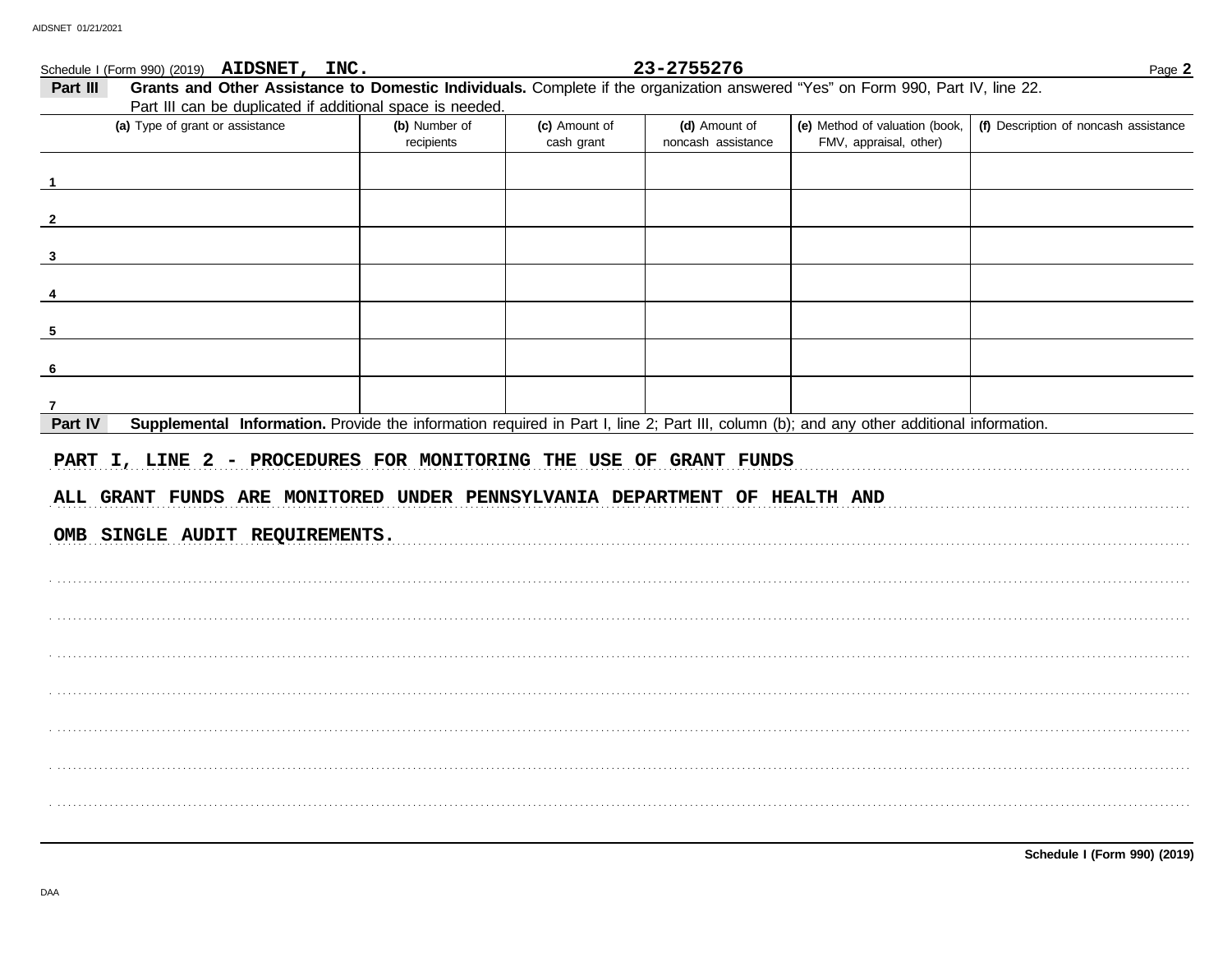| (Form 990 or 990-EZ)                                   | Supplemental Information to Form 990 or 990-EZ<br>Complete to provide information for responses to specific questions on<br>Form 990 or 990-EZ or to provide any additional information. |                      |                                | 2019                  |
|--------------------------------------------------------|------------------------------------------------------------------------------------------------------------------------------------------------------------------------------------------|----------------------|--------------------------------|-----------------------|
| Department of the Treasury<br>Internal Revenue Service | La Attach to Form 990 or 990-EZ.                                                                                                                                                         |                      |                                | <b>Open to Public</b> |
| Name of the organization                               | u Go to www.irs.gov/Form990 for the latest information.                                                                                                                                  |                      | Employer identification number | <b>Inspection</b>     |
| <b>AIDSNET,</b>                                        | INC.                                                                                                                                                                                     |                      | 23-2755276                     |                       |
|                                                        | FORM 990, PART VI, LINE 11B -<br><b>ORGANIZATION'S</b>                                                                                                                                   | <b>PROCESS</b><br>TО | REVIEW FORM 990                |                       |
| 990<br>IS<br>THE                                       | <b>REVIEWED BY</b><br><b>SELECT</b><br><b>MEMBERS</b><br>THE<br>OF                                                                                                                       | <b>EXECUTIVE</b>     |                                | COMMITTEE PRIOR TO    |
|                                                        |                                                                                                                                                                                          |                      |                                |                       |
| SUBMISSION.                                            | ADDRESSED PRIOR TO E-FILE.<br><b>ALL CHANGES</b><br>ARE                                                                                                                                  |                      |                                |                       |
|                                                        |                                                                                                                                                                                          |                      |                                |                       |
|                                                        | FORM 990, PART VI, LINE 15A - COMPENSATION PROCESS FOR TOP OFFICIAL                                                                                                                      |                      |                                |                       |
| AIDSNET HAS ESTABLISHED                                | A PAY SCALE USED<br>TO.                                                                                                                                                                  | <b>DETERMINE</b>     | A RANGE OF                     | <b>PAY FOR</b>        |
| ALL POSITIONS                                          | EXECUTIVE DIRECTOR.<br>INCLUDING                                                                                                                                                         | THE RATE<br>OF       | PAY PER POSITION               | ΙS                    |
| <b>BASED</b><br>ON<br>THE                              | TOTAL FUNDING AVAILABLE AND SURVEYS AND                                                                                                                                                  |                      | <b>STUDIES</b><br>OF LIKE      |                       |
|                                                        |                                                                                                                                                                                          |                      |                                |                       |
| <b>POSITIONS</b><br><b>THE</b><br>IN                   | SAME GEOGRAPHIC AREA. WHEN A NEW EXECUTIVE                                                                                                                                               |                      | IS HIRED,                      | THE                   |
| SELECTION COMMITTEE                                    | <b>DETERMINES</b><br><b>THE</b><br><b>RATE</b><br>OF                                                                                                                                     | <b>PAY WITHIN</b>    | THE PAY SCALE BASED            |                       |
|                                                        |                                                                                                                                                                                          |                      |                                |                       |
| ON.<br>THE<br><b>EXPERIENCE</b>                        | <b>LEVEL OF</b><br><b>THE</b><br>NEW HIRE. ANY SUBSEQUENT                                                                                                                                |                      | <b>INCREASES ARE</b>           |                       |
| PROPOSED BY<br>THE                                     | <b>EXECUTIVE</b><br>COMMITTEE AND APPROVED BY                                                                                                                                            | THE                  | BOARD OF                       |                       |
|                                                        |                                                                                                                                                                                          |                      |                                | <b>DIRECTORS.</b>     |
|                                                        |                                                                                                                                                                                          |                      |                                |                       |
|                                                        | FORM 990, PART VI, LINE 18 - NO PUBLIC DISCLOSURE EXPLANATION                                                                                                                            |                      |                                |                       |
|                                                        | AIDSNET ANNOUNCES WHEN 990 IS AVAILABLE TO THE PUBLIC.                                                                                                                                   |                      |                                |                       |
|                                                        |                                                                                                                                                                                          |                      |                                |                       |
|                                                        | FORM 990, PART VI, LINE 19 - GOVERNING DOCUMENTS DISCLOSURE EXPLANATION                                                                                                                  |                      |                                |                       |
|                                                        | ALL DOCUMENTS, POLICIES AND FINANCIAL STATEMENTS ARE MADE AVAILABLE UPON                                                                                                                 |                      |                                |                       |
|                                                        |                                                                                                                                                                                          |                      |                                |                       |
| REQUEST OR ON THE WEBSITE.                             |                                                                                                                                                                                          |                      |                                |                       |
|                                                        |                                                                                                                                                                                          |                      |                                |                       |
|                                                        |                                                                                                                                                                                          |                      |                                |                       |
|                                                        |                                                                                                                                                                                          |                      |                                |                       |
|                                                        |                                                                                                                                                                                          |                      |                                |                       |
|                                                        |                                                                                                                                                                                          |                      |                                |                       |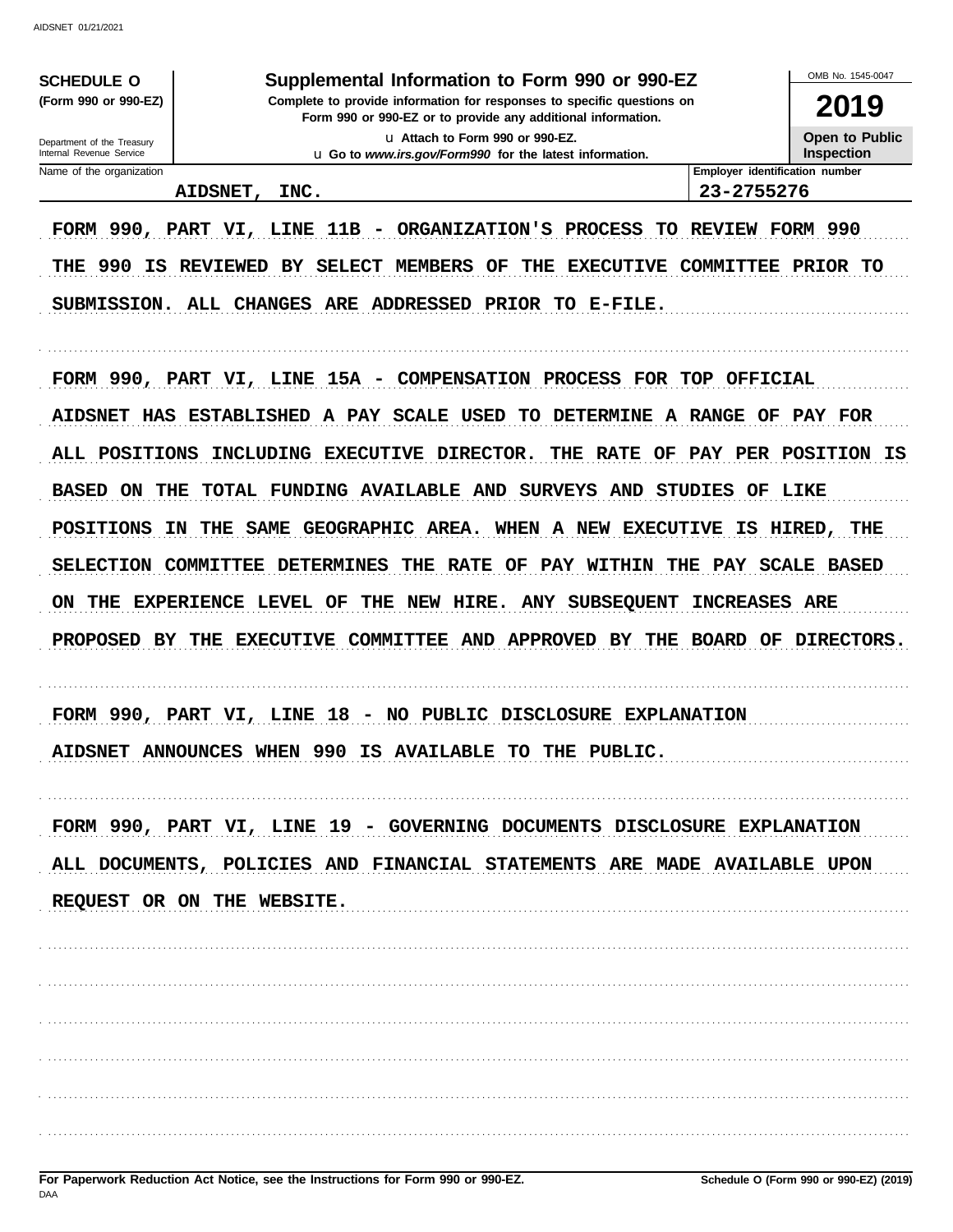|                   | Form 990<br>For calendar year 2019, or tax year beginning                                                                                                                                                                           |     | <b>Two Year Comparison Report</b><br>07/01/19 | 06/30/20<br>, ending | 2018 & 2019                    |
|-------------------|-------------------------------------------------------------------------------------------------------------------------------------------------------------------------------------------------------------------------------------|-----|-----------------------------------------------|----------------------|--------------------------------|
| Name              |                                                                                                                                                                                                                                     |     |                                               |                      | Taxpayer Identification Number |
|                   | AIDSNET, INC.                                                                                                                                                                                                                       |     |                                               | 23-2755276           |                                |
|                   |                                                                                                                                                                                                                                     |     | 2018                                          | 2019                 | <b>Differences</b>             |
|                   |                                                                                                                                                                                                                                     | 1.  | 899                                           | 614                  | $-285$                         |
|                   |                                                                                                                                                                                                                                     | 2.  |                                               |                      |                                |
|                   | 3. Government contributions and grants                                                                                                                                                                                              | 3.  | 2,422,671                                     | 2,561,286            | 138,615                        |
| Φ<br>Ξ            |                                                                                                                                                                                                                                     | 4.  |                                               |                      |                                |
| $\mathbf{r}$<br>Ф | 5. Investment income                                                                                                                                                                                                                | 5.  | 129                                           | 61                   | $-68$                          |
| >                 | 6. Proceeds from tax exempt bonds                                                                                                                                                                                                   | 6.  |                                               |                      |                                |
|                   | 7. Net gain or (loss) from sale of assets other than inventory                                                                                                                                                                      | 7.  |                                               |                      |                                |
|                   | 8. Net income or (loss) from fundraising events                                                                                                                                                                                     | 8.  |                                               |                      |                                |
|                   |                                                                                                                                                                                                                                     | 9.  |                                               |                      |                                |
|                   |                                                                                                                                                                                                                                     | 10. |                                               |                      |                                |
|                   | 11. Other revenue <i>communication</i> and the revenue of the contract of the contract of the contract of the contract of the contract of the contract of the contract of the contract of the contract of the contract of the contr | 11. |                                               |                      |                                |
|                   | 12. Total revenue. Add lines 1 through 11                                                                                                                                                                                           | 12. | 2,423,699                                     | 2,561,961            | 138,262                        |
|                   |                                                                                                                                                                                                                                     | 13. | 1,982,927                                     | 2,082,369            | 99,442                         |
|                   |                                                                                                                                                                                                                                     | 14. |                                               |                      |                                |
|                   | 15. Compensation of officers, directors, trustees, etc.                                                                                                                                                                             | 15. | 85,843                                        | 85,995               | 152                            |
|                   | 16. Salaries, other compensation, and employee benefits                                                                                                                                                                             | 16. | 289,843                                       | 334,070              | 44,227                         |
| ⊆<br>$\mathbf{Q}$ | 17. Professional fundraising fees <b>constants</b> and a measure of the set of the set of the set of the set of the s                                                                                                               | 17. |                                               |                      |                                |
| $\times$          | 18. Other professional fees                                                                                                                                                                                                         | 18. | 7,973                                         | 7,100                | $-873$                         |
| ш                 | 19. Occupancy, rent, utilities, and maintenance                                                                                                                                                                                     | 19. | 32,280                                        | 33,063               | 783                            |
|                   |                                                                                                                                                                                                                                     | 20. | 1,274                                         | 1,881                | 607                            |
|                   | 21. Other expenses                                                                                                                                                                                                                  | 21. | 26,838                                        | 19,311               | $-7,527$                       |
|                   | 22. Total expenses. Add lines 13 through 21                                                                                                                                                                                         | 22. | 2,426,978                                     | 2,563,789            | 136,811                        |
|                   | 23. Excess or (Deficit). Subtract line 22 from line 12                                                                                                                                                                              | 23. | $-3,279$                                      | $-1,828$             | 1,451                          |
|                   |                                                                                                                                                                                                                                     | 24. | 2,423,699                                     | 2,561,961            | 138,262                        |
|                   |                                                                                                                                                                                                                                     | 25. |                                               |                      |                                |
|                   |                                                                                                                                                                                                                                     | 26. | 129                                           | 61                   | -68                            |
|                   |                                                                                                                                                                                                                                     | 27. | 498,312                                       | 494,636              | $-3,676$                       |
| Information       | 28. Total liabilities                                                                                                                                                                                                               | 28. | 374,196                                       | 372,348              | $-1,848$                       |
|                   |                                                                                                                                                                                                                                     | 29. | 124,116                                       | 122,288              | $-1,828$                       |
|                   | <b>30.</b> Number of voting members of governing body                                                                                                                                                                               | 30. | 5                                             | 4                    |                                |
|                   | 31. Number of independent voting members of governing body                                                                                                                                                                          | 31. | 5                                             | 4                    |                                |
|                   | 32. Number of employees                                                                                                                                                                                                             | 32. | $\overline{5}$                                | 5                    |                                |
|                   | 33. Number of volunteers                                                                                                                                                                                                            | 33. | 5                                             | 4                    |                                |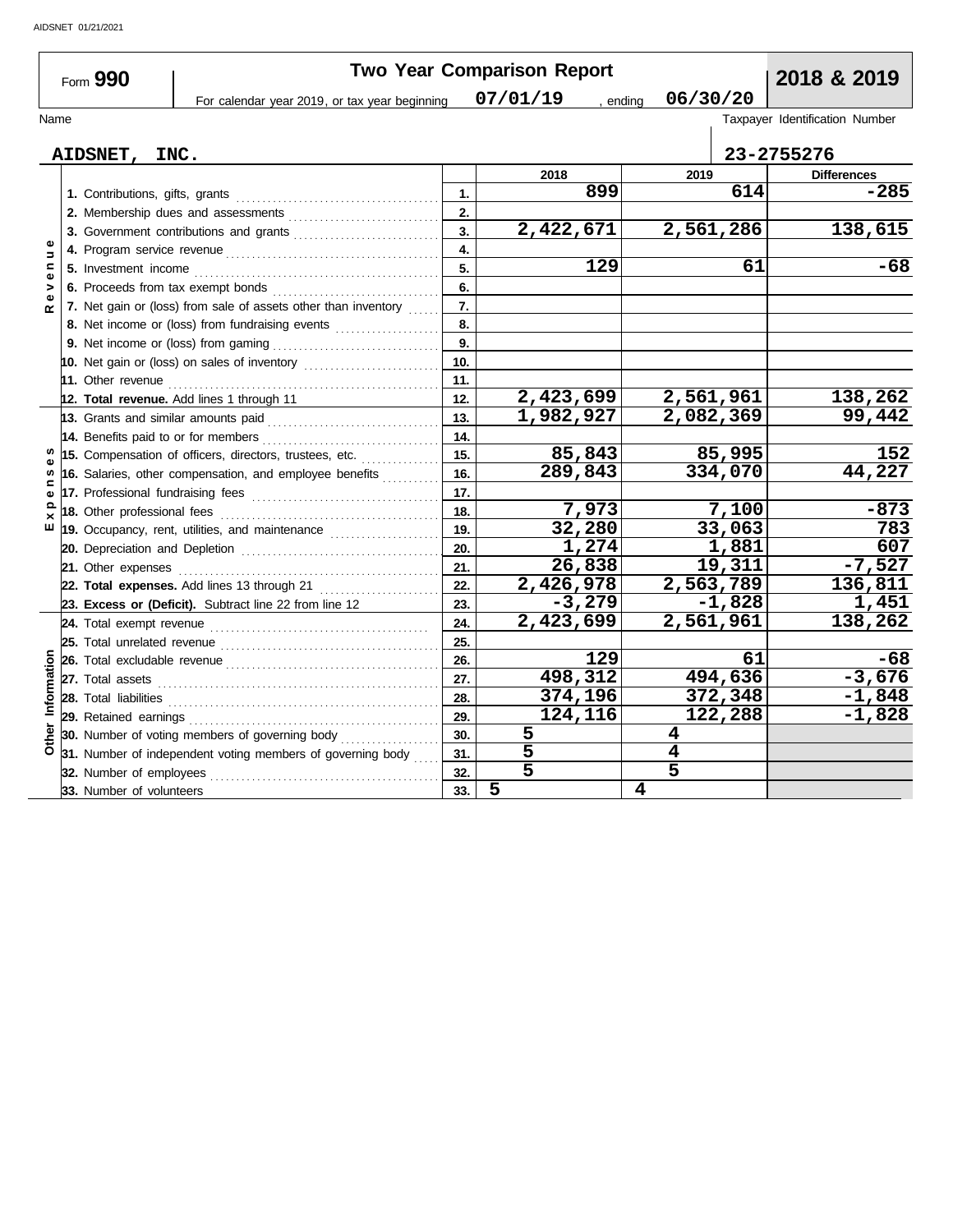| Form 990                                         |                     |           | <b>Tax Return History</b> |           |           | 2019                                         |
|--------------------------------------------------|---------------------|-----------|---------------------------|-----------|-----------|----------------------------------------------|
| Name<br><b>AIDSNET,</b>                          | INC.                |           |                           |           |           | Employer Identification Number<br>23-2755276 |
|                                                  | 2015                | 2016      | 2017                      | 2018      | 2019      | 2020                                         |
| Contributions, gifts, grants                     | 2,088,336           | 2,228,403 | $\overline{2,153,491}$    | 2,423,570 | 2,561,900 |                                              |
|                                                  |                     |           |                           |           |           |                                              |
| Program service revenue                          |                     |           |                           |           |           |                                              |
|                                                  |                     |           |                           |           |           |                                              |
|                                                  | $\overline{30}$     | 71        | 71                        | 129       | 61        |                                              |
| Fundraising revenue (income/loss)                |                     |           |                           |           |           |                                              |
|                                                  |                     |           |                           |           |           |                                              |
|                                                  | $\frac{1}{387}$     | 80        |                           |           |           |                                              |
| Total revenue 2,088,753                          |                     | 2,228,554 | 2,153,562                 | 2,423,699 | 2,561,961 |                                              |
| Grants and similar amounts paid                  | 1,593,610           | 1,816,701 | 1,718,072                 | 1,982,927 | 2,082,369 |                                              |
| Benefits paid to or for members [11, 11, 11, 11] |                     |           |                           |           |           |                                              |
|                                                  | 81,278              | 85,493    | 86,680                    | 85,843    | 85,995    |                                              |
|                                                  | 332,488             | 271,093   | 279,567                   | 289,843   | 334,070   |                                              |
|                                                  | 6,343               | 6,771     | 6,864                     | 7,973     | 7,100     |                                              |
|                                                  | 31,131              | 29,734    | 30,373                    | 32,280    | 33,063    |                                              |
|                                                  | $\overline{1,021}$  | 1,443     | 1,463                     | 1,274     | 1,881     |                                              |
|                                                  | 20,779              | 14,582    | 16,842                    | 26,838    | 19,311    |                                              |
|                                                  | $\boxed{2,066,650}$ | 2,225,817 | 2,139,861                 | 2,426,978 | 2,563,789 |                                              |
|                                                  | $\overline{22,103}$ | 2,737     | 13,701                    | $-3,279$  | $-1,828$  |                                              |
|                                                  |                     |           |                           |           |           |                                              |
|                                                  | 2,088,753           | 2,228,554 | 2,153,562                 | 2,423,699 | 2,561,961 |                                              |
|                                                  |                     |           |                           |           |           |                                              |
|                                                  | 417                 | 151       | 71                        | 129       | 61        |                                              |
|                                                  | 454,979             | 488,672   | 589,508                   | 498,312   | 494,636   |                                              |
|                                                  | 344,022             | 374,978   | 462,113                   | 374,196   | 372,348   |                                              |
| Net Fund Balances                                | 110,957             | 113,694   | 127,395                   | 124,116   | 122,288   |                                              |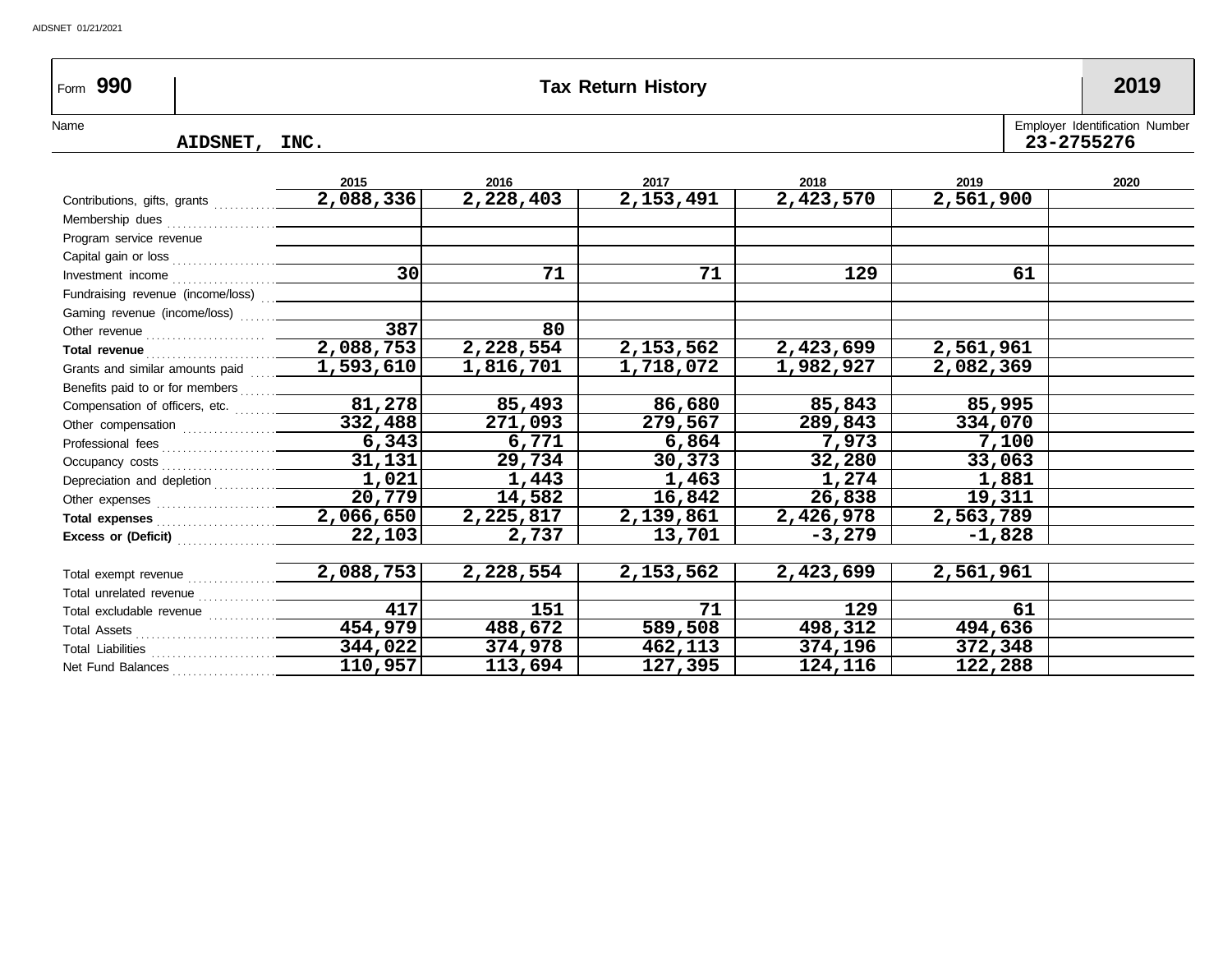## **Taxable Interest on Investments**

| <b>Description</b> |        |                 |      |      |                                                      |                  |
|--------------------|--------|-----------------|------|------|------------------------------------------------------|------------------|
|                    | Amount | <b>Business</b> | Code | Code | Unrelated Exclusion Postal Acquired after<br>6/30/75 | Obs $(\$$ or $%$ |
| INTEREST INCOME    |        |                 |      |      |                                                      |                  |
|                    | 61     |                 |      |      |                                                      |                  |
| TOTAL              | 61     |                 |      |      |                                                      |                  |